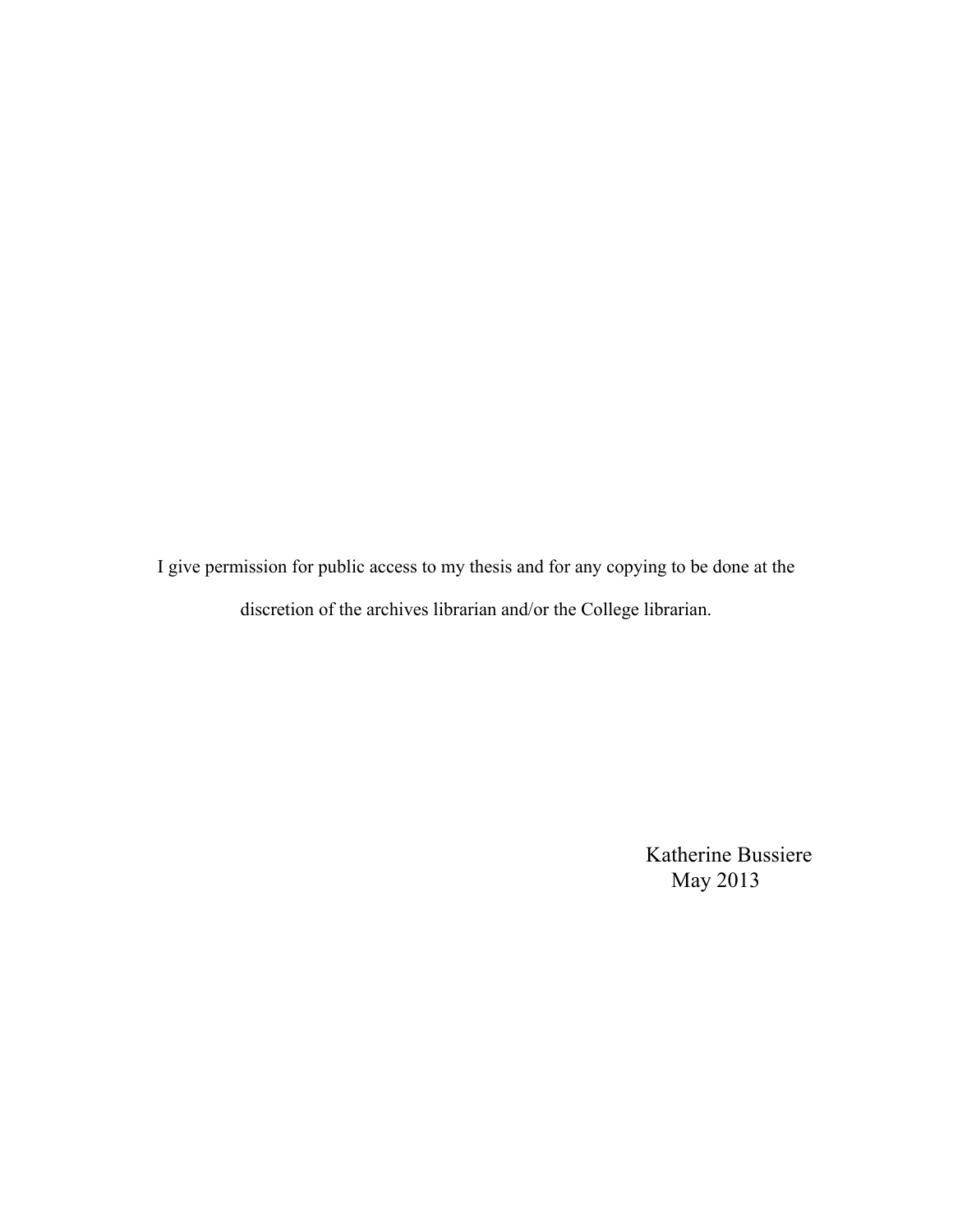#### **Abstract**

In the United States the ratio of modern foreign language enrollments to total course enrollments in higher education today is half of what it was in the sixties. The Modern Language Association (MLA) reported in 2009 that since 1965 it declined from 16.5 to 8.6 for every 100 enrollments. Between 1965 and 1987 alone, institutions requiring foreign languages dropped by a third from 88.9 to 58.1 percent. Despite this country's rich linguistic diversity, the United States suffers from a deficit of college graduates who can hold rudimentary conversations in a foreign tongue. "A quiz," quipped Nicholas D. Kristof in *The New York Times* in 2010, "If a person who speaks three languages is trilingual, and one who speaks four languages is quadrilingual, what is someone called who speaks no foreign languages at all? Answer: an American."

This journalistic project deals with the paradox of foreign language study in the United States as it relates to America's indifference toward foreign language education. To this end, I trace the public perception of language instruction beginning in early America, when the classical study of Latin was required of all students, and follow its subsequent evolution (or devolution, depending on whom you ask). As American cultural historian Jacques Barzun puts it, "It is a noteworthy feature of 20th century culture that for the first time in over a thousand years its educated class is not expected to be at least bilingual."

Today, enormous threats to language education loom on multiple fronts. Foreign languages are seldom the most respected departments in the academy, and therefore frequently assume low-standing in the institutional hierarchy. Administrators often target these departments as easy victims in times of budget cuts, as seen recently at Alfred University, Bethel College, Drake University, Louisiana State, Fort Lewis College, Washington State, and the University of Maine, to name a few. In one example that left language educators aghast, The University at Albany, State University of New York in 2010 gave their Russian, Italian, Classics, and French programs the axe, despite their institution's mission statement to put "The World Within Reach."

Other contentious issues abound, including the elimination of language requirements, the increase in non-tenure-track staff, and the two-tier curricular divide between the "language faculty" and the "literature faculty." What is being done to bridge this divide? What is the purpose of the foreign language requirement? What relationship exists between a liberal arts curriculum and foreign languages? These are among the fundamental questions I have asked scholars, professors, students, administrators, and deans from dozens of institutions across the country in my undertaking to unravel the contradictions, the complexities, and the stakes of the current downtrend in American foreign language education.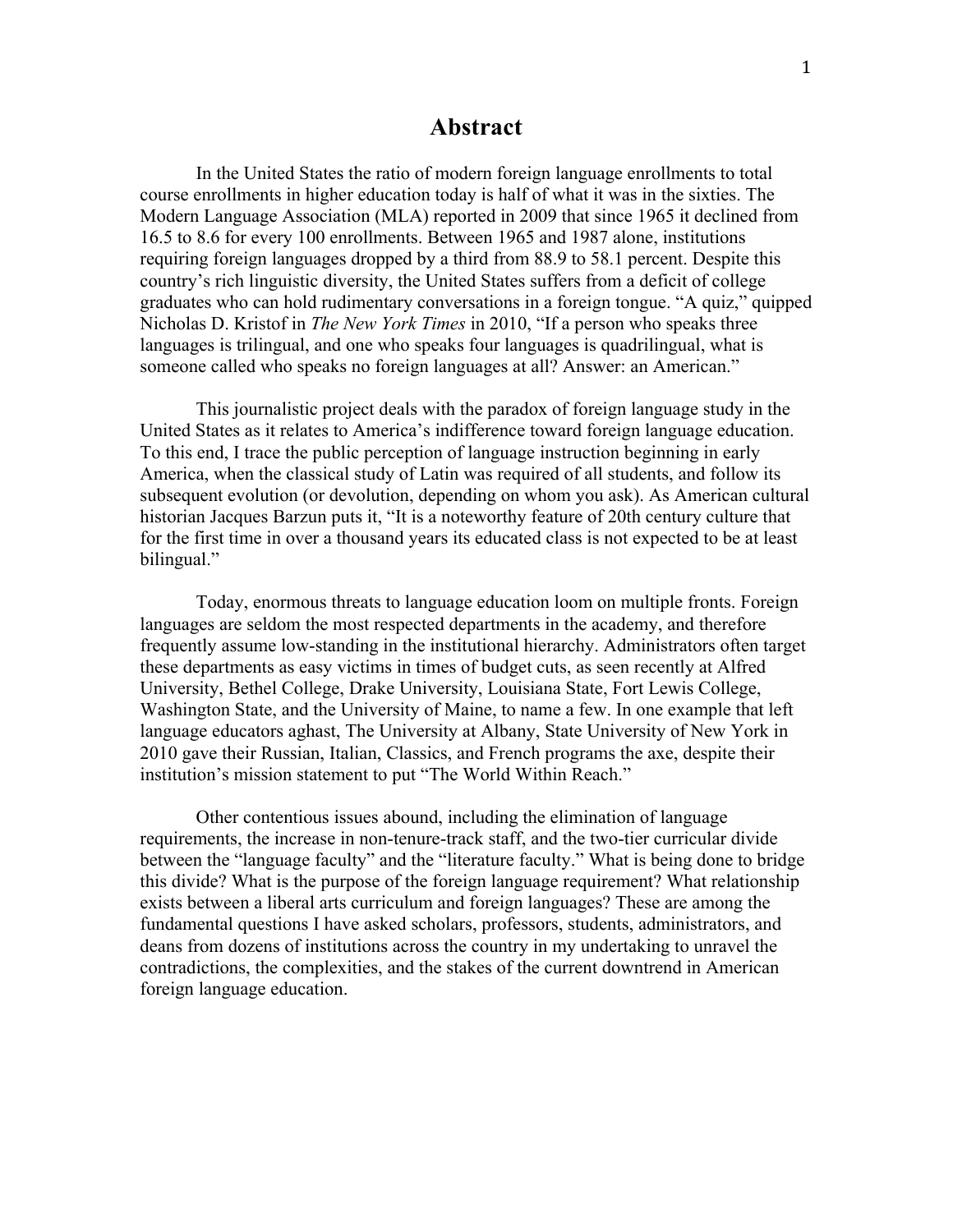# **TONGUE-TIED IN AMERICA:**

The Decline of Foreign Language Education in an Age of Globalization

Katherine Bussiere May 2013

Submitted to the Department of English of Mount Holyoke College in partial fulfillment of the requirements for the degree of Bachelors of Arts with Honors

Thesis Advisor: Catherine S. Manegold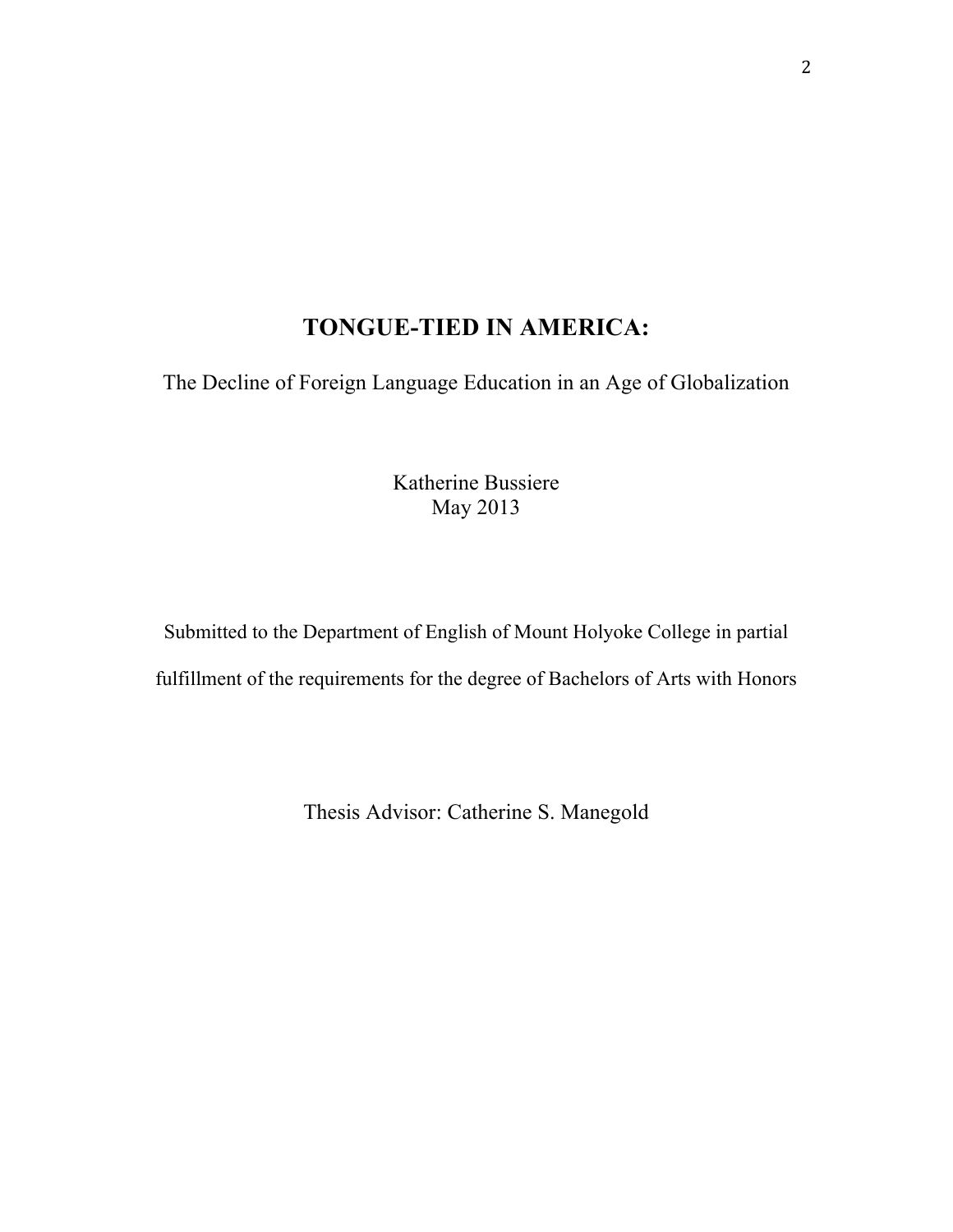## **Acknowledgements**

I cannot overemphasize my debt to Catherine S. Manegold, my thesis advisor and mentor, for her encouragement and insight, her guidance and support, and her close edits every step of the way. From her, I have learned to approach long-form journalism with confidence, integrity, and enjoyment.

My many thanks are due to John Lemly for his invaluable assistance on many points of detail in this project.

To James Hartley for advising me to follow my passion for foreign languages.

To Nieves Romero-Díaz, with whom I had the good fortune of taking two courses in my first and last years at Mount Holyoke. *¡Mil gracias por su apoyo!*

To the Mount Holyoke President's Office and English Department for providing funding that made my attendance to this year's Modern Language Association Convention possible.

To Nancy-Holden Avard, with whom I was privileged to take an introductory French course. Her class opened my eyes to the cultural value and significance of foreign language study.

To Kathleen Wang for sharing her story and introducing me to the Pioneer Valley Chinese Immersion Charter School.

To Eirene Wang for her time and willingness to share her story. I wish her the best of luck next year in Russia!

To the dozens of faculty members, administrators, deans, and students at Mount Holyoke who agreed to speak with me for interviews.

To my Mom and Dad for supporting me throughout this journey.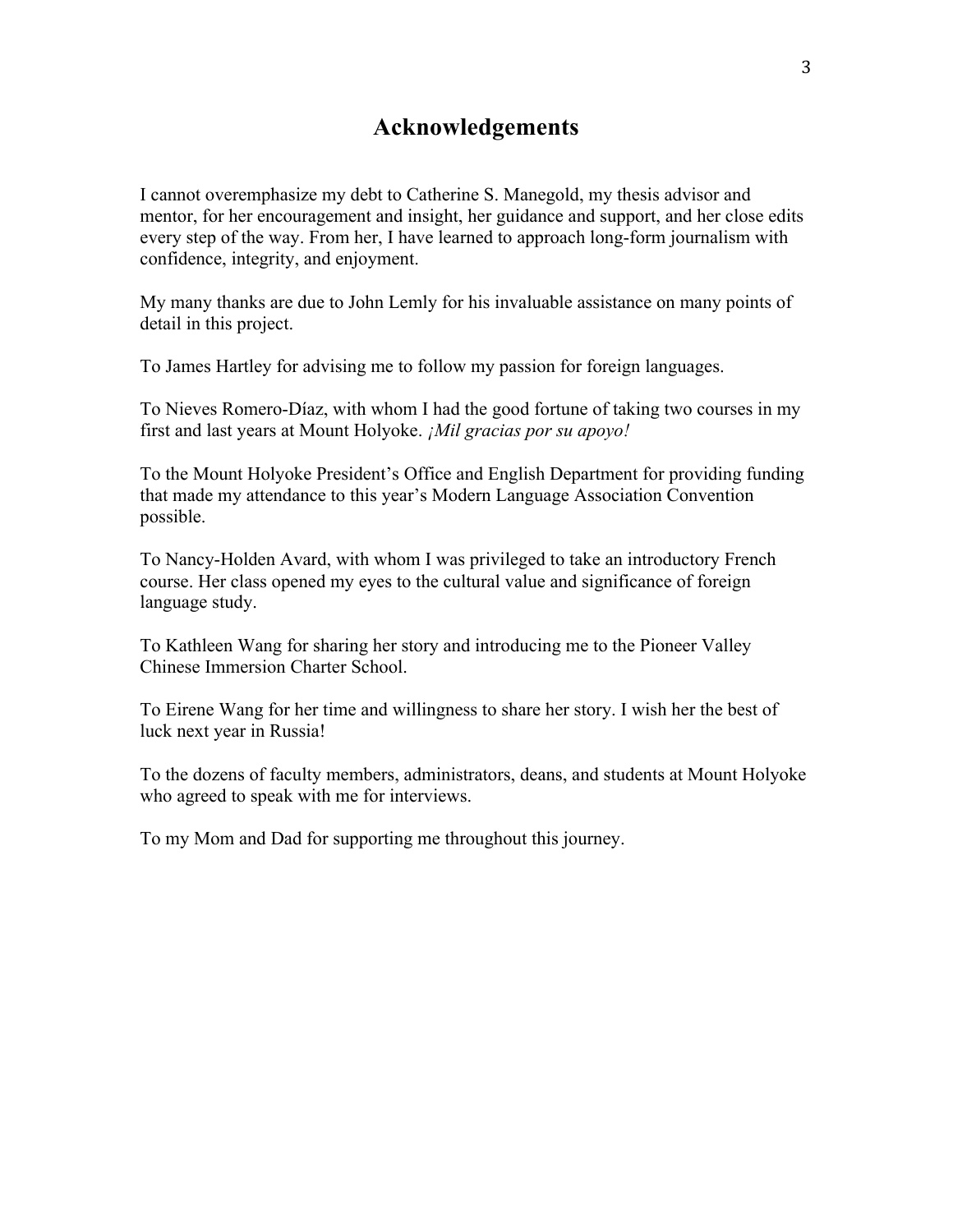# **Table of Contents**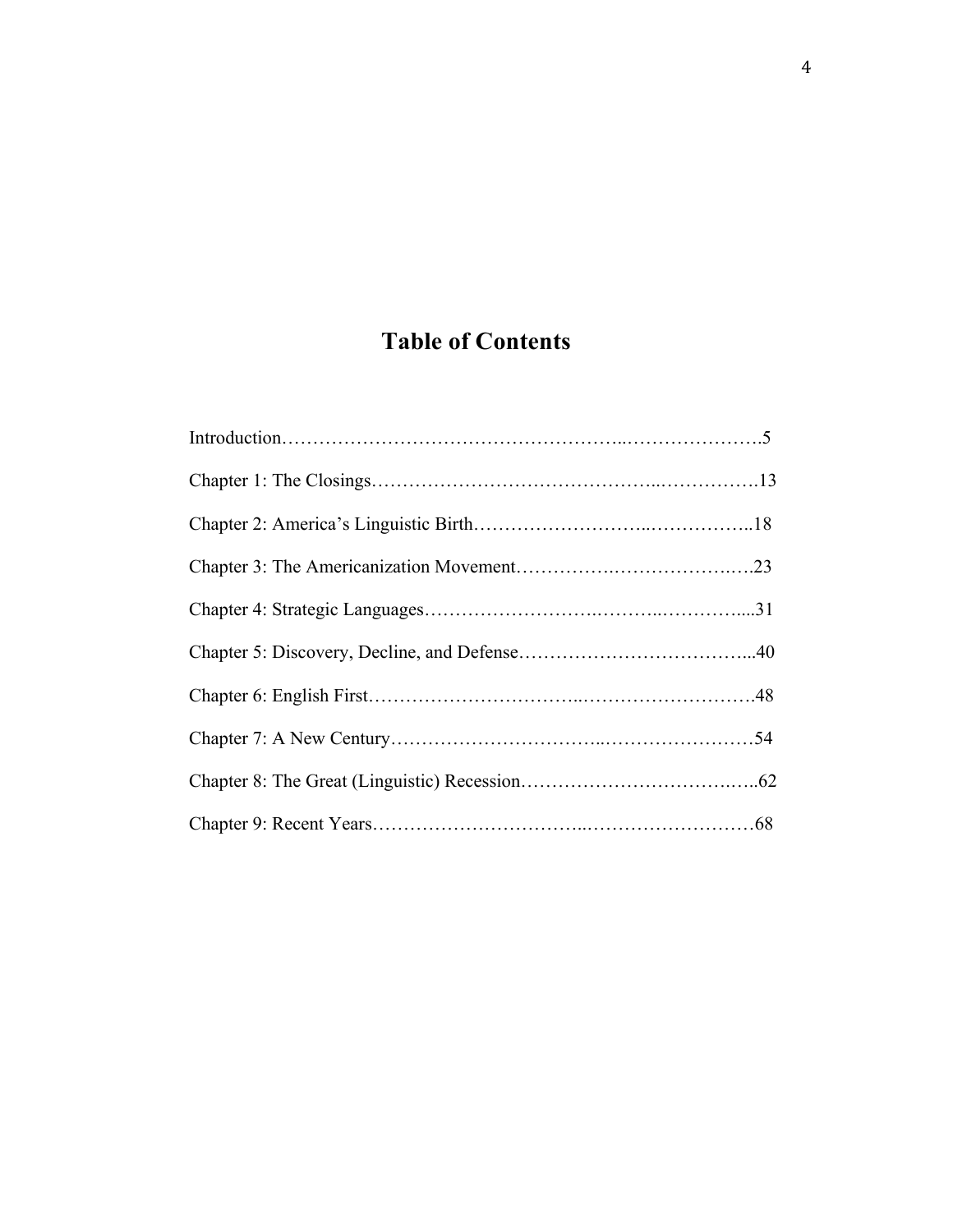## Introduction

*"Journalism can never be silent…It must speak, and speak immediately, while the echoes of wonder, the claims of triumph and the signs of horror are still in the air."* -Henry Anatole Grunwald (1922-2005)

#### *Motivation, Influences, and Writing Process*

My inspiration to pursue a work of long-form journalism came during my spring semester of junior year, when I took Magazine Writing Sequence I (English 301) with Professor Catherine S. Manegold. We began the term with four short assignments, each one page, on topics of our own choosing. We followed the style of the *New Yorker*'s "Talk of the Town" section, trying out various voices with the aim of creating lively and well-written prose. The humor, depth, and substance in the long-form content we read in *The New Yorker* greatly influenced my thesis work. The magazine's stories had stayingpower. Powerful and informative, humorous and whimsical, they often left the reader both with a load of new information and a new way to look at the world. As magazine publisher Henry Luce once said, "I became a journalist to come as close as possible to the heart of the world."

My stylistic inspiration for *Tongue-Tied in America* was not limited to *The New Yorker.* Although there are many articles that greatly influenced my writing – including "The Mark of a Masterpiece" (2010) by literary journalist and author David Grann, "The Great Oasis" (2011) by *New Yorker* staff writer Burkhard Bilger, and "Crunch" (2011) by American journalist John Seabrook – I am indebted to Professor Manegold for introducing me to legendary journalists, such as David Foster Wallace and John McPhee, as they opened my eyes to the creation of good prose. Professor Manegold's assigned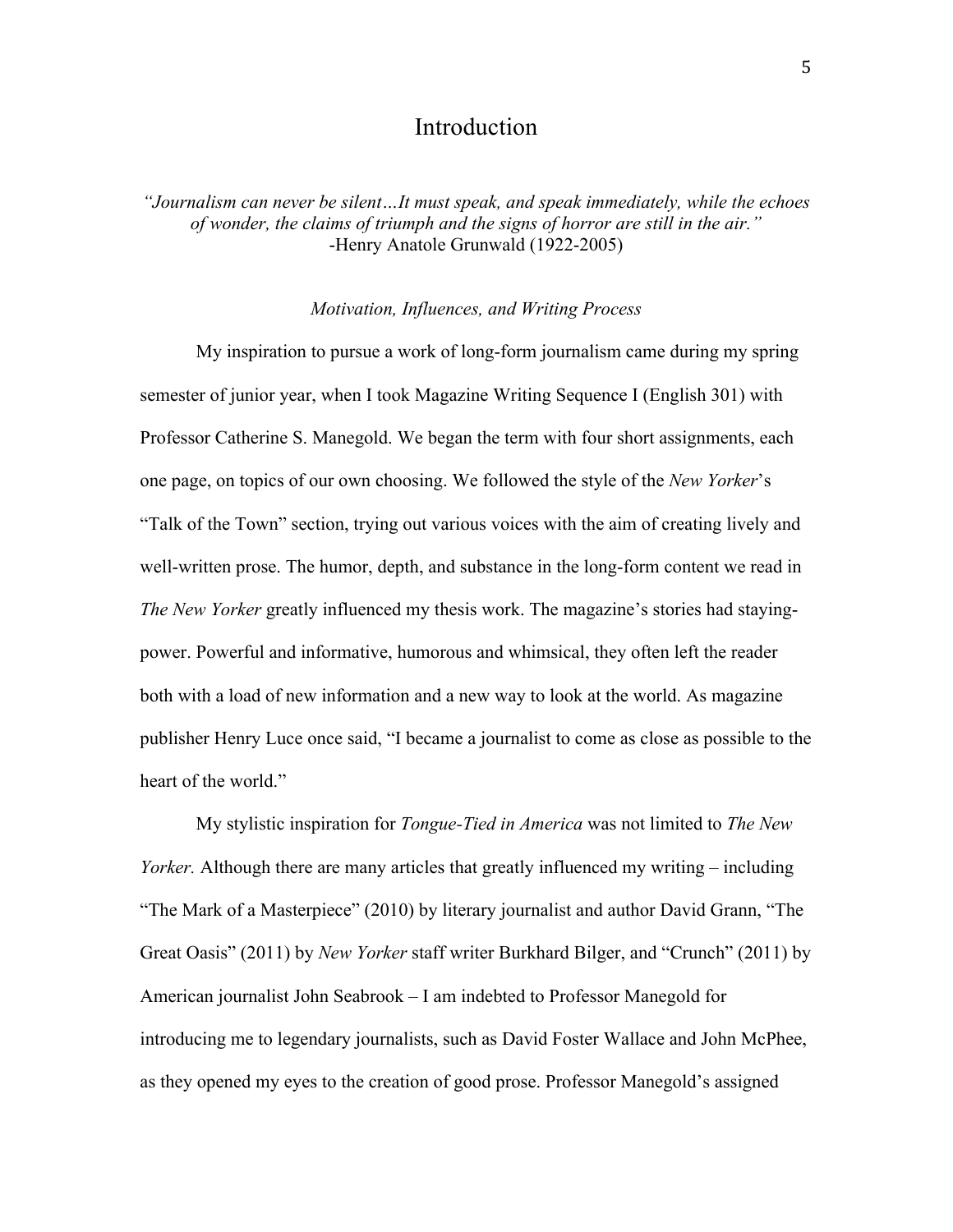texts – William's Zinnser's guidebook, *On Writing Well* (2006), in particular – taught me the principles, methods, and forms of nonfiction writing. Independent research brought me to the *Longreads* database, where I read dozens of long-form (12,000-17,000 words) nonfiction works from numerous publications, such as *The Washington Post, Rolling Stone,* and *The New York Times.* Published in *The Atlantic,* American author Taylor Branch's article, "The Shame of College Sports" (2011) served as a model to my own thesis. Although it told a story of amateur athletics rather than foreign language, the focus still centered on issues in post-secondary education.

Theodore Roosevelt once said, "Far and away the best prize that life offers is the chance to work hard at work worth doing." Journalism and nonfiction writing is a hard task and one worth doing. Magazine Sequence I and II taught me that writing is revision; good writing takes rewriting. I spent many hours in that "distilling process necessary to find the story among mere information," as journalist Scott Stossel recently put it. After much trial and error, with invaluable feedback from Professor Manegold in our productive and collaborative writer-editor relationship, we successfully found "the story," pinpointed appropriate narrative strategies, and determined an effective structure.

Structure plays a huge role in factual writing. Tracy Kidder and Richard Todd write in *Good Prose* (2013):

The fundamental elements of a story's structure are proportion and order. Managing proportion is the art of making some things big and other things little: of creating foreground and background; of making readers feel the relative importance of characters, events, ideas, of deciding where the accents go. Often it means upsetting normal expectations by finding a superficial trivial detail or moment that, on closer examination, resonates with meaning.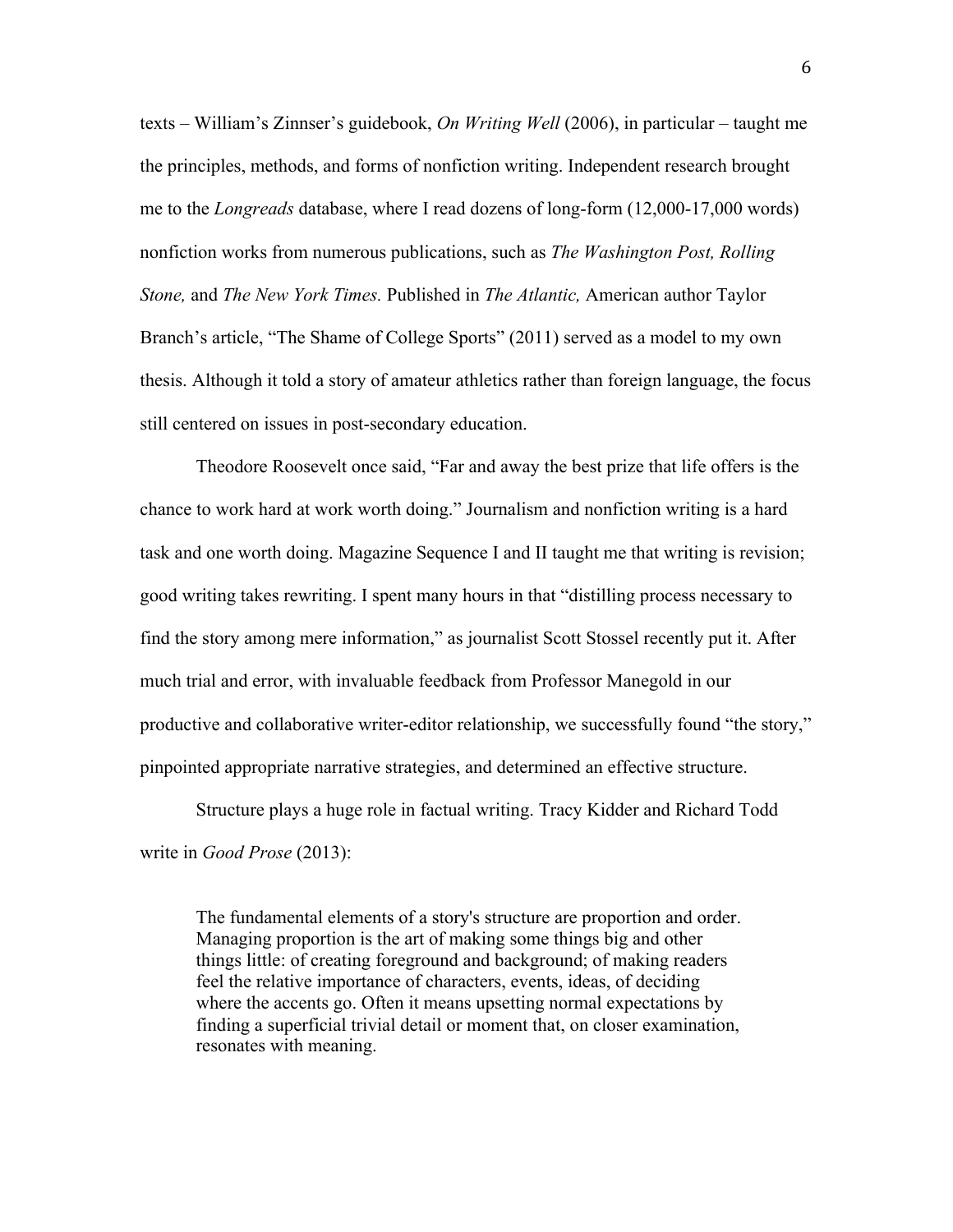With structure, we settled on chronology. We decided that with such a complex subject – the 400-year-long history of American foreign language education – the way to build a compelling narrative with minimal repetition would be through the chronological approach. The first half of my work is a historical chronicle, and the last half deals with recent happenings.

The quotes in *Tongue-Tied in America* have been selected from approximately seventy-five pages of interview transcriptions, chosen for the eye-opening, original, or humorous qualities they bring to the story.

In writing and researching about such a controversial topic, I faced some hostility from faculty and deans. Fortunately, my advisor helped me navigate through the ethics of journalism. And as American author Garrison Keillor once said, "Bad things don't happen to writers; it's all material." From a writer's standpoint, the resistance I encountered only enforced the need to tell this story.

From the onset, certain professors requested to remain off the record. In one case, an interviewee expressed she was "increasingly nervous" about her agreement to share her story in my thesis. This person requested she would feel "much more comfortable" to read "her part" before I submitted the final piece. "I cannot afford to be in a position," she said, "where anything about what I have said can be used against me as a means of eliminating me from my job."

A journalist can deal with these situations by allowing the interviewee to read the material beforehand; however David Carr warns against this in his *New York Times*  article, "The Puppetry of Quotation Approval" (2012). He points out that "quotationapproval as a condition of access" is an increasing concern, especially in political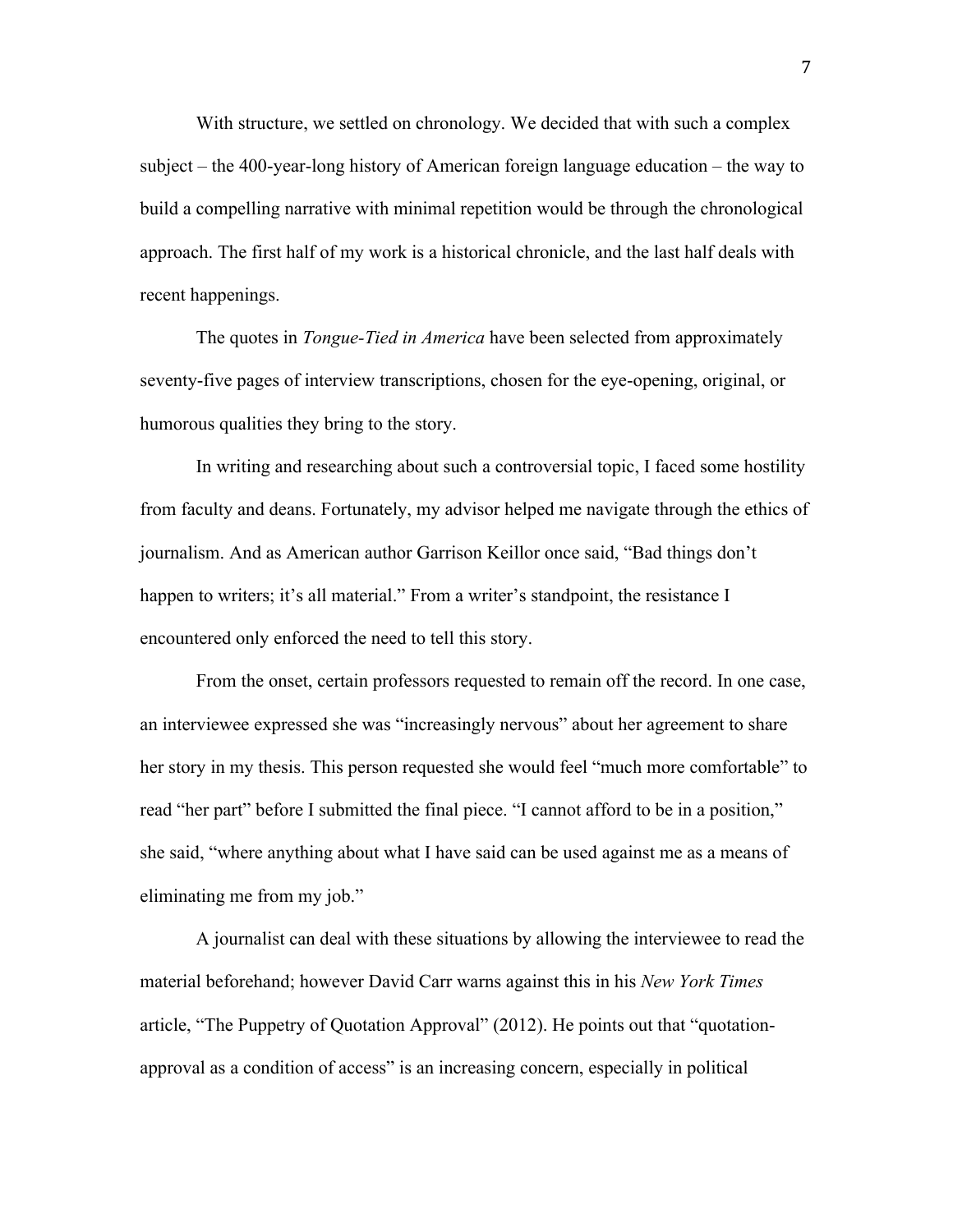journalism. In my case, I faced university politics, which led me to omit all information that could be used to identify the character, such as her name, department, and home institution. Her anonymity may add value to my work, as it shows that professors are too afraid even to go public with their concerns. Journalism is a medium through which to tell these otherwise untold stories.

#### *Pursuing "The Story"*

Nonfiction writer Jonathan Kozol once wrote, "Pick battles big enough to matter, small enough to win." Eight months ago, this journalistic endeavor began as one centered around Mount Holyoke College's foreign language requirement, but it soon grew to encompass much larger issues: decline in enrollments, decline in the numbers of faculty, and decline, of course, in funding. I believed some straightforward, engaging and effective journalism could help reverse the downtrend in foreign language education at Mount Holyoke. "I still believe that if your aim is to change the world," British playwright Tom Stoppard once said, "journalism is a more immediate short-term weapon." My intended readers of the Mount Holyoke community, however, soon became part of a much larger audience.

With language teaching in the colleges in the Pioneer Valley and beyond in threat of decline, the timeliness and relevance of these language closures added great value to my work (e.g. the list of language department closures grew each month over the course of my project.) As some scholars say, language education from grade school through college is "under siege." This project opened my eyes to a crisis that seemed steadily escalating, even ironically as American interests were becoming more "global." This was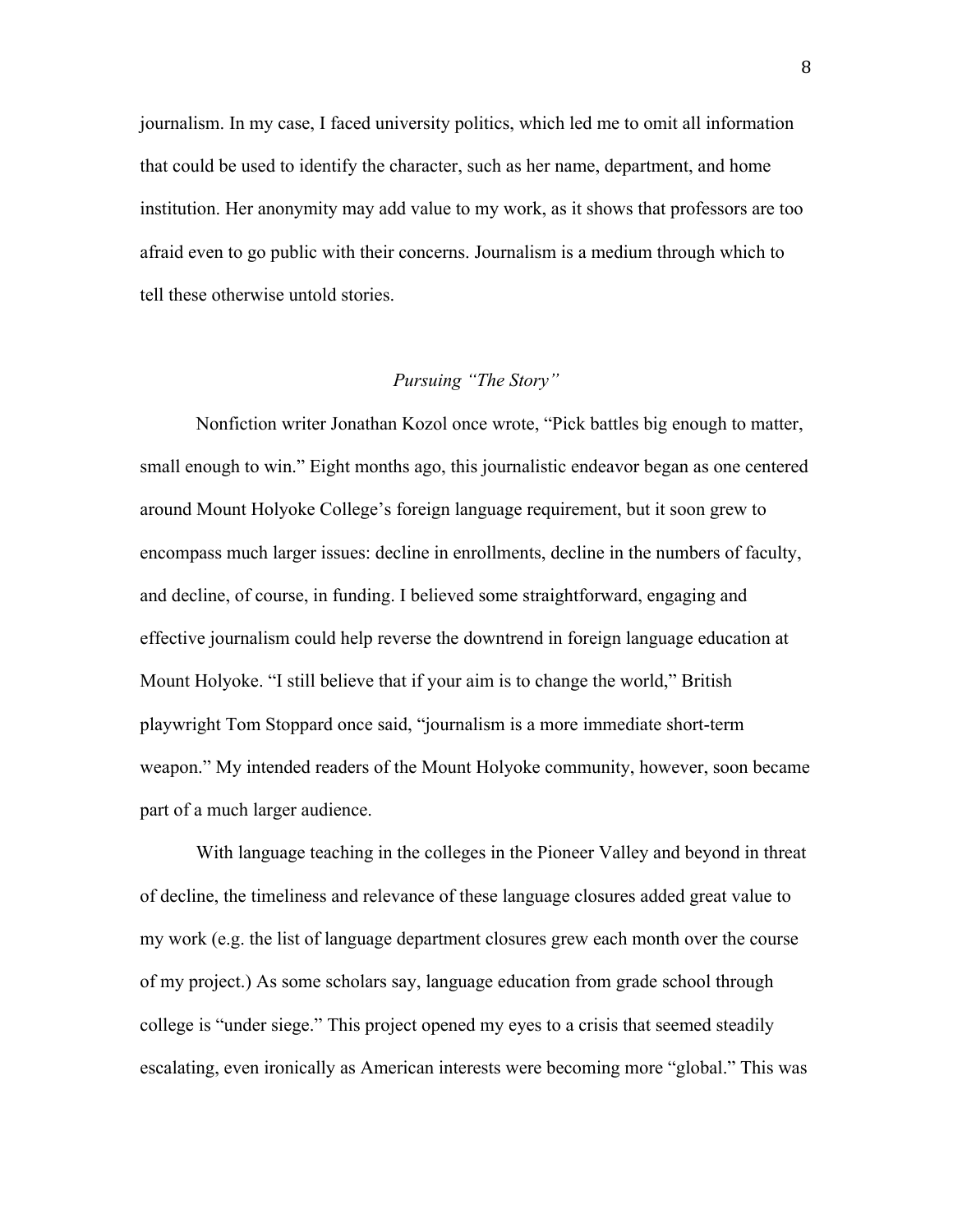an urgent issue. Therefore, my goal in writing this thesis became one of submitting my work to *The Atlantic* or similar publications, including online nonfiction publishing platforms, such as *Byliner* and *The Atavist*.

On a personal level, as a monolingual child, born into an American, Anglophone family, I had a tin ear for language. My first exposure to second language instruction did not come until eighth grade in my public school, and it was not until Mount Holyoke that my peers and professors showed me the value and the importance of foreign languages. In my work and studies in Spain and South America as a sophomore and junior, I came to notice that Americans wanted to live and study abroad. However, many Americans I met while abroad often struggled the with speaking the native tongue. My thesis explores the origin of this phenomenon. The mere size and scope of the issues make consensus hard to come by; however in some small way, I hope that my work helps to make available more opportunities for young children to learn foreign languages in the United States – opportunities that I did not have so readily available growing up.

#### *Research Process*

"But with nonfiction, the task is very straightforward," author Laura Hillenbrand once said. "Do the research, tell the story." Fact-checking and research is elemental to nonfiction writing. With my initial focus on Mount Holyoke, I began conducting archival research, primarily reading course-catalogues that date back to 1837, as well as letters, statements, and flyers from our language departments. Additionally, I unearthed gems such as a 1937 senior thesis by French major Roslyn Kerney, which chronicled the history of Mount Holyoke's French Department. Later in my research, I found similar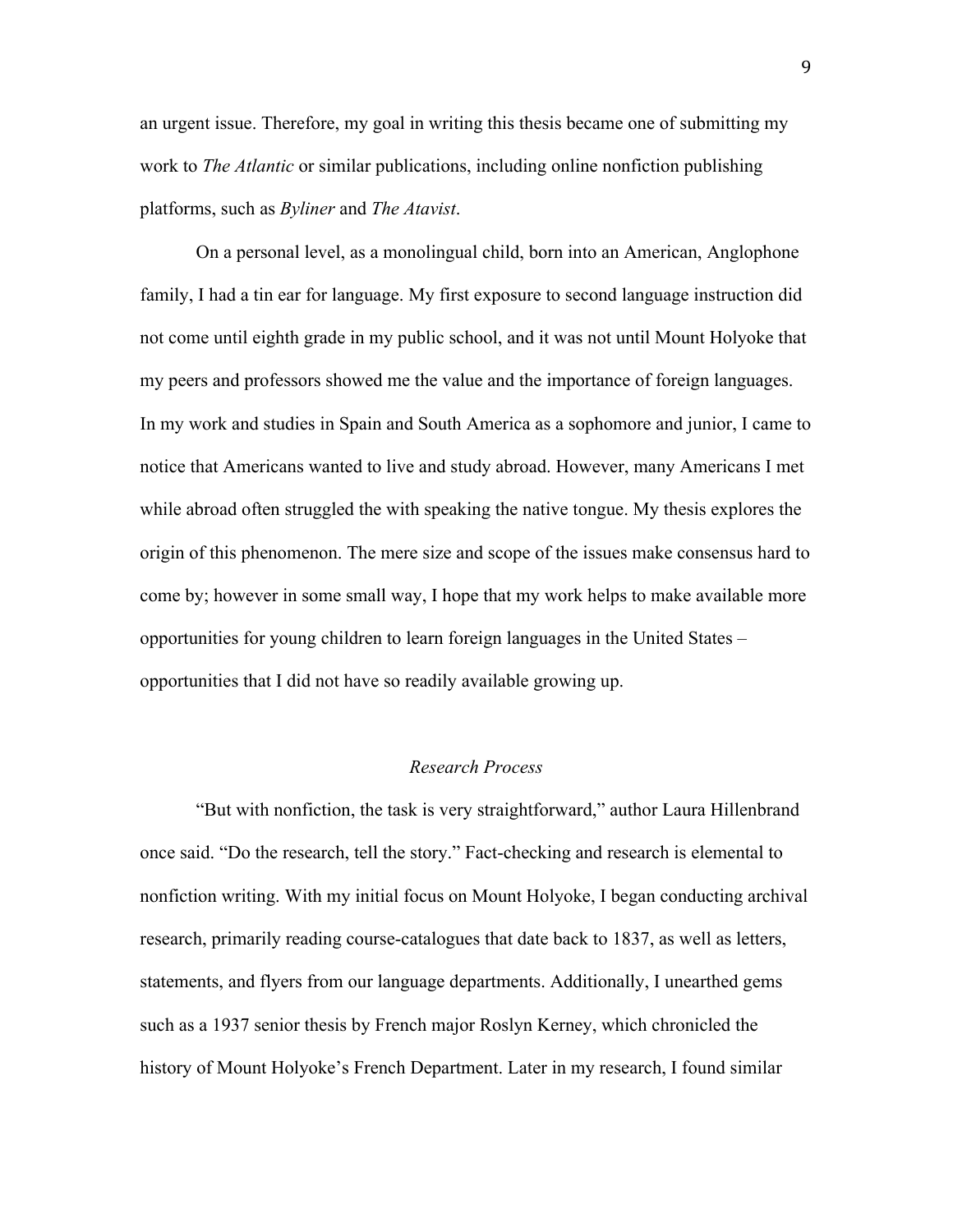documents (dissertations) from doctoral students at other universities who had assessed the plight of foreign languages at their own institutions.

There was no single book I could find in my research that overviewed America's foreign language history by way of factual storytelling; however, two rather outdated nonfiction books – *The Tongue-Tied American* (1980) by politician Paul Simon and *The English-Only Question* (1990) by linguist Dennis Baron – came close. These served as models for my narrative. "Foreign language study has been on a roller coaster," Simon wrote, "but unfortunately the general trend is more down than up." I consider my thesis, *Tongue-Tied in America,* to be a twenty-first-century addition to this field.

Grounded largely in history, my research spans hundreds of sources from multiple disciplines – from neuroscience and international economics to American history and popular culture. Government databases I consulted included the U.S. Department of Education, for information on the Center for Applied Linguistics and multiple language acts brought to Congress; the U.S. Department of State, for research on the Fulbright Program and recently adopted Mandarin Chinese initiatives; the U.S. Department of Defense, to find material on the Language Flagship Program and the National Security Education Program; and the U.S. Senate Committee on Homeland Security & Governmental Affairs' reports under the Subcommittee on Oversight of Government Management, which overview our nation's foreign language crisis in the federal government. Nonprofits and think tanks, such as *Council on Foreign Relations,* also provided statistical data on the subject.

I consulted multiple publications, newsletters and journals from scholarly associations, including the *Modern Language Journal*, the American Council on the 10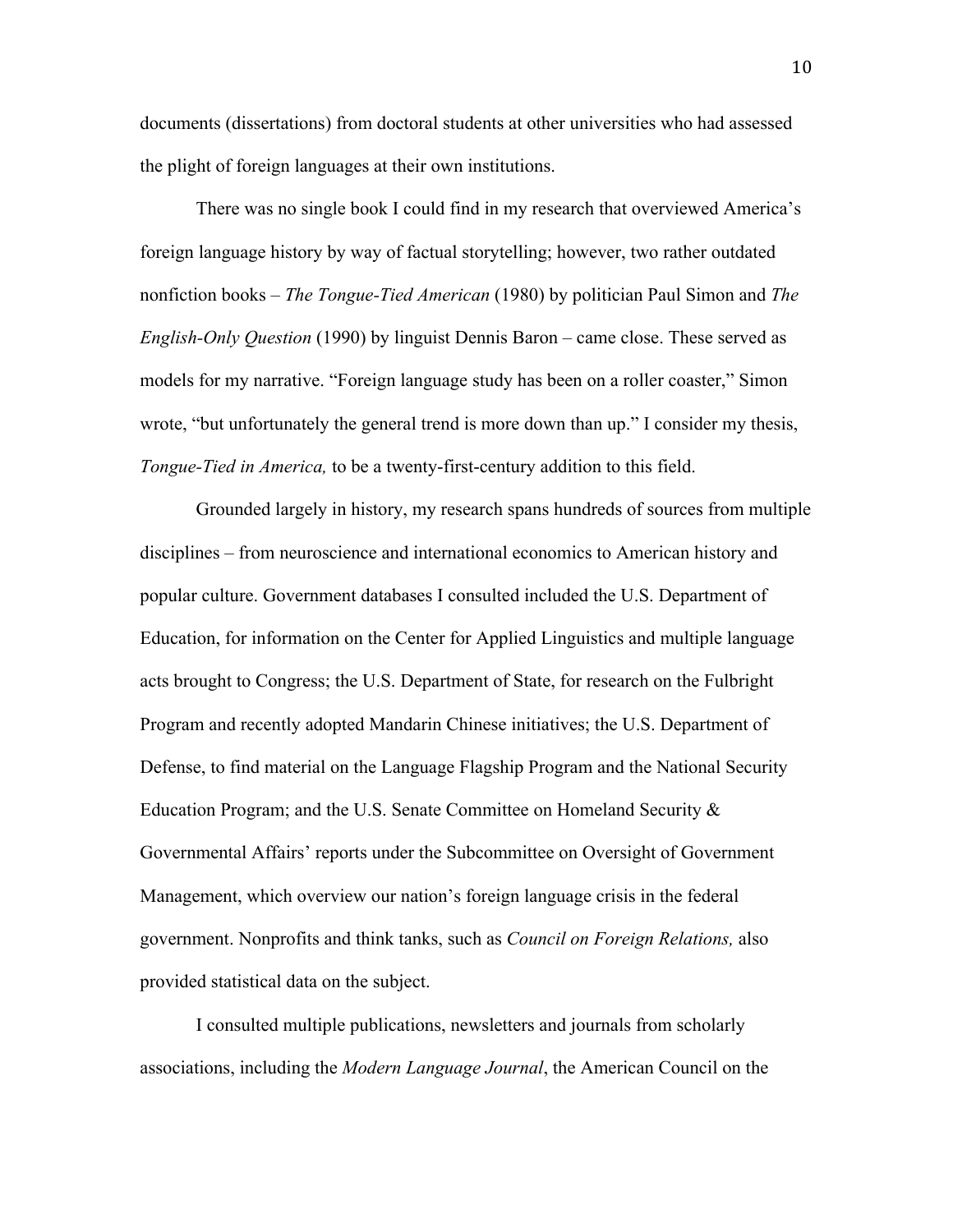Teaching of Foreign Languages' (ACTFL) *Foreign Language Annals* (FLA), and the *ADFL Bulletin* (American Department on the Teaching of Foreign Languages). Reports and surveys by the American Association of University Professors (AAUP) and the Modern Language Association (MLA) proved invaluable for additional nationwide statistical evidence on language enrollments, requirements, and length of study.

I drew from many mainstream publications: *The New York Times* (from 1958 to 2013), *The Chronicle of Higher Education*, *Forbes, USA Today, The Economist, The Guardian*, and many local town and college newspapers, often the only media through which department and program closings are publicized.

Over sixty interviews with students, faculty, administrators, deans, and scholars brought me to many cafés, libraries, and offices. One memorable interview included helping the director of the Pioneer Valley Chinese Immersion Charter School (PVCICS) in Hadley supervise thirty-some children during recess duty.

My research brought me to three symposiums: "Rethinking the Language Center in the Age of Globalization," organized by the Consortium for Language Teaching and Learning and Center for Language Study at Yale University in New Haven, Connecticut from November 9-10, 2012; "Advancing Language Education Beyond the Classroom," arranged by the Penn Language Center at the University of Pennsylvania in Philadelphia on December 8, 2012 (I "remoted in" with Daryl Weber, director of Mount Holyoke's Language Resource Center); and "Avenues of Access," the Modern Language Association's 2013 Annual Convention in Boston, from January 5-8<sup>th</sup>. Finally, over the course of my research, I exchanged emails with leading scholars in the field of foreign language advocacy, including former MLA President Russell Berman, New York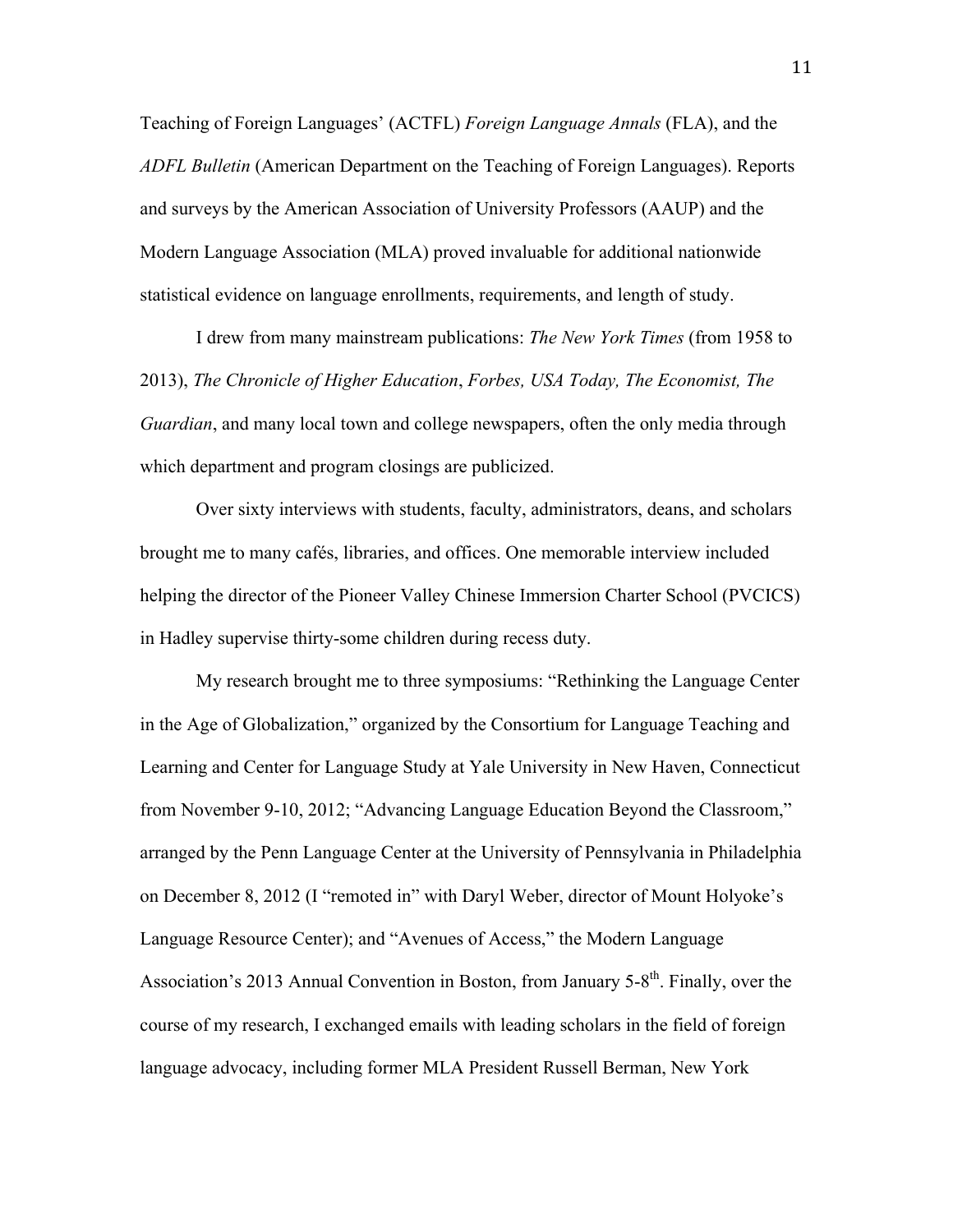University Spanish professor Mary Louise Pratt, and German linguist Claire Kramsch. They served as guide-people and sounding-boards to verify my reasoning and offer their own viewpoints on my work. I am grateful to all these persons for their generous assistance.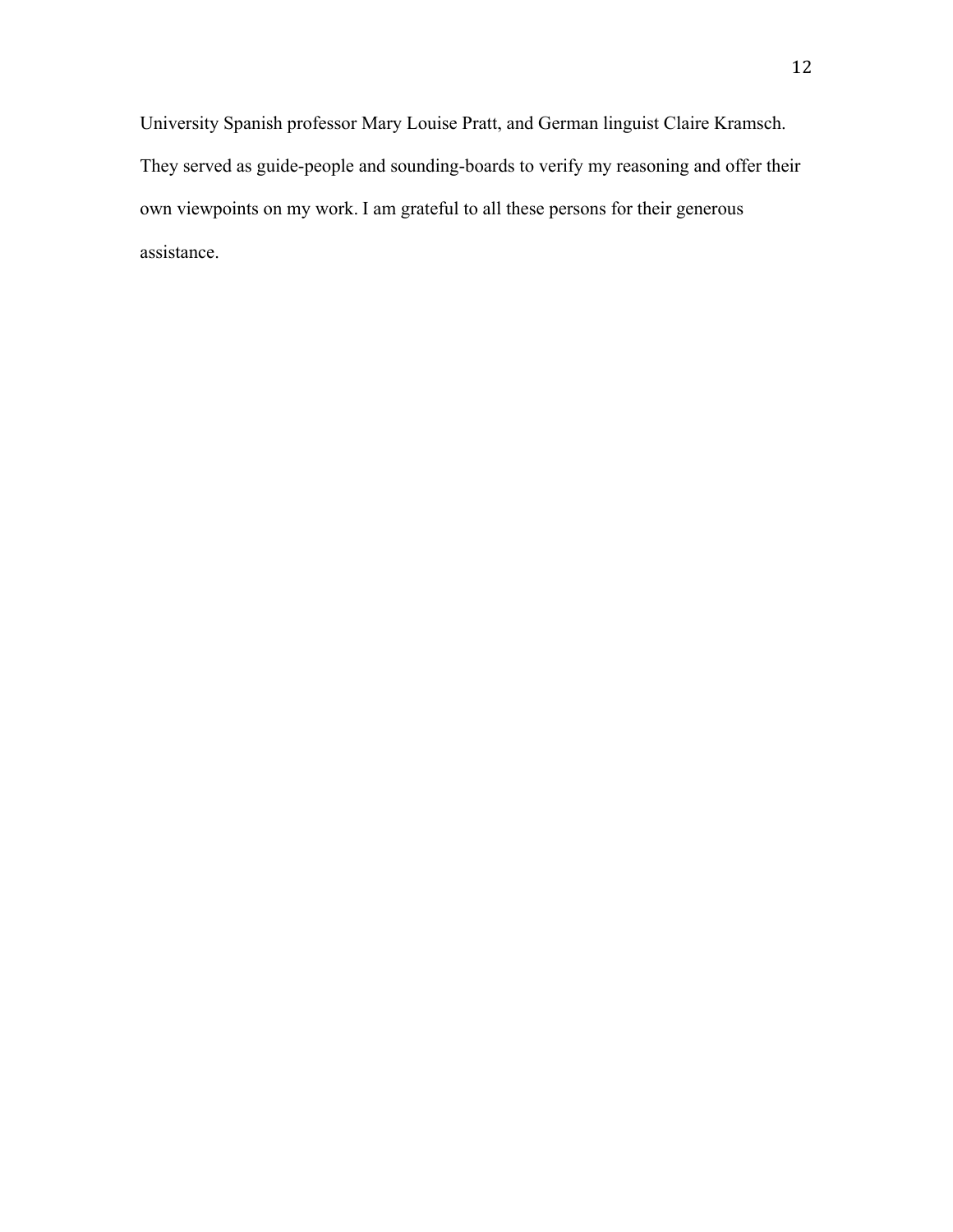## Chapter 1: The Closings

*"If English was good enough for Jesus Christ, it's good enough for me."* - Texas Governor Miriam "Ma" Ferguson (1875-1961)

"A quiz," quipped Nicholas D. Kristof in *The New York Times* in 2010, "If a person who speaks three languages is trilingual, and one who speaks four languages is quadrilingual, what is someone called who speaks no foreign languages at all? Answer: an American." Despite this country's rich linguistic diversity, about eighty percent of Americans are born into English-speaking households. Only 18.5 percent of K-12 students in this country were enrolled in a language other than English in 2007-2008, according to the American Council for the Teaching on Foreign Languages. The fraction of elementary schools offering foreign languages continues to drop: only one-third of them offered a foreign language in 1997, and a mere one-quarter did in 2008. Fewer foreign language classes in elementary schools translate to fewer in high school, and students entering college are less prepared to embark on learning a new language.

Only fifty percent of higher education institutions required foreign language study for a baccalaureate degree in 2009, down from nearly ninety percent in 1965. Over those years, the ratio of total modern languages to total course enrollments halved, declining from 16.5 to 8.6 for every 100 enrollments. And while it is true that modern language enrollments are higher than ever before, reaching in 2009 a record 1,639,326, which is nearly three times more than the meager 608,748 enrollments in 1960, that statistic is offset by the fact that more students than ever are now enrolled in college. The United States is one of the only developed countries in the world in which you can go through grade school through college and even get your Ph.D. without taking a foreign language.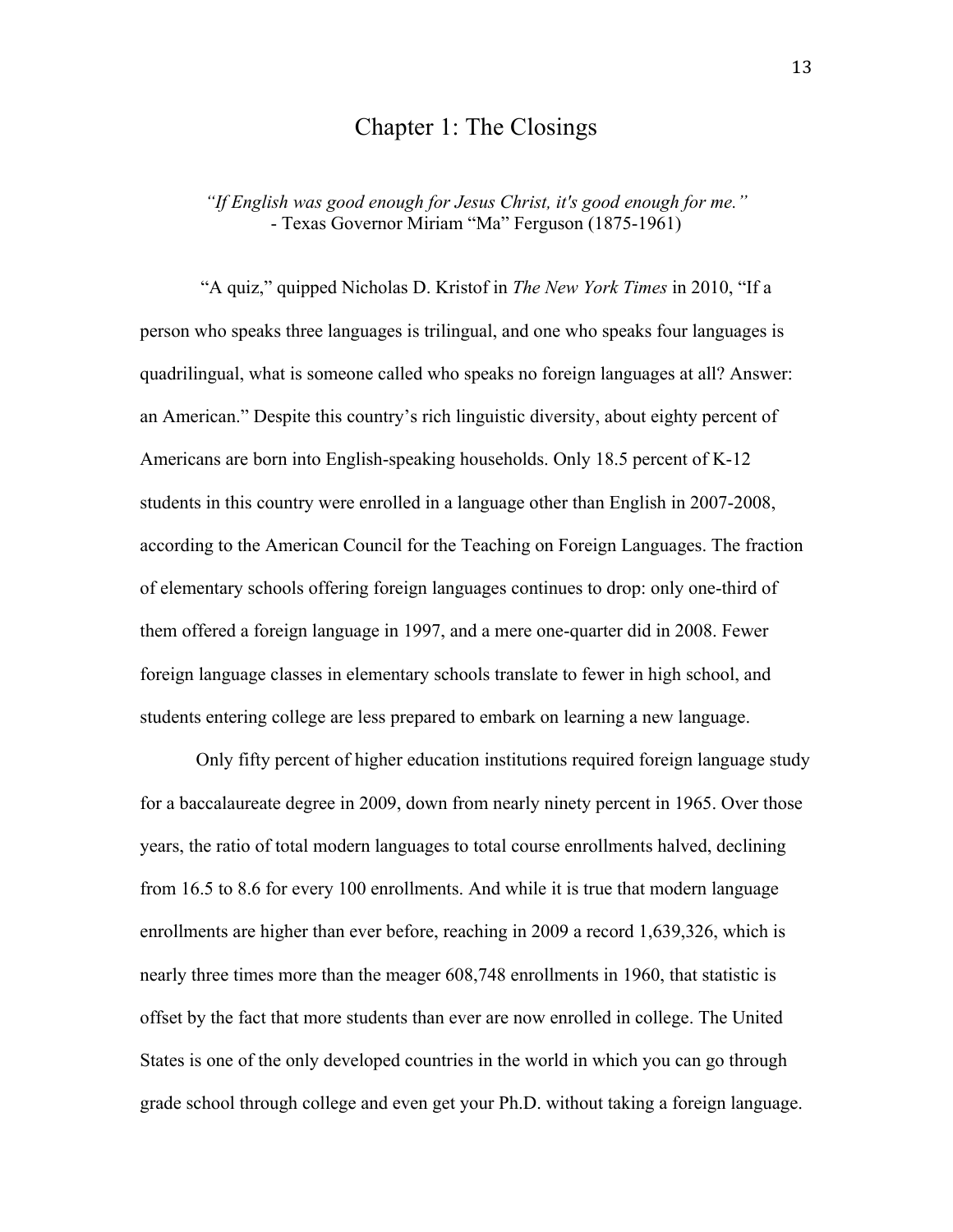"The U.S. is a country of immigrants and foreign-language speakers," a German professor told *The New York Times* last year, "but not a country of foreign language learners."

Language departments are vanishing. In the Northeast, the German major at Alfred University was shown the door, and the University of Maine suspended majors in German and Latin. Down South, Louisiana State, Nicholls State, and Northwestern State ended their French majors, as did Southern University (along with stamping out Spanish, the second most commonly spoken language in the U.S.). In the Midwest it's the same story. Bethel College in Indiana cut German, Drake University eliminated French, German, and Italian, and only Spanish survived at the University of Northern Iowa. Further west, further cuts. Fort Lewis College in Colorado discontinued French, Japanese and German. In the Golden State, the Italian and Japanese programs at San Mateo Community College and French at Foothill College got the axe.

\* \* \*

Last fall, one language professor at a liberal arts college agreed to meet for an interview only under the condition that her name, department, and university be kept confidential. She feared that, as she was on a renewable contract, her honesty would be used against her. She sat in the office chair she'd had for thirty years, behind the wooden desk she'd corrected papers on since 1982, at the liberal arts college she'd been teaching at longer than she'd known her husband or her twenty-one year-old daughter. Nothing – not the study abroad postcards she'd pinned neatly to her office bulletin board, not the photographs of her former pupils she'd positioned by her door, not the fluorescent colorcoded grammar handouts she'd strewn across her table, nor the homemade thank-you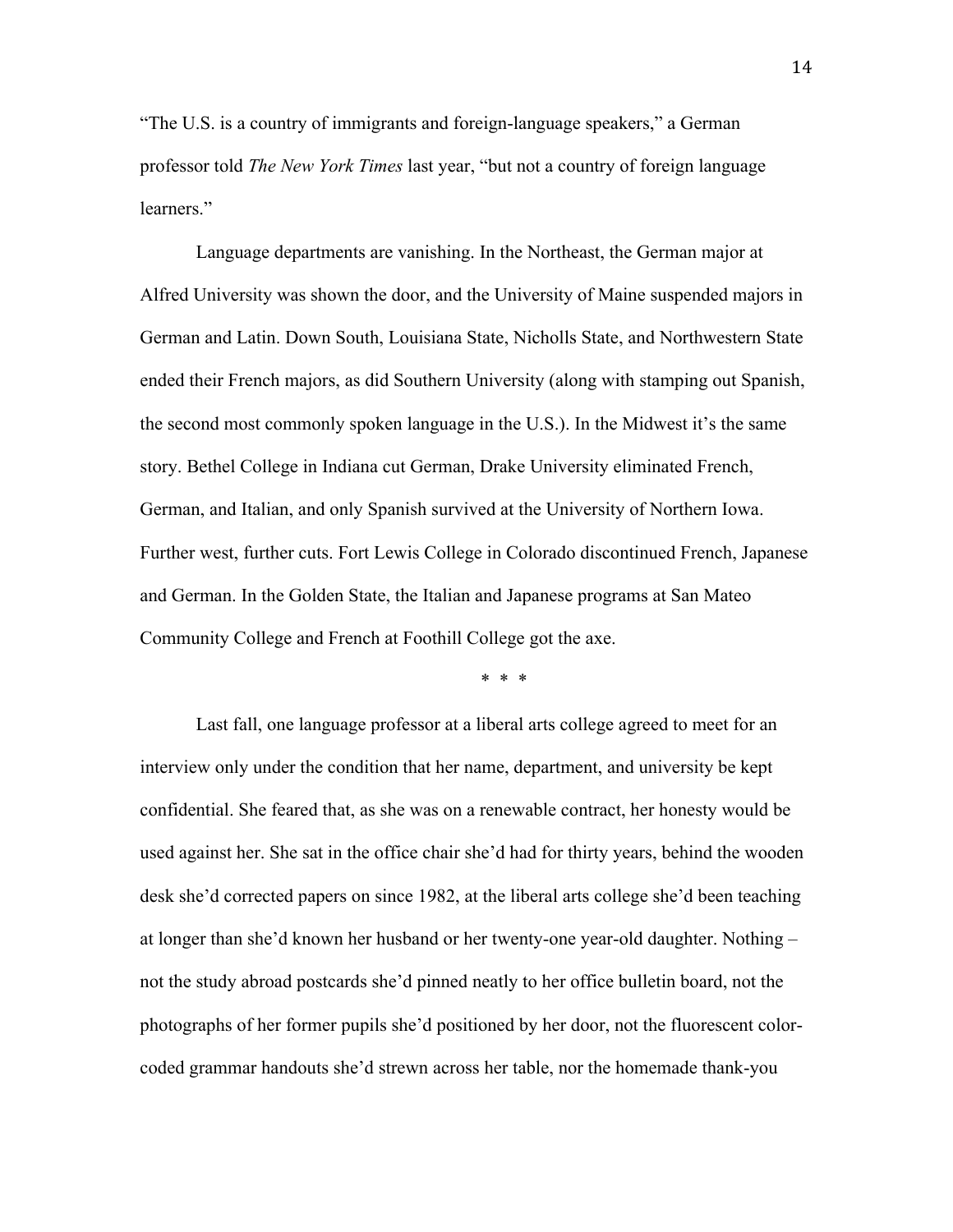cards from students she'd arranged to stand like little people on her desk – none of the comforting and humble decor kept her voice from quavering as she blotted away tears and said, "I hope they won't get rid of me."

"There is an idea that language is an inferior academic pursuit," she explained, crying, "that it is not 'intellectual.'" Because she taught language and not literature, she sees even her younger colleagues enjoying fuller salaries and longer contracts. She spends laborious hours correcting papers for her introductory courses, nearly topping forty students per semester. It is not unusual to see her on a Friday or Sunday evening, leaving the building at midnight with tired eyes, and her rolling bag trailing behind her. "I have no voting rights," she whispered. "I have no respect."

Enormous threats to language education loom on multiple fronts. Foreign languages are seldom the most respected departments in the academy, and therefore frequently assume low-standing in the institutional hierarchy. Many consider foreign languages to be the academy's white elephants. Administrators often target these departments as easy victims in times of budget cuts. In one example that left language educators aghast, The University at Albany, State University of New York in 2010 gave their Russian, Italian, Classics, and French programs the boot, despite their institution's mission statement that promises: "The World Within Reach."

"It is because of the changing times, the budgetary crisis, and new fields coming in," Stanley Rabinowitz told me, "that we're all being scrutinized and we're all competing for diminishing resources. To me, it's a tragedy." Rabinowitz is a professor of Russian Literature at Amherst College, one of the best endowed liberal arts colleges in the nation. His infectious smile and boisterous laugh have been loved and recognized on

15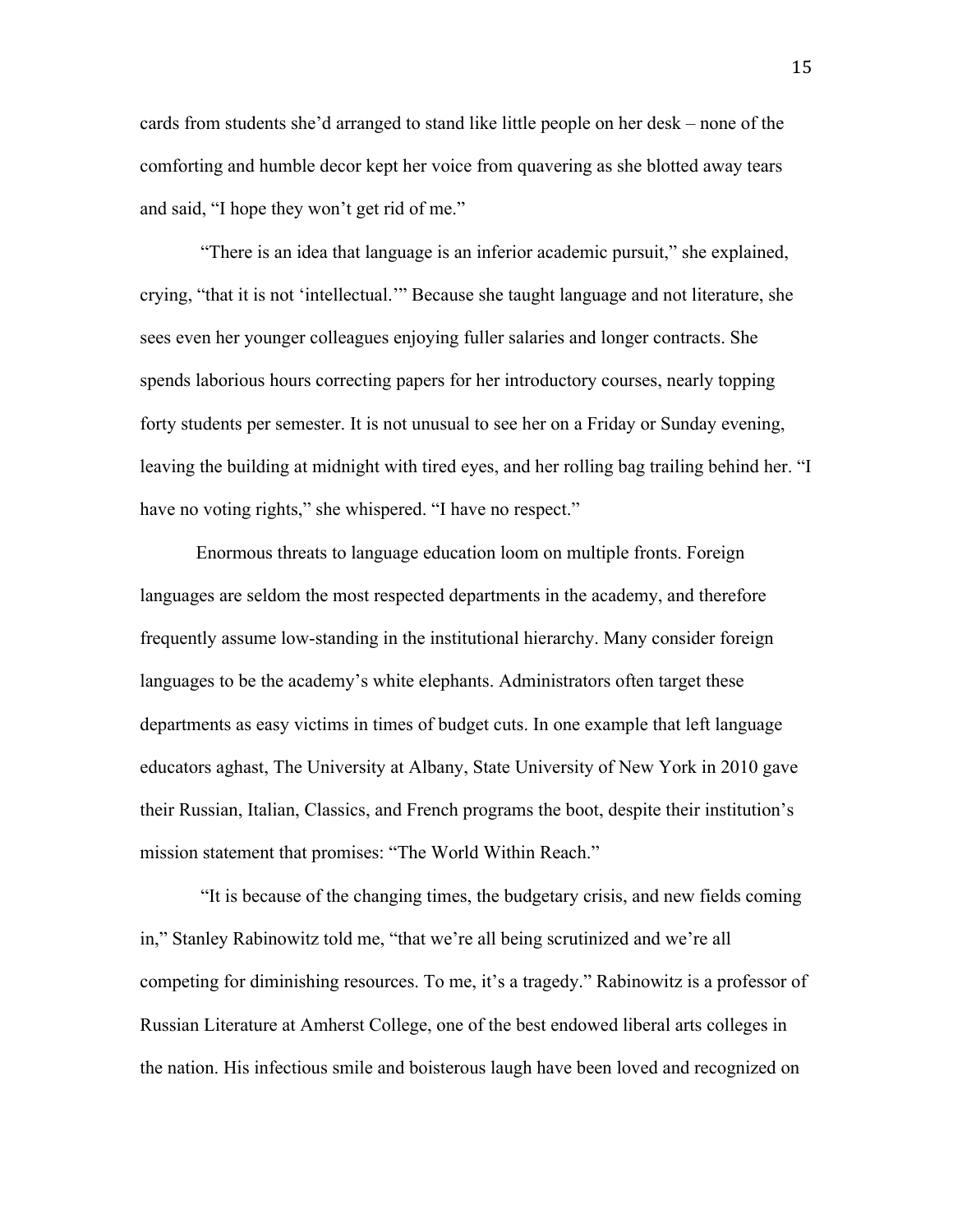the Amherst campus since the seventies. Although Amherst has largely remained a safe haven, effectively shielded from such severe cutbacks by one of the largest endowments of any liberal arts institution in the nation, today language professors fear more than ever before for their continued existence. "We're all facing it, agonizing over it. It's unsettling and demoralizing to see what's happening," he said, leaning forward in his chair to brush specks of eraser dust around his desk. His brow furrowed, and his worried expression morphed unexpectedly into a grin. He burst out, "You're depressing the hell out of me!"

\* \* \*

Upending our language programs seemed inconsequential in the twentieth century. Back then, there was no fear that America's economy would take a nosedive, no worry that China or Brazil would become global Superpowers, no doubt that English would continue to blabber into the next century, donning the pompous name tag: "LINGUA FRANCA." Today, however, the English-speaking share of global GDP – on the descent since 1975 – is continuing to fall. With non-Anglophone nations soon to take the economic forefront (the Chinese economy is predicted to surpass the United States' in size soon after 2030), the countries in the Western world – all except the United States – have bitten the apple. Despite America's global interests, we suffer from a deficit of college graduates who can hold rudimentary conversations in a foreign tongue.

Therefore, we are transitioning now from the American Century to a new century of American Indifference. Indifference by the American public to the wealth of cognitive evidence that supports the favorable effects of bilingualism and multilingualism; indifference to the upbringing of another generation of monolingual Americans; indifference to the devaluation of foreign language study across the nation. "The question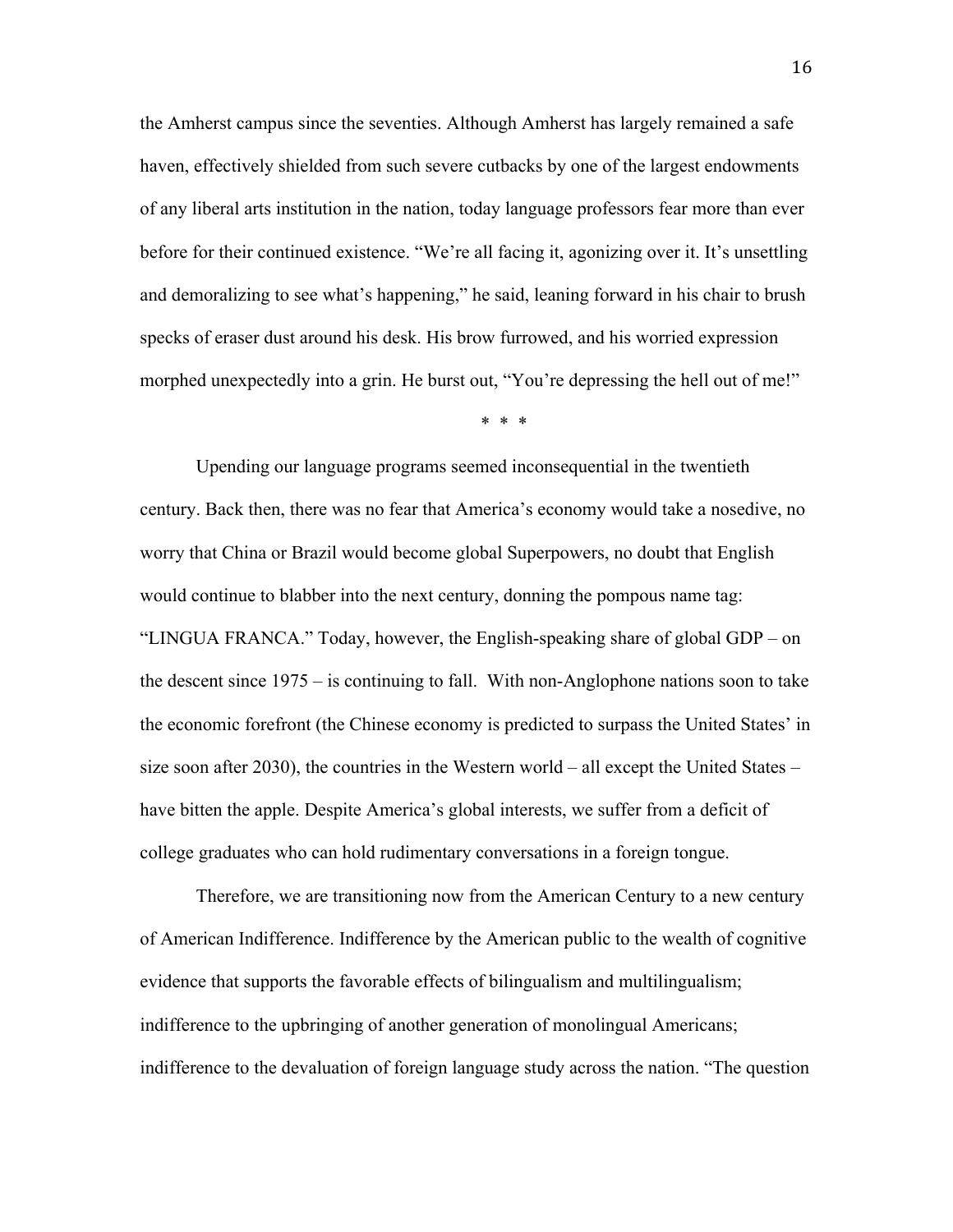is not one of national resources," wrote senator Paul Simon (D-IL) in his book, *The* 

*Tongue-Tied American* (1980). "The question is one of national will."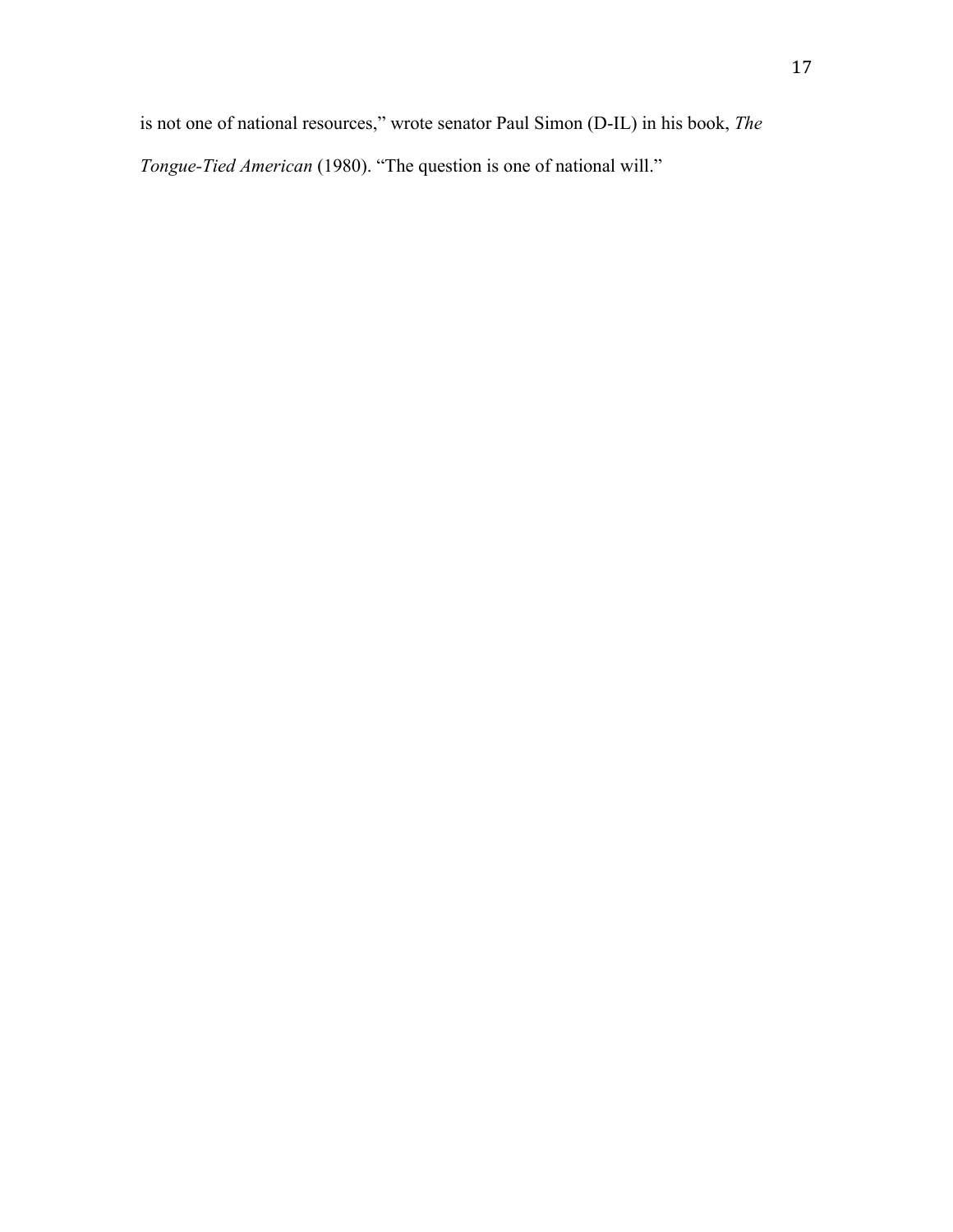## Chapter 2: America's Linguistic Birth

*"Has a nation anything more precious than the language of its fathers?"* - Johann Gottfried Herder (1722-1803)

Imagine the United States identifying itself in relation to foreign language education on Facebook. They might be friends. More likely, the American government, using its profile in English, would select "Married" or "In a Relationship," but if you showed this status to foreign language educators, they would scoff. Language teachers in the United States would have unfriended America long ago, after having their dire warnings and Wall posts repeatedly ignored. They would demand a more representative title of "Separated" or "Divorced." In a spunky mood, they may even choose "Widowed." But scroll down their timelines to the 1600s, you'd find this tangled relationship began when Western European colonizers sailed to the Americas five hundred years ago.

Settlers came from a world where for thousands of years educated people had been consuming classical literature. Elite institutions, such as Oxford, Cambridge, and the *Universidad de Salamanca*, required students to study the classical languages of Latin (which came to be the *lingua franca* after the collapse of the Western Roman Empire*)*, Greek, and often Hebrew. Because of this extensive literary tradition, multilingualism was commonplace among educated people. Mathematician Nicolaus Copernicus (1474- 1543) knew Latin, German, Polish, Greek, and Italian. Philosopher Johann Wolfgang von Goethe (1749-1832) could speak German, Latin, Greek, French, Italian, English, and Hebrew. Those particularly well versed in foreign idioms could speak dozens of foreign tongues, such as Italian cardinal and linguist Giuseppe Mezzofanti (1774-1849), who was alleged to have known seventy-two languages across eleven different language families;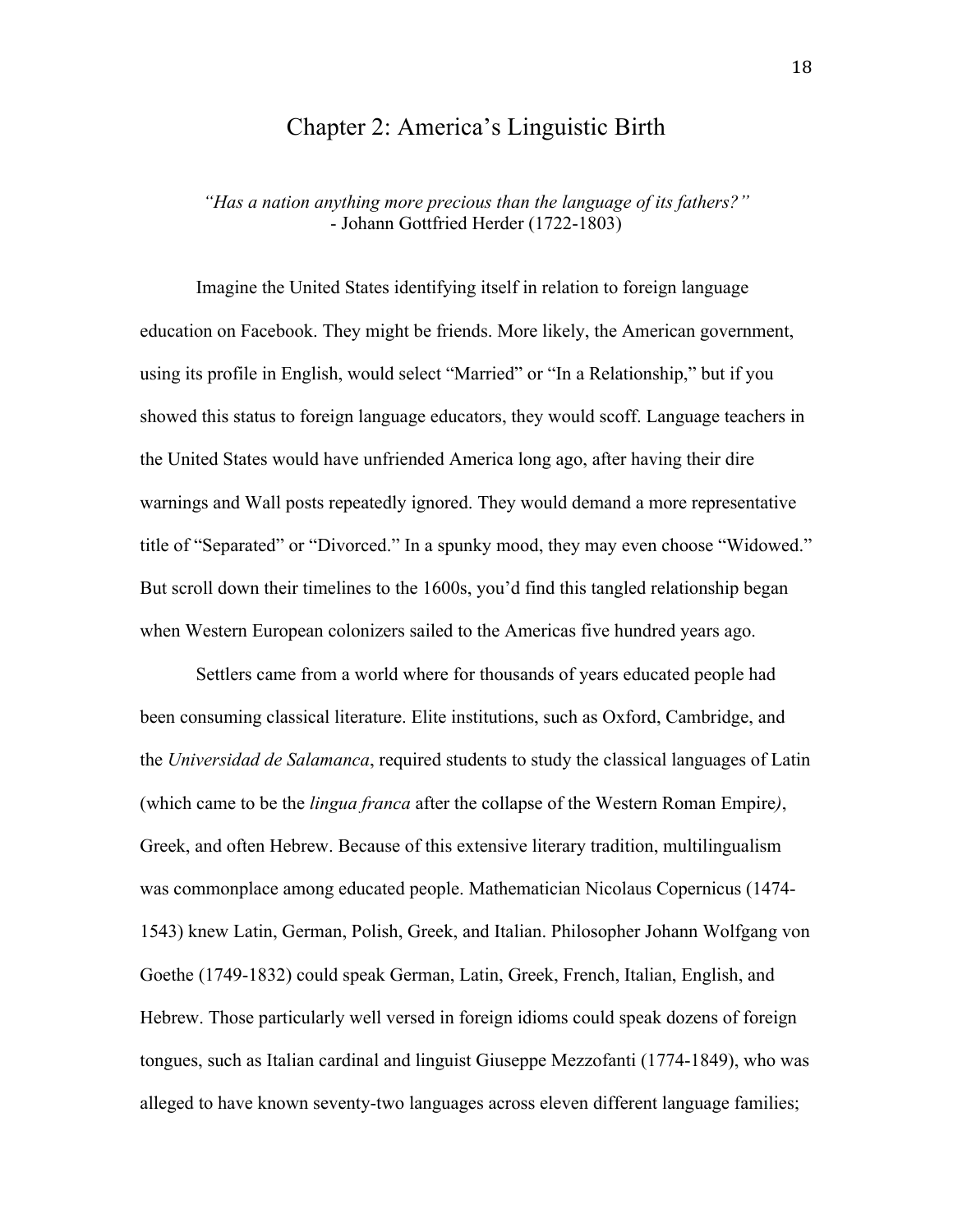however "know" is a relative term, and scholars, such as Michael Erard in his book, *Babel No More* (2012), would dispute how well the Cardinal may have feigned fluency. From polylinguals to hyperpolyglots, knowledge of multiple languages was the mark of an educated mind, as French novelist and poet Victor Hugo (1802-1885) wrote, "The man who does not know other languages, unless he is a man of genius, necessarily has deficiencies in his ideas."

Settlers sought to convert New-World natives with "their ultimate linguistic triumph, the Bible," according to linguist Dennis Baron in his book, *The English-Only Question* (1990). "They simply ignored or devalued" native idioms, imposing their "civilized" languages of English, Spanish, French, German, Portuguese or Dutch to "enrich the ignorant natives." Early-American language education involved a holy textbook, cultural superiority, and a strictly European elitist tradition of studying classical languages, which lived on as education systems in early America imported their curricula from Europe and taught Latin in all grade schools (in fact, the study of minority languages would not surface until the twentieth century, long after many native idioms, such as the Iroquoian languages, became extinct). Harvard University, founded as a Calvinist institution in 1636, required incoming students to take admissions exams on their knowledge of Latin, Greek, and Hebrew before they could enroll. If this requirement existed today, the Crimson's campus would be packed with Europeans. Students were the target of educational discrimination if they could *not* speak many languages.

Benjamin Franklin knew English, Italian and French, but his fondness was for German, a language he owed his lightning rod invention to having read the German texts of physicist Otto von Guericke's early studies of electricity. He published America's first

19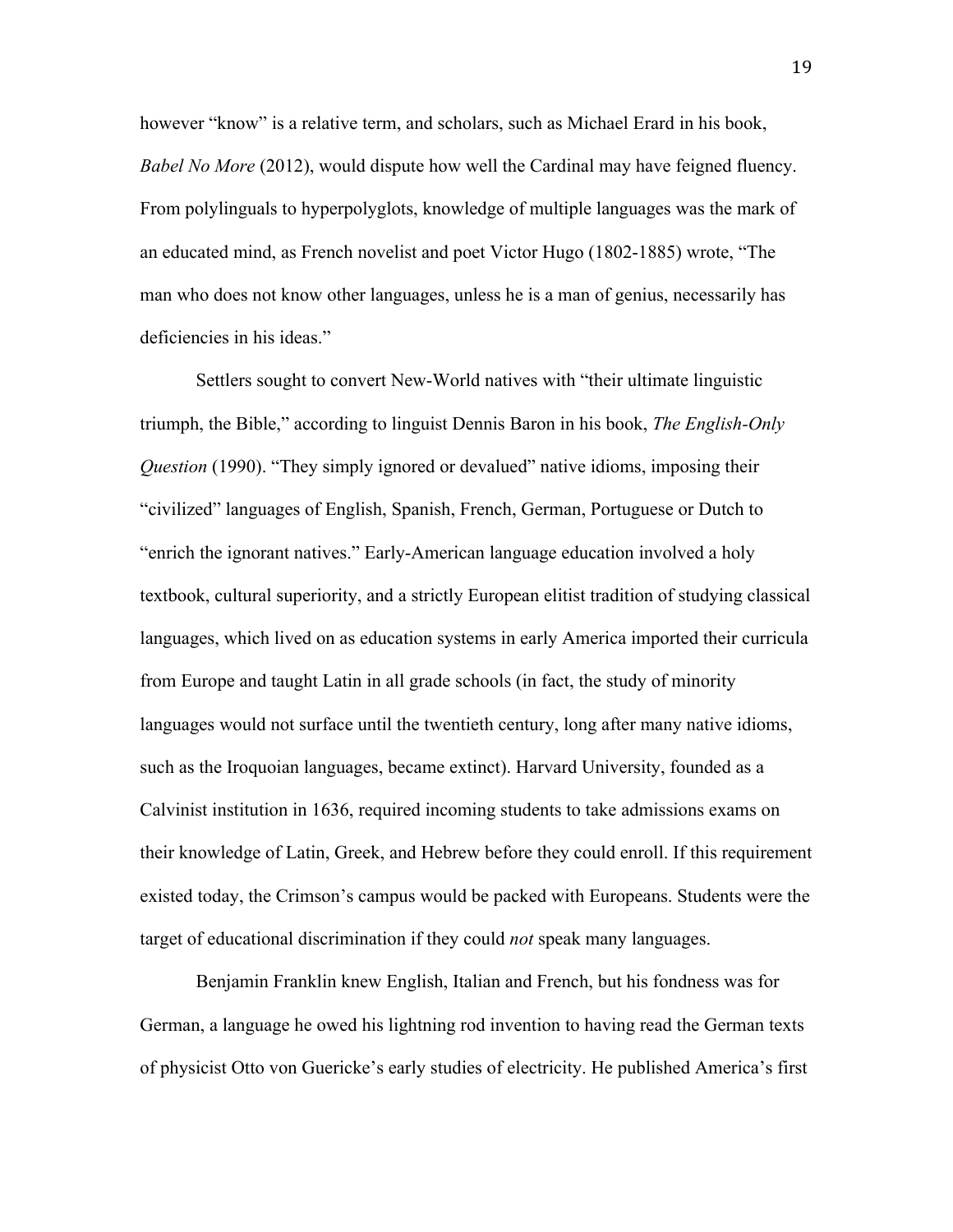German newspapers, its first German books, and in 1749 founded an Academy in Philadelphia where he made sure his pupils learned *Deutsch*.

As an undergraduate at William and Mary in 1760, Franklin's fellow Founding Father Thomas Jefferson tackled his language studies every day armed with a grammar book and feathered quill – Rosetta Stone hadn't yet monopolized the market. He had learned Latin, Greek, and French in grade school, went on to acquire Italian and Spanish, and after his death, Arabic, Gaelic, and Welsh dictionaries surfaced in his office, suggesting he'd known eight or nine idioms. In his middle-age, he would look back on his education and write: "I am of the opinion that, till the age of 16, we are best employed on languages: Latin, Greek, French, Spanish." Notably, Jefferson never learned German language, presumably because when the Declaration of Independence was printed three days after its formation in *Deutsch*, the vomit of consonants – *Unabhängigkeitserklärung* – scared him off.

Two decades after the Declaration of Independence was published, Franklin went on to found Franklin College (which later became Franklin and Marshall College) in 1787, a bilingual English-German institution that catered to his home state of Pennsylvania, where German-speakers already constituted one-third of the population. He must have hoped that *Deutsch* would prevail as America's second-most-loved Germanic language. He died late enough to see the Constitution published in German in 1788, and just early enough to miss English's rise and its subsequent obliteration of his beloved foreign tongue.

Rebellion came from within. At his very own Franklin College in the 1790s, an English professor wrote that language skills were "at times an *ornamental part* of a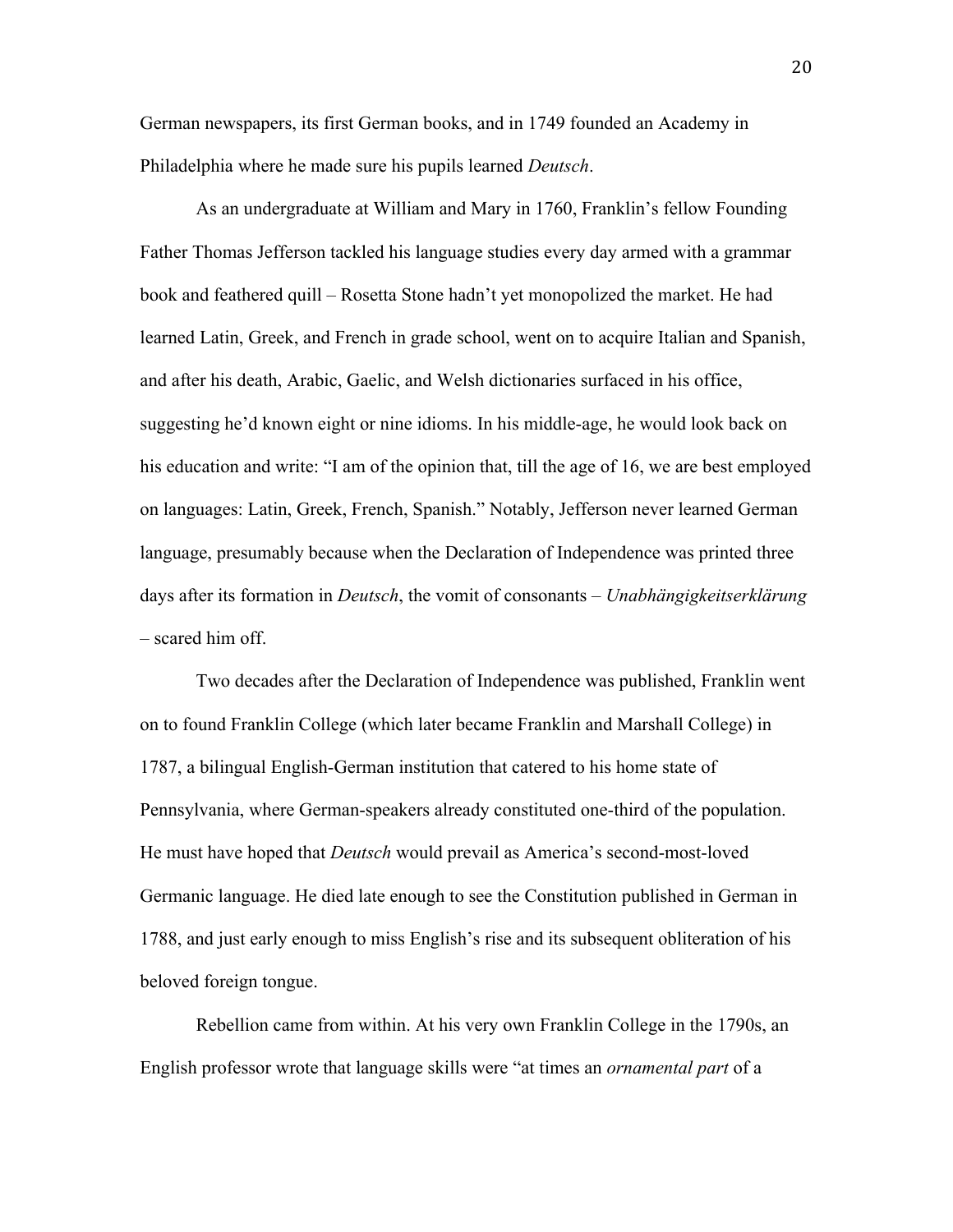liberal education." In fact the professor felt so strongly about the study of English that he wrote "proficiency in languages is an educational frill." This was an early indication of the increasingly hostile environment within the academy against foreign language study, which would only escalate in the late nineteenth and twentieth centuries. Baron contended this was "already the typical American attitude," for the dominance of English had been already begun to render foreign tongues disposable.

Universities across the country began to shift toward English-superiority. An 1847 course catalog from the all-female seminary Mount Holyoke College in Massachusetts encouraged young women to "pursue the study of languages and other *ornamental branches* in the early part of their stay at the Seminary." In her 1937 senior thesis, Mount Holyoke French major Roslyn Kerney wrote that in the late 1800s French and even Latin were considered "a very bad economy of money, of intellectual strength, of facilities for the growth of character and for the enlargement of the soul" to pursue after the "high studies" of mathematics, science, and English. Foreign languages were "regarded as too frivolous … for serious-minded young ladies to trifle with." Harvard dropped their age-old Latin course requirement in 1883, while institutions in Europe held onto their Latin requirements. In *An Autobiography or the Story of My Experiments with Truth* (1948), Mahatma Karamchand Gandhi reflects on his decision to enroll at the University of College London as a law student in 1888, despite the intimidating language requirement:

A friend suggested that… I should pass the London Matriculation…But the syllabus frightened me. Latin and a modern language were compulsory! How was I to manage Latin? But the friend entered a strong plea for it: 'Latin is very valuable to lawyers. Knowledge of Latin is very useful in understanding law-books. And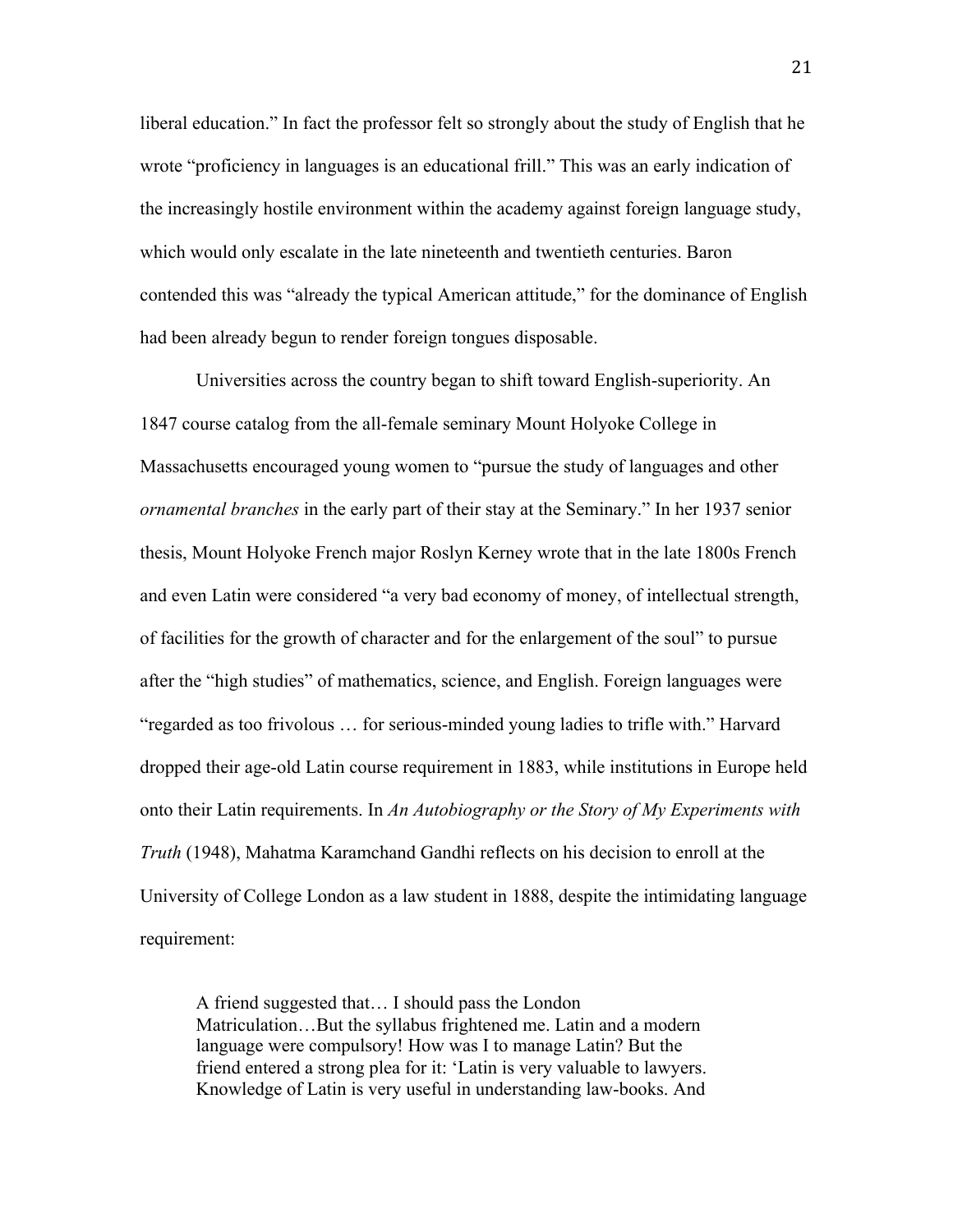one paper in Roman Law is entirely in Latin. Besides a knowledge of Latin means greater command over the English language.' I went home and I decided to learn Latin, no matter how difficult it might be.

And learn Latin he did, adding to his repertoire of the languages he already knew: Gujarati, English, and Sanskrit. Later in life, he would later learn Hindi and Urdu to communicate with the people of his country; Tamil and Teluga to speak with illiterate soldiers fighting for human rights in South Africa. (He also picked up Arabic, Persian, and French along the way.) For Gandhi, language was a window for cross-cultural communication, an ideology that J. William Fulbright adopted after World War II.

The Founding Fathers never crowned English as the official language, nor do they mention language in the Constitution or Declaration of Independence, but over the years English became the *implied* or the *de facto* official language of the United States. English became the beacon of America, and it was exactly these cultural loyalties to the English language that drove the linguistic movement of the nineteenth century. As Prussian philosopher Wilhelm von Humboldt once wrote, "Absolutely nothing is so important for a nation's culture as its language."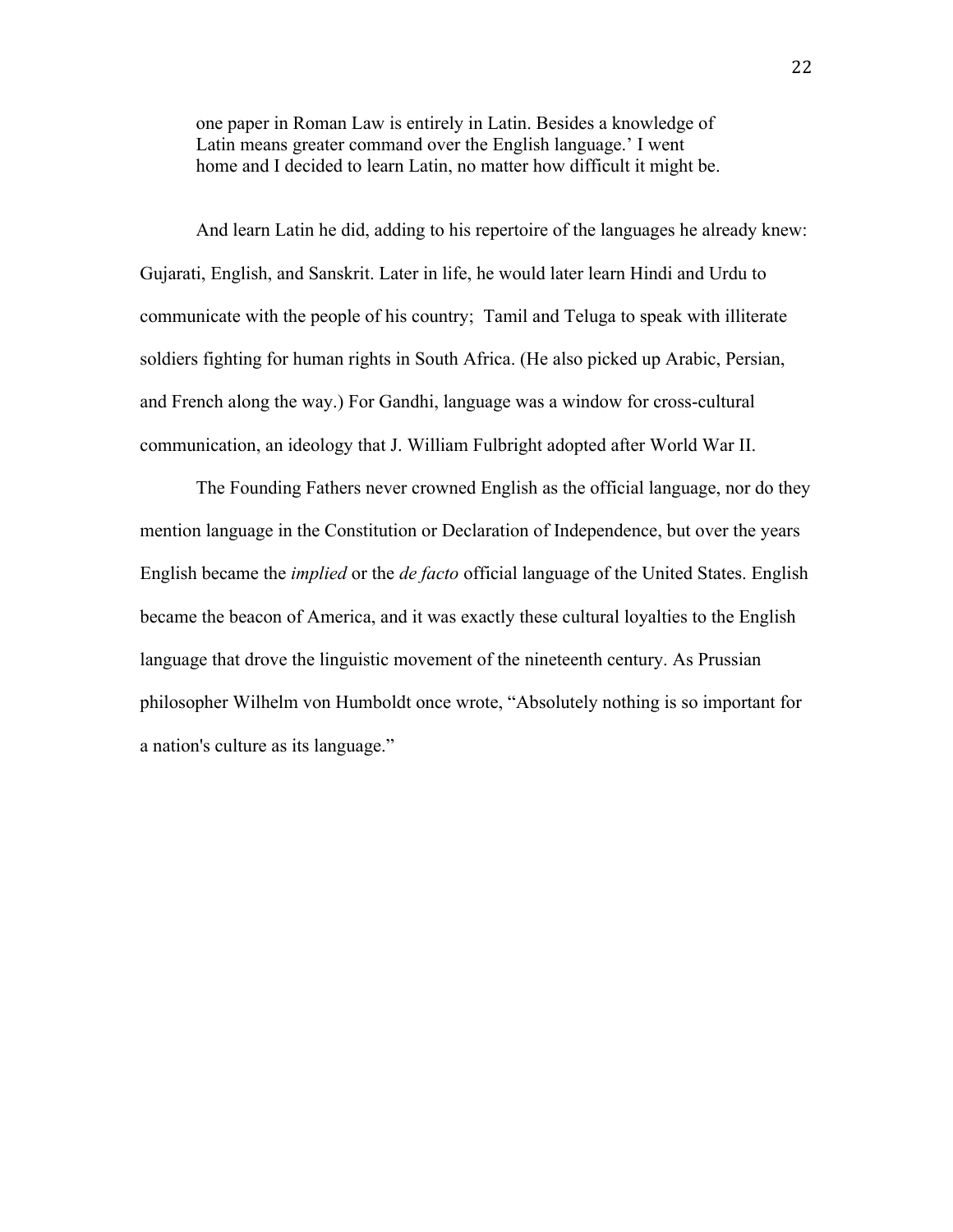## Chapter 3: The Americanization Movement

*"It is a noteworthy feature of 20th century culture, that for the first time in over a thousand years its educated class is not expected to be at least bilingual."* - American cultural historian Jacques Barzun (1907-2012)

In the nineteenth century, American governance transitioned from presidential polyglots to language-loathing leaders, as immigration changed the linguistic landscape of the United States. The Chinese poured into America in 1854 (13,000 arrived to construct the Transcontinental Railway, compared to a record of just 42 in years prior) and between the years 1880 and 1890 there were 5.2 million immigrants, many Eastern and Southern Europeans, who arrived. Foreign-born nonanglophones constituted a whopping 15 percent of the population, their enlarged presence turning attitudes against them and their languages in profoundly negative ways. The Chinese were banned from entering the country in 1882. The linguistic backlash in the coming decades became known as the "Americanization Movement."

This was an English-only linguistic crusade of the early twentieth-century that aimed to nationalize America by wiping out everything that wasn't English. It was like Prohibition, except that instead of banning alcohol, which killed brain cells, it prohibited something that grew them (as neuroscientists would later discover). Nearly all schools abandoned bilingual instruction in a zealous attempt to convert everyone to English. "Few attempts were made to teach English as a second language in the schools," wrote Dennis Baron. A monolingual America meant a unified country, as Republican Senator William S. Kenyon of Iowa would later say of a language study conducted in 1930, that

23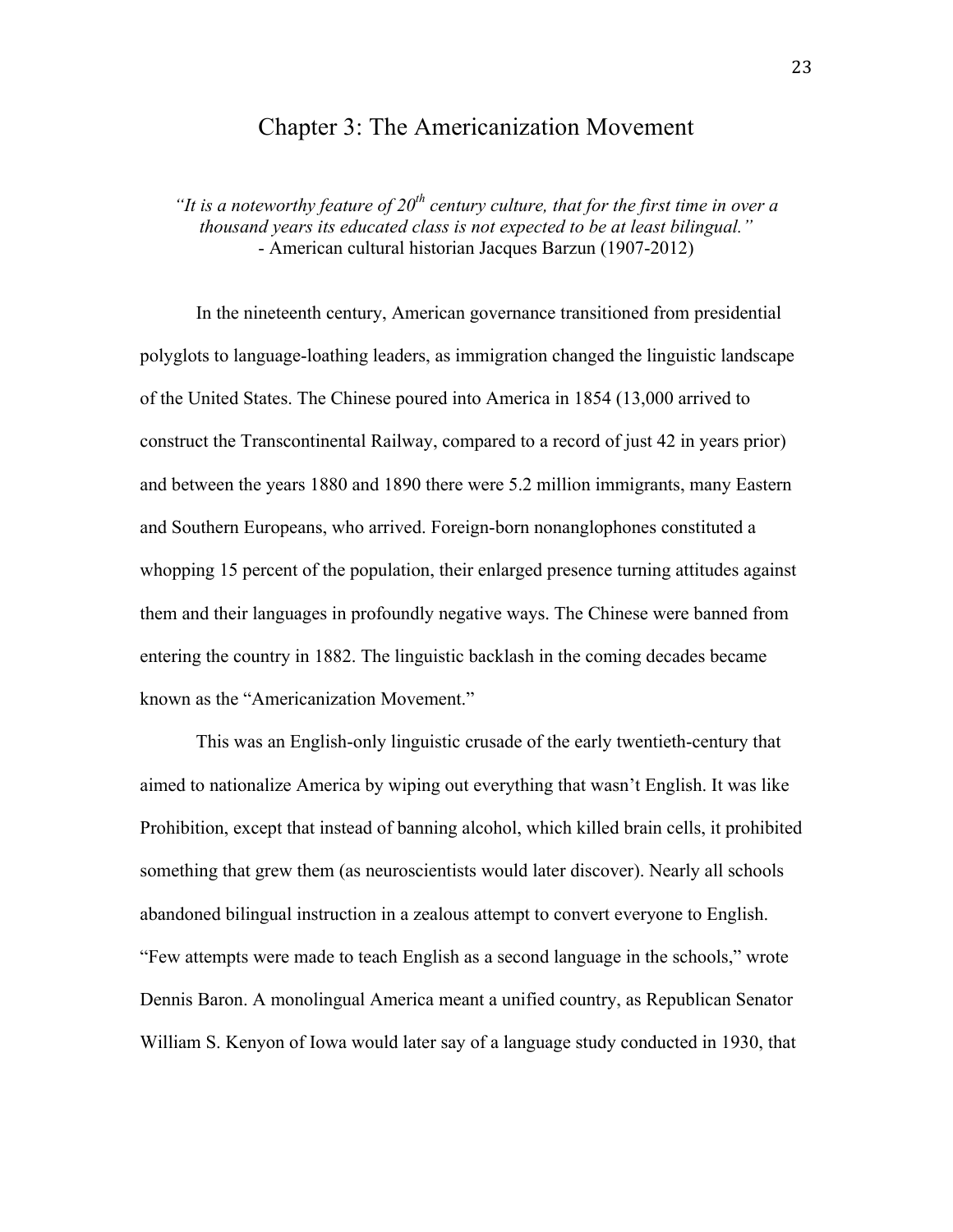"ignorance of English correlated with higher rates of factory and miner accidents, increased worker turnover, lower wages, poor productivity, and industrial unrest."

Non-English speaking foreigners thus faced discrimination not only for their low social, economic, and racial standing, but also for their linguistic status. Some more than others; for the last century Germans had been the largest body of immigrants, as well as among the best educated and most prosperous. Education systems sought to extinguish heritage languages, just as they had smothered – and were continuing to stamp out – indigenous tongues. In a celebration of patriotism, Baron wrote that Hispanic school children in the Southwest were punished by writing, "I must not speak Spanish in school," repeatedly until they filled several pieces of paper. They were given "Spanish detention," paddling, and even expulsion. Senator Kenyon of Iowa would also say that requiring English was a "step toward getting a nation of 100 million people to act and think without a foreign accent," or in other words, to speak the language of your flag or suffer the consequences.

In schools, foreign language instruction waned. Forty professors of literature and modern languages joined forces in 1883 to organize the Modern Language Association of America (MLA), at a time when "Latin and Ancient Greek almost totally dominated the humanities curriculum at both the secondary school and college levels." In 1890, a meager 16 percent of American high school students studied modern foreign languages, according to author S. Frederick Starr. "Of this group," he writes, "fully two thirds were studying German, with most of the remainder studying French. Virtually all the other modern foreign languages were neglected in the schools." Theodore Roosevelt (who inherently disliked foreign languages to begin with, admitting in a letter that he found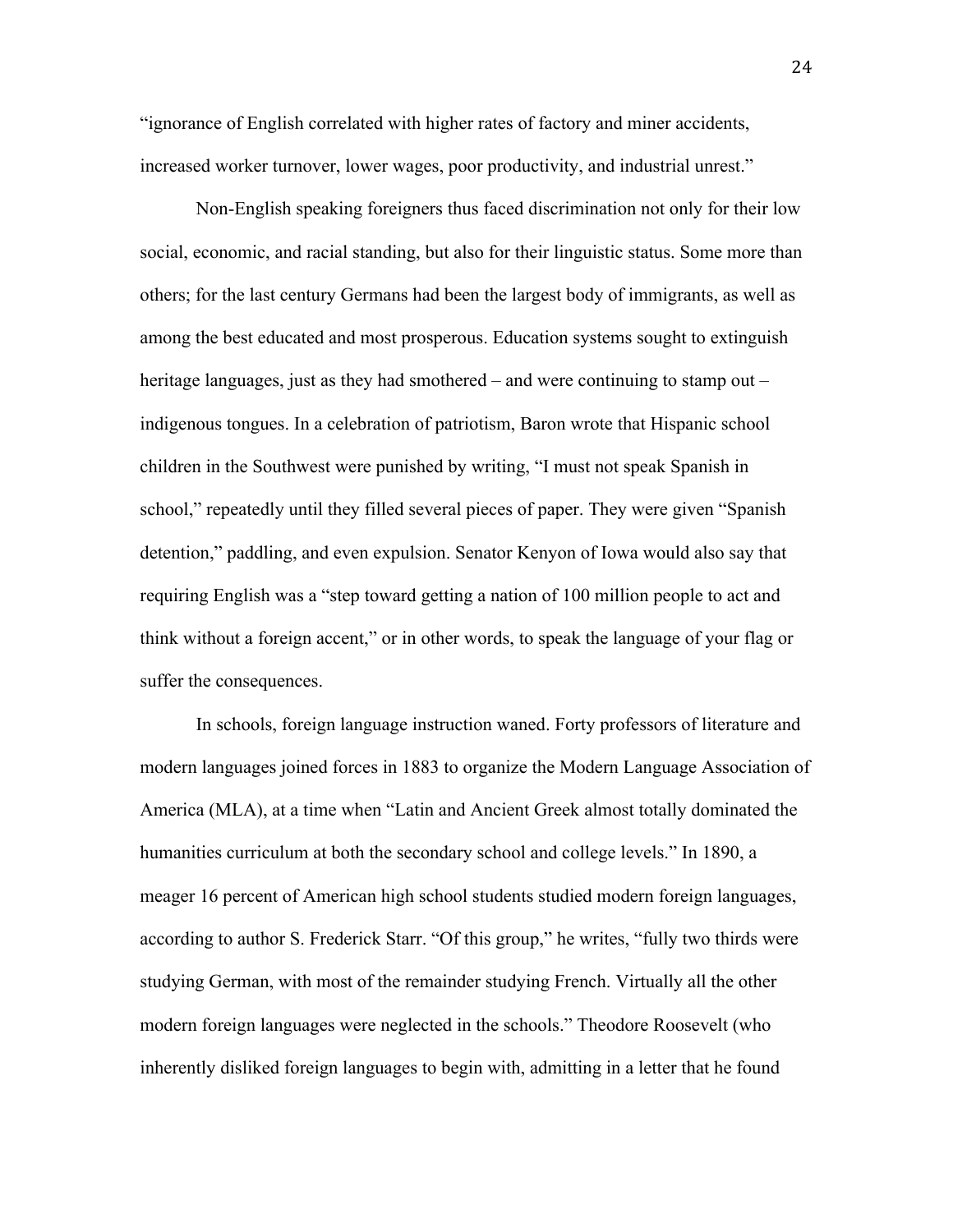reading Latin and Greek to be a "dreary labor") made knowledge of English a requirement for American citizenship in 1906 by signing the Naturalization Act, which targeted foreigners for not being able to understand America's founding documents, although many of them, ironically, had been translated. "We have room for but one language here, and that is the English language," Roosevelt wrote in 1907, "for we intend to see that the crucible turns our people out as Americans and not as dwellers in a polyglot boarding house."

This decade witnessed a rise in multilingual cities and in urban poverty. Between 1901 and 1910, nearly 9 million immigrants arrived, provoking the Immigration Commission of 1911 to jump to some misleading and overtly racist conclusions about how language fit in with education policy. The report found between 60 and 70 percent of immigrant children – Polish Hebrews and South Italians, in particular – from impoverished cities such as Baltimore, Buffalo, and Chicago, to be "retarded," as defined by their being behind in their grade school studies. (The term was first used to signify mental disability in 1895 by psychologist G. E. Shuttleworth, and later adopted in 1926 by a psychologist named Florence Goodenough, who said that "the use of a foreign language in the home was a leading cause of mental retardation.") Education theorists of the day believed that "bilingualism led to confusion and academic failure," explains Baron, and that immigrants had "supposed language handicaps." To no one's surprise, the Immigration Commission found English-speaking British pupils to have the lowest levels of "retardation."

This study must be unpacked for a number of reasons. In line with assimilation sentiments, American schools repressed speakers of other languages. English as a Second

25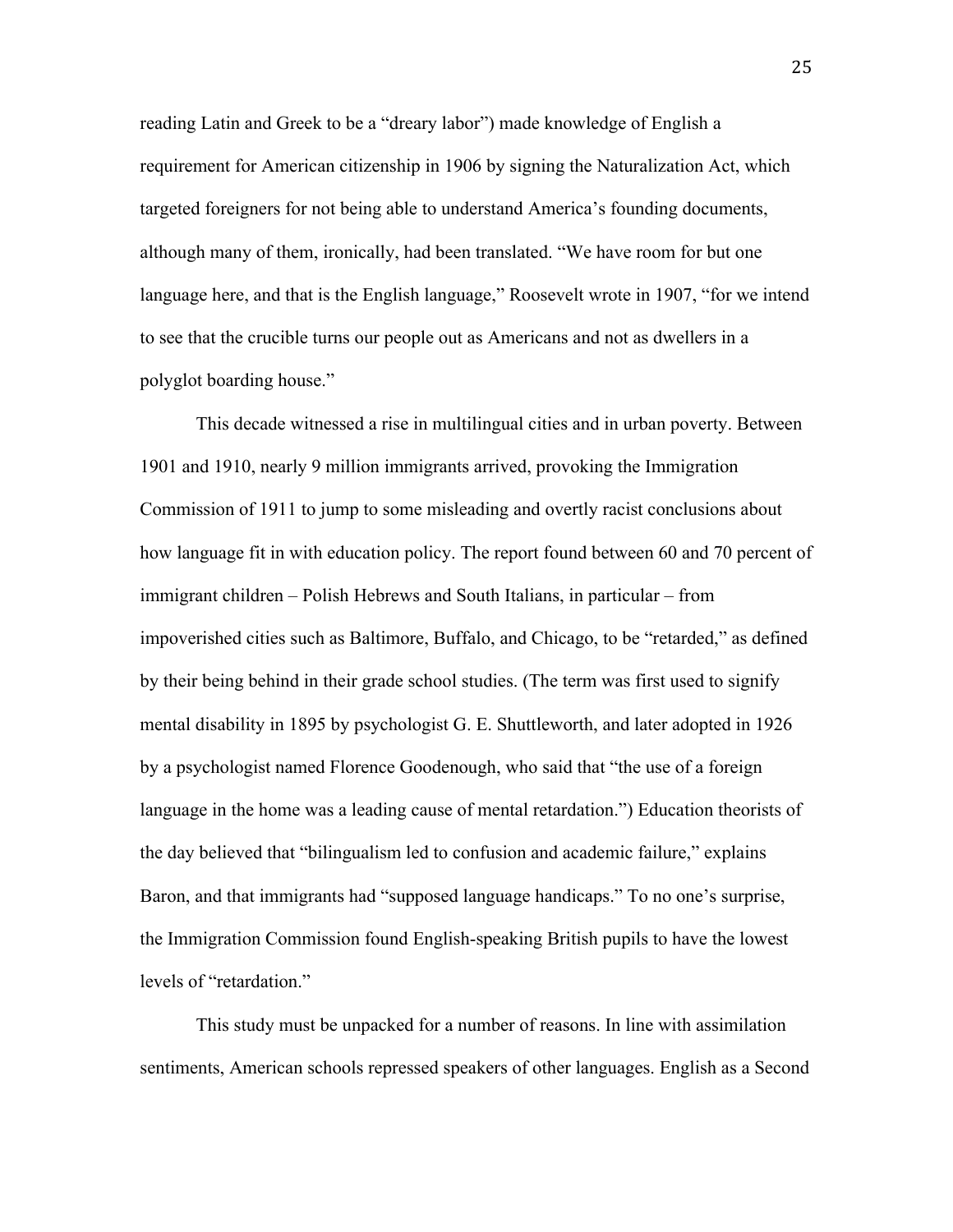Language (ESL) instruction did not exist and would not become an established field until the 1960s, which resulted in non-English speaking students not getting the attention they needed. Foreigners were either placed in the lowest grades or put in the remedial classes. "When a person studies a subject through a language which he knows only imperfectly, he is likely to do more poorly than natives of that language," the MLA reported. "His performance has rather direct correlation to his possibly dropping out of school later."

Only a select few public schools provided bilingual instruction, "in an effort to woo students from the private schools," as Baron points out, but this was the exception. Inner-city schools couldn't give lower-class students the same foreign language opportunities that white upper-class suburban and private schools could afford. Furthermore, foreigners who learned English in school did so at the expense of their native tongues – studies have shown that children and young adults need to learn language in a social, academic, and abstract sense in order to keep it alive.

Many schools, however, witnessed a boom in the study of modern languages leading up to 1915. On the eve of the U.S. entry into the First World War, about a quarter of high schoolers were studying German, almost nine percent were studying French, and three percent were studying Spanish. According to John H. Fisher in "Language and Loyalty" (1970), about 36 percent of public high school students were studying a modern language, almost equal to the percentage studying Latin (37 percent), which had decreased by 13 percent since 1900. Furthermore, Fisher notes that "by 1915 approximately 90 percent of American colleges had introduced an entrance requirement calling for proficiency in at least one modern foreign language." This was the year that

26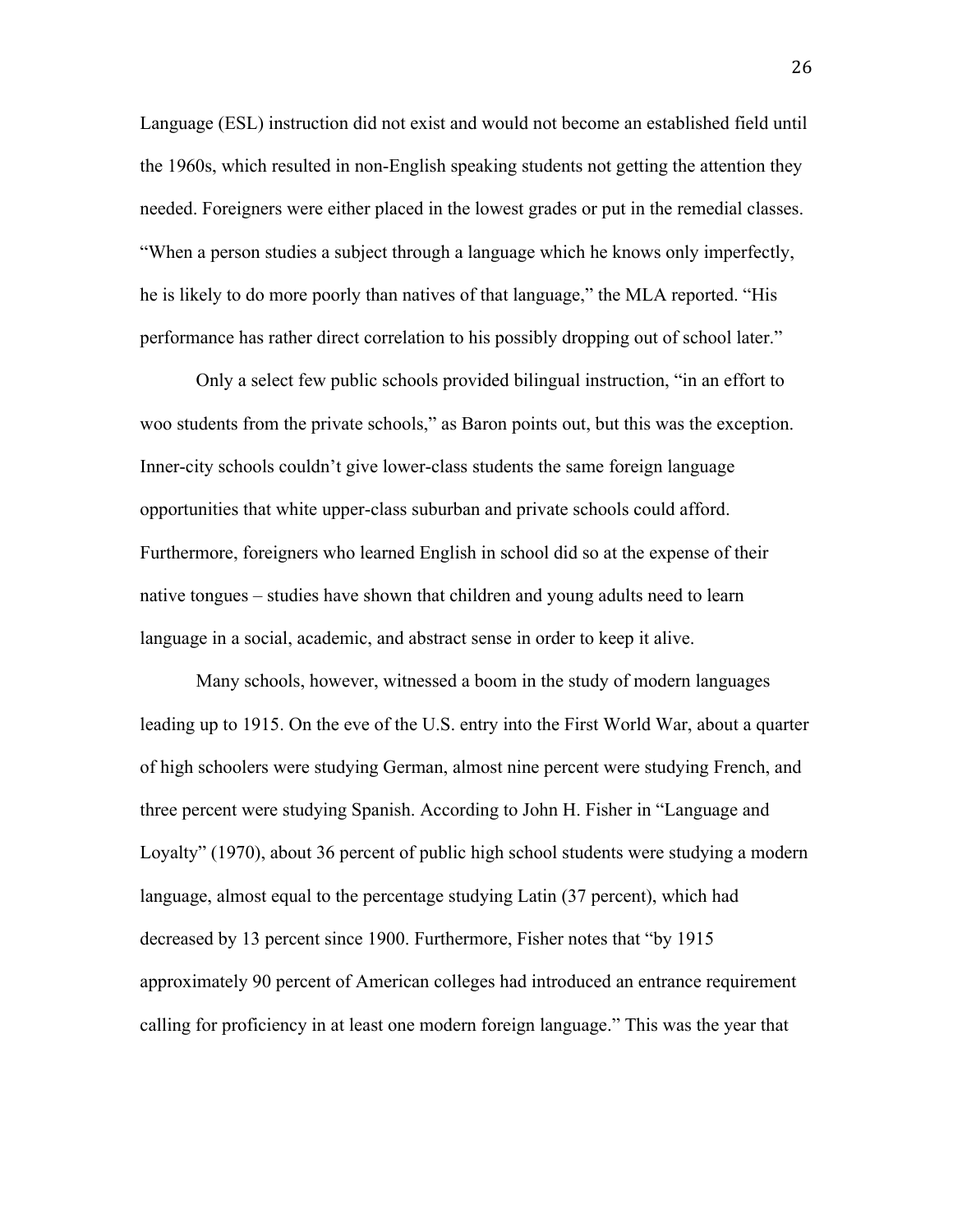Middlebury Language School was founded – languages were still in demand among the higher socioeconomic population.

The First World War made attitudes toward foreigners go from unfriendly to hostile. One German academic wrote in 1917 that America was "inhospitable to all foreign languages." Between 1900 and the 1930s, the number of students learning German in elementary schools dropped approximately 90 percent, from more than 600,000 down to 70,000. This massive blow would have made *Deutch*-enthusiast Ben Franklin turn in his grave. And in high schools, the number plunged 96 percent between 1922 and 1915, according to Heinz Kloss in his book, *The American Bilingual Tradition*  (1970), which was a drop from 324,000 to fewer than 14,000 (from 24 percent of the high school population to 0.6 percent) in only eight years. "After World War I," Baron explained, "sentiment against foreign languages was so strong that some states banned all foreign-language instruction at the elementary level." These lawmakers had as their common target "the harmful effects of non-American ideas inculcated through the teaching of foreign languages." The government forcibly assimilated German Americans, making English a medium to spread democracy and preserve public peace.

When the real Prohibition began in 1920, the Prohibition on language study was at full-force. As people brewed bathtub gin and moonshine, foreign-language supporters were protesting the postwar suppression of language instruction. In 1922, German phonetician Sara T. Barrows found bilingualism to be a "distinct advantage" in one's education, a soon-to-be documented reality that Baron noted "contradicted much of the language psychology of her day." Frank V. Thompson, superintendent of the Boston public schools, said in 1920 that "Laws prohibiting the use of a foreign language … not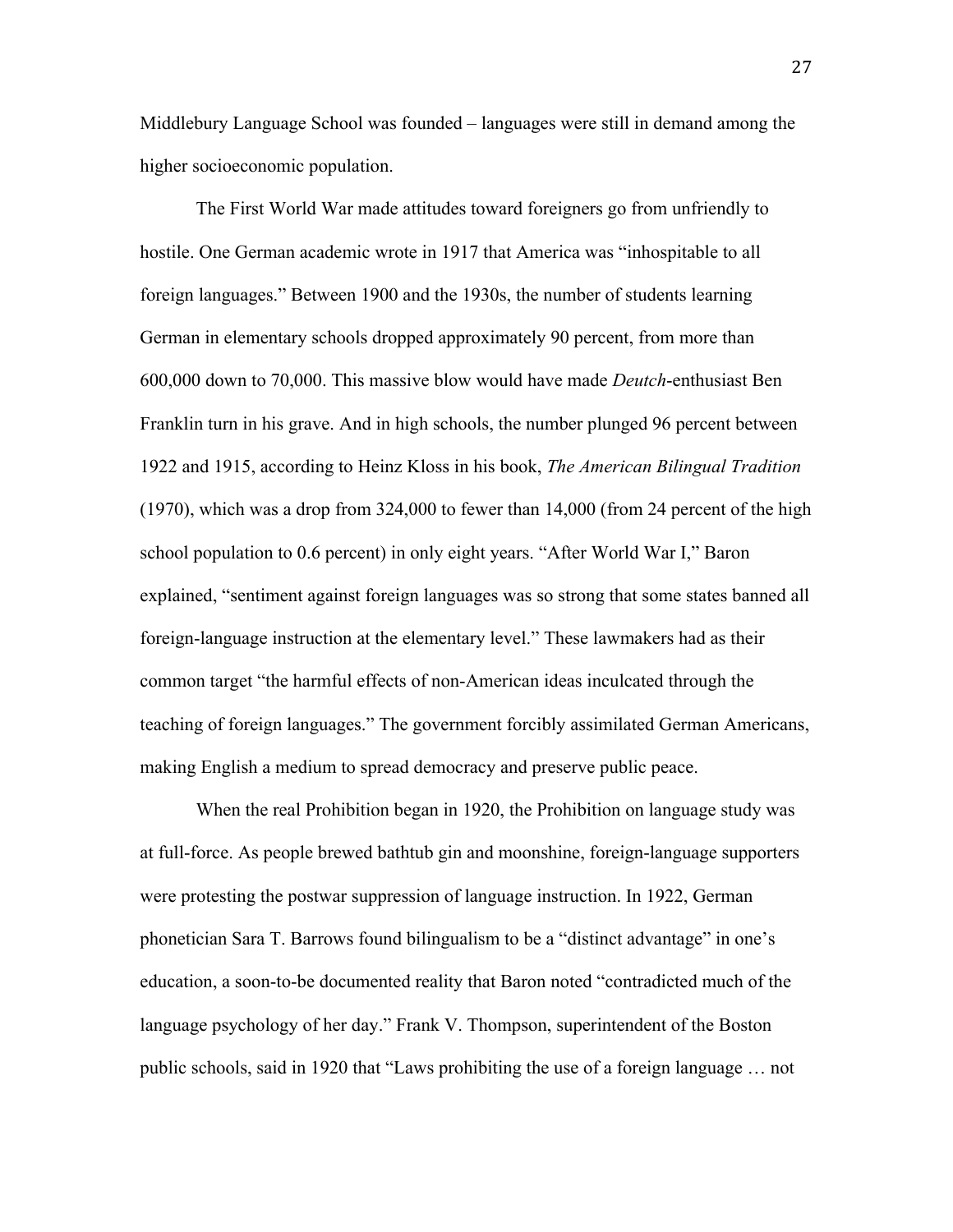only violate all the canons of modern pedagogy but are also in a certain sense undemocratic, un-America." Some librarians "supported the stocking of libraries with non-English materials" and "encouraged foreign-language literacy," according to Baron, despite fears that English-first supporters would drive a "backlash" against them. Connecticut and Vermont refused to pass anti-foreign-language laws. These language advocates, however, were in the minority.

In the '20s Nebraska prohibited foreign-language education before the ninth grade. "Violators were subject to fines ranging from twenty-five to one hundred dollars," wrote Baron, "and up to thirty days in jail." A teacher at a Lutheran-run Parochial School, Robert T. Meyer, committed the cardinal sin – for half an hour on May 25, 1920, he taught German to ten-year-old Raymond Papart – and was fined twenty-five dollars for his misconduct. Two years later, the Nebraska Supreme Court affirmed Meyer's conviction (*Meyer v. Nebraska)* for "'the direct and intentional teaching of the German language'" and agreed that "the teaching of a foreign language was harmful to the health of [a] young child." Offering some gleam of hope, the U.S. Supreme Court later reversed the decision; one of the justices declared that language was "an essential part of a liberal education," asserted "early childhood was the best time to learn a foreign or classical language," and declared that the state had "no right to prevent parents from bestowing upon their children a full measure of education in addition to the state required branches."

Foreign language education thus became divided by class distinctions. Minoritylanguage speakers from the poor and working classes were thought to have linguistic handicaps that would cause them to fail in school and afterwards in adult life. They were "encouraged to abandon their native tongues and become monolingual in English to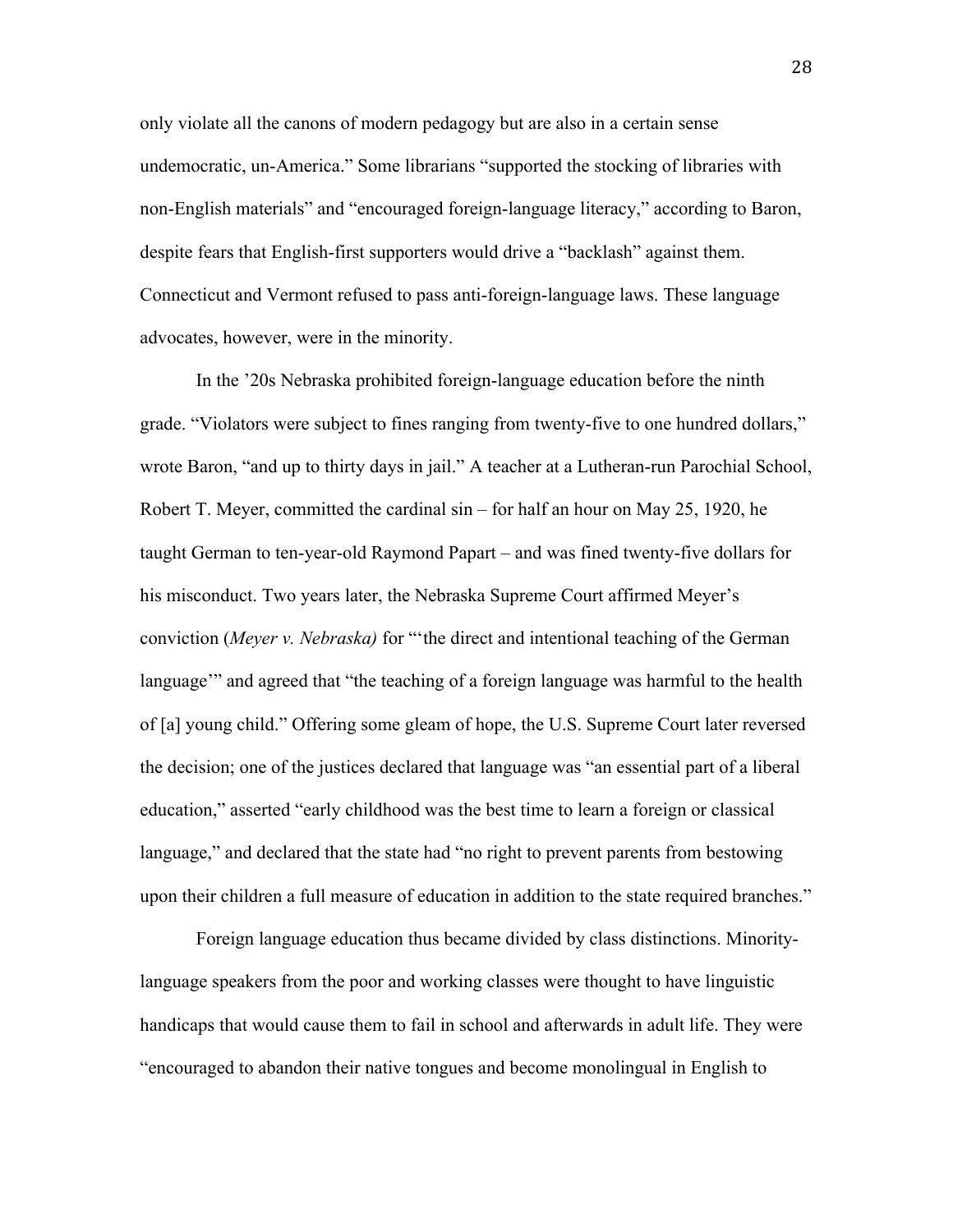demonstrate their patriotism [and] their willingness to assimilate," as Baron writes, which was of little concern because "members of such a group [would] never become diplomats or international trade representatives." Opportunities in learning the *belles lettres* of another culture were not to be "wasted" on this population. Contrastingly, in the following decade there surfaced a need for Americans who were well-versed in foreign cultures and language skills, both essential elements for conducting diplomatic relations. Those encouraged to "learn a foreign language in order to strengthen their country's position in the international arena" were "the monolingual middle class," Baron wrote, "the academically and socially successful, whose second language skills need beefing up." American ignored the linguistic needs of the lower-class immigrants, but began to provide educated monolingual Americans with foreign language instruction.

Two Nobel Peace Price winners (a Columbia University president and former Secretary of State) and one professor of political science acted on this need to "beef-up" the middle-class. In 1919, this impressive team founded the Institute for International Education (IIE) to provide students, faculty, and teachers with international exchanges in order to foster and achieve lasting peace between the United States and other nations. Right away, they set about exposing Americans to foreign cultures and becoming competent foreign language speakers. The Institute partnered with several European governments, such as that of Czechoslovakia, in the twenties to foster peace through exchanges and languages. Most notable were the Institute's incredibly forward-looking programs: in 1934 they sponsored a summer institute in Soviet Civilization at Moscow University for American Students (pre-Cold War); in 1935 they created a framework for Latin America-U.S. student and faculty exchanges (pre-rise of Brazil); and in 1936 they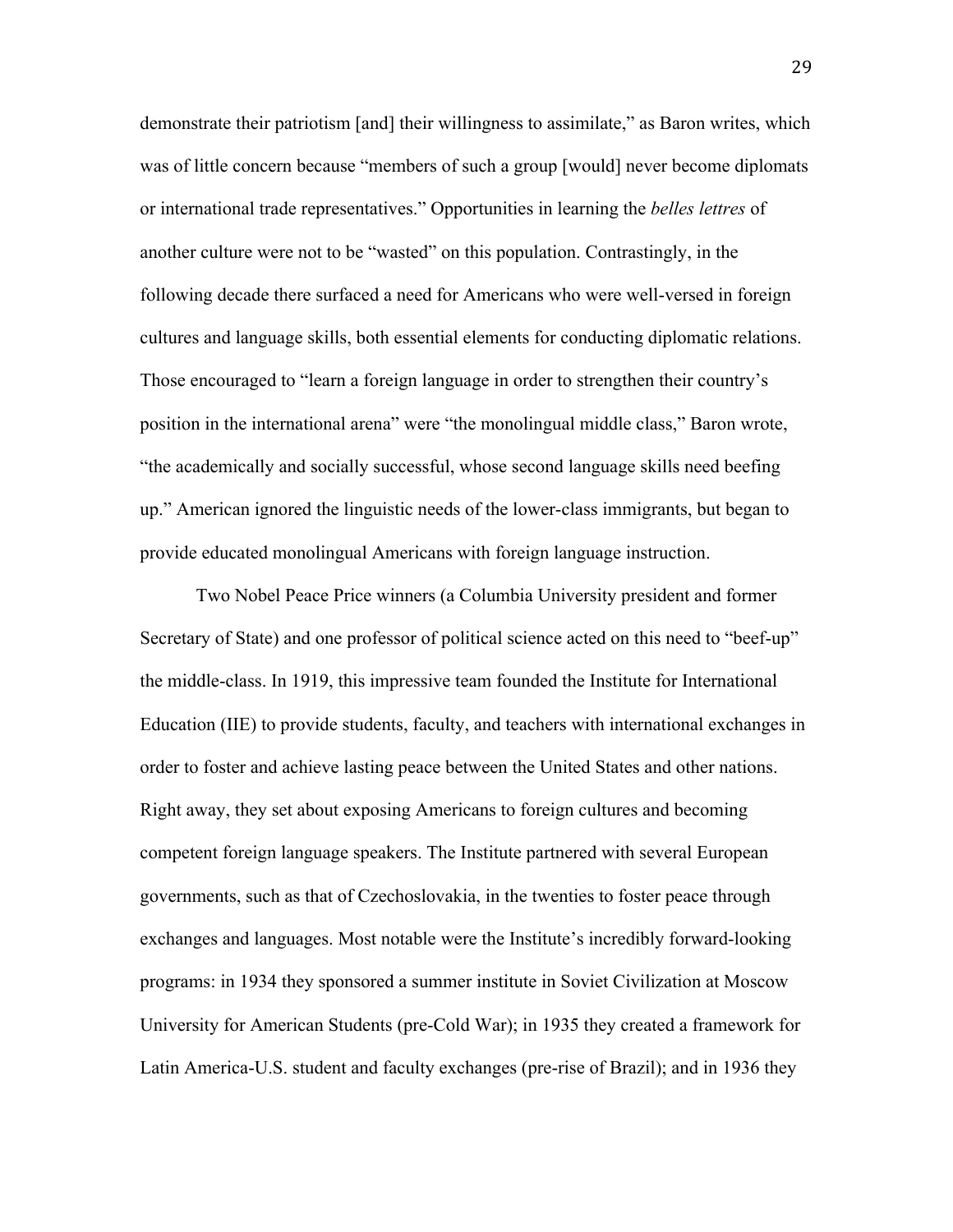provided U.S.-China student exchanges for Americans in Asia (pre-China's economic domination). Language exchange as it related to peace-making and diplomatic relations would define the next decades of American history.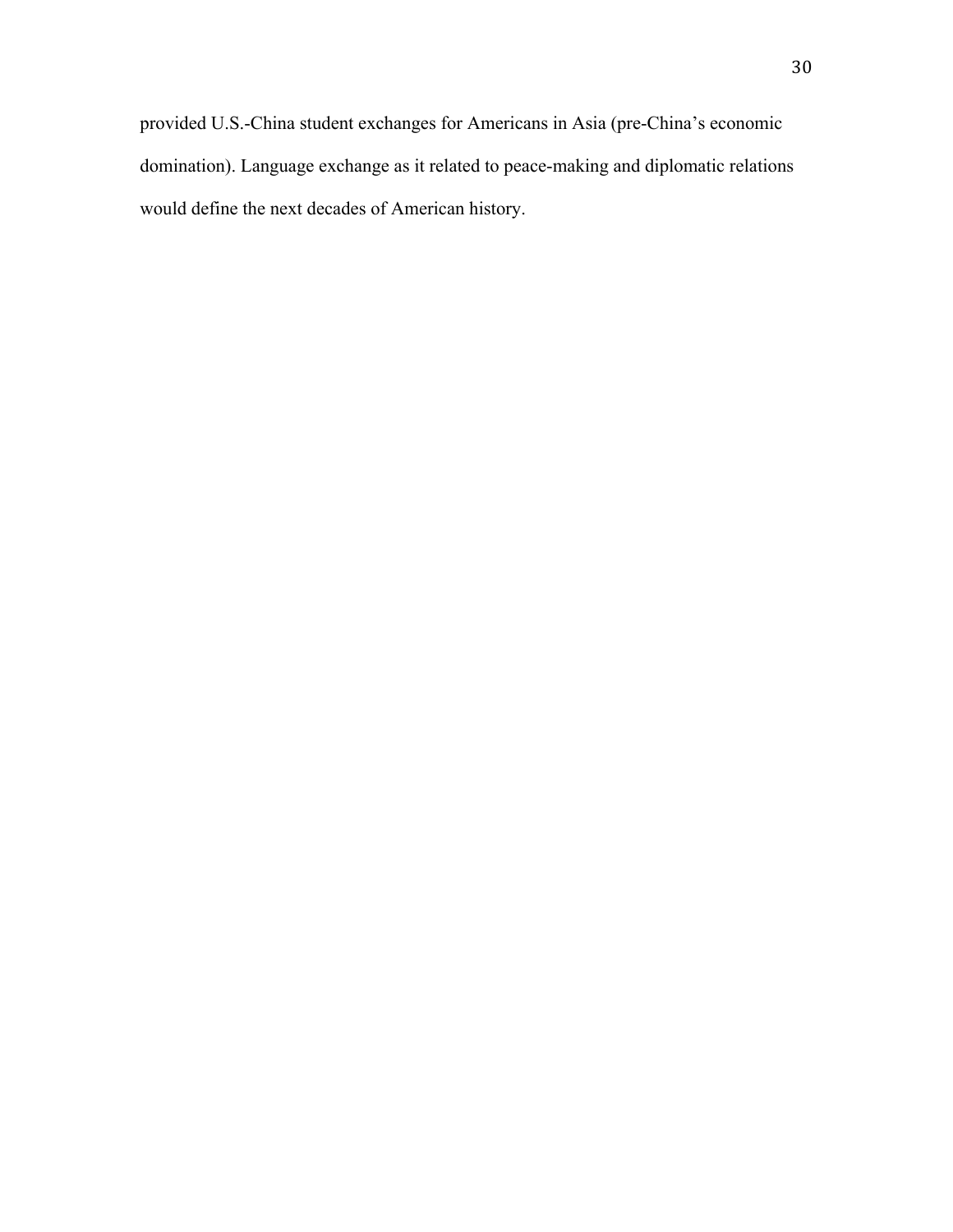## Chapter 4: Strategic Languages

*"Educational exchange can turn nations into people, contributing as no other form of communication can to the humanizing of international relations."* - J. William Fulbright (1905-1995)

While the American public was decrying foreign language education during the First World War, the United States Army had tapped into a pool of foreign languagecompetent Americans for strategic purposes on the battlefield's linguistic front. Hypocritically, the Army called upon a population they had previously maligned before for being "un-American" – Native Americans – to serve as code talkers. Choctaw and Comanche speakers could speed up military communications simply by speaking in their native tongue, thus eliminating the need to encode and decode messages over the phone and radio and outpacing tortoise-slow machines (20 seconds compared to 30 minutes). In Comanche Code, "tank" became "wah-kah-ray," or "turtle," and Adolf Hitler became "posah-tai-vo," or "crazy white man."

During the Americanization period, Comanche speakers were instructed to abandon their native tongue, explained William C. Meadows in his book, *The Comanche Code-Talkers of World War II* (2002), as "it was thought that such languages were detrimental to the academic and economic advancement of individuals and would have no place in the future." One Comanche told the author of his days attending an Englishonly Indian boarding school: "They wash my mouth out with that old yellow soap and they tell me to stop talking that dirty language." Meadows interviewed dozens of Comanche code-talkers for his book. Another code-talker had the following to say about his education in the United States: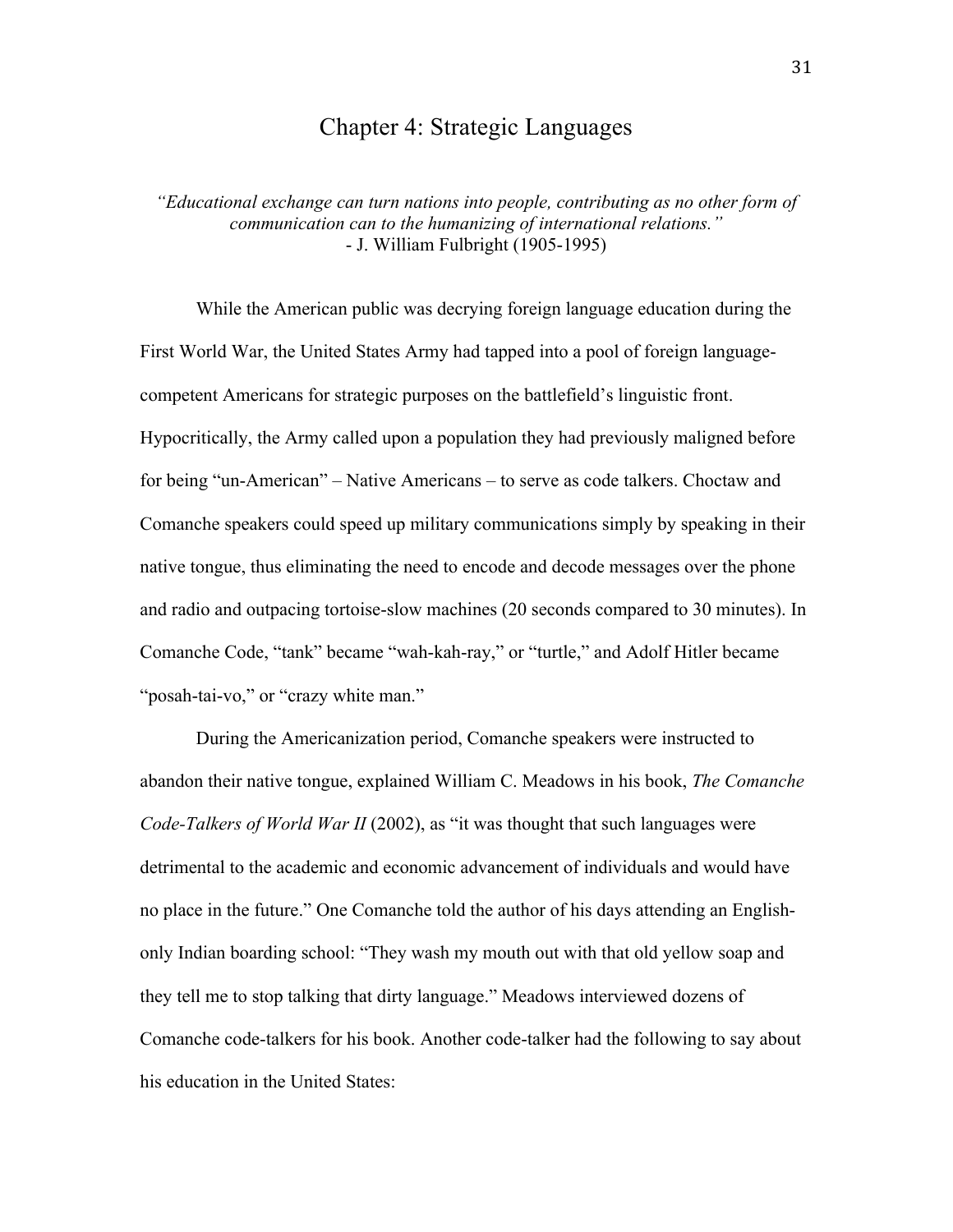…we were forbidden at that time to talk Comanche. That was strictly a no-no, and if we did talk Comanche, we got strictly punished… paddled or forced to wax floors…. Like I say, they was always trying to make little white boys out of us. But still, when Hitler started kicking around, they was looking for Indians, and they come back to us and asked us to use our language for that special unit...

"Perhaps the most ironic facet of the history of the Comanche Code Talkers," Meadows wrote, "is that the United States military forces were actively seeking Native Americans to practice what they had been instructed not to do and punished for, for many years – speaking their native languages." America, which had previously stymied Native American language-speakers, suddenly couldn't get enough of them. White Americans couldn't do the job – one estimate indicates that at the outbreak of World War II, fewer than 30 non-Navajos could understand the language – so by the Second World War, the Marines recruited hundreds of Navajos for their valuable linguistic contribution. The language's complex grammar, multiple dialects, and tonal qualities made it a nearly indecipherable language, and therefore one ideal for the encoding of messages. The Japanese never broke the code. "Were it not for the Navajos," said Major Howard Connor after the War, "the Marines would never have taken Iwo Jima."

During World War II, foreign language study became known in terms of its militaristic and diplomatic utility. The Defense Language Institute opened on the eve of WWII as a secret school for the United States Army; Japanese language classes were held in an abandoned airplane hangar in Crissy Field. German enrollments followed U.S. foreign policy: they had dropped during the first World War and virtually vanished from public schools in the 1930s, but reached their highest during WWII. Strategic languages became critical to national interests, and this need was reflected in university curricula.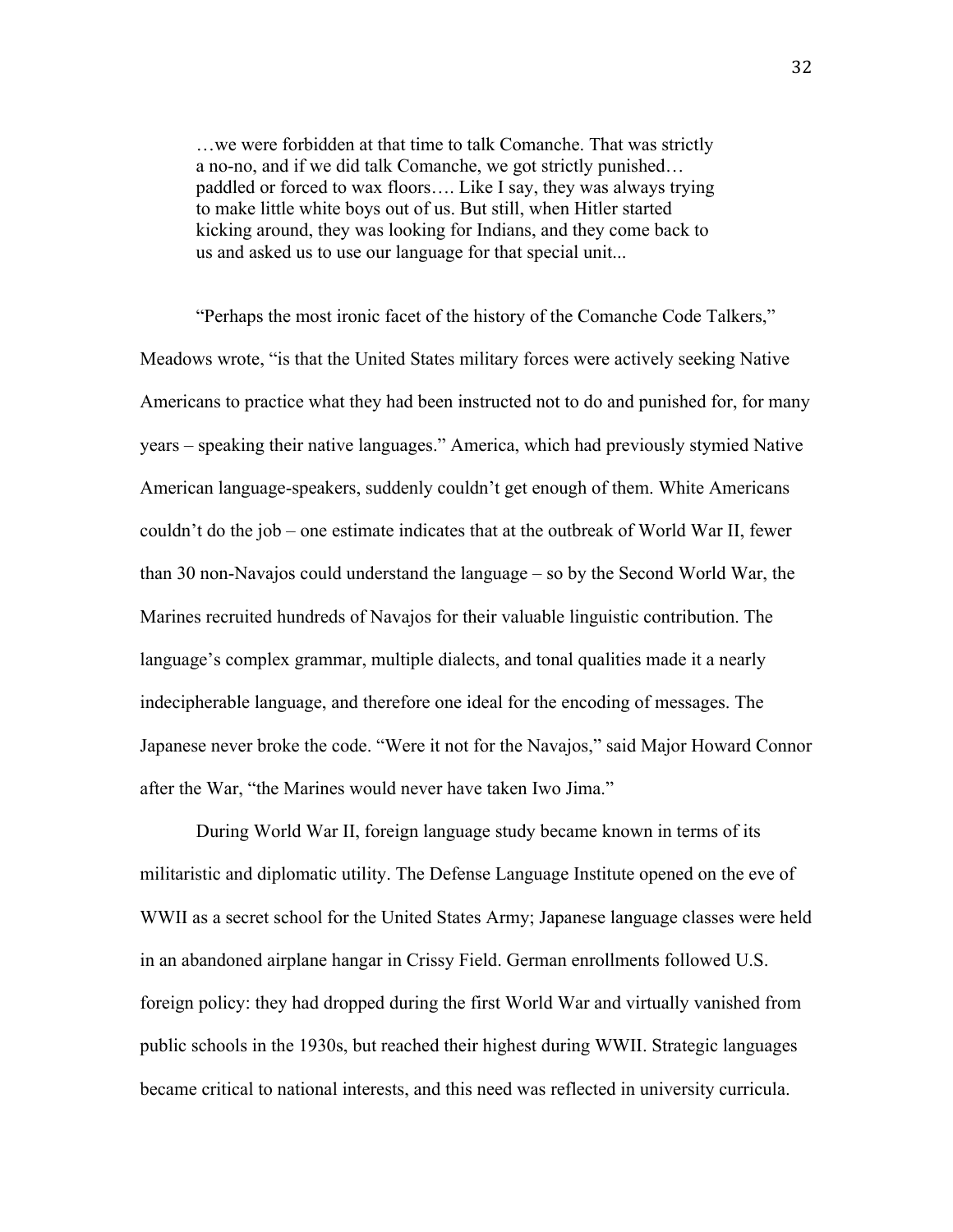Mount Holyoke College published a document in 1942 calling upon their language majors to be placed as interpreters, news-summarizers, radio listeners, WAVES ("Women Accepted for Volunteer Emergency Service"), secretaries in war posts, social workers for "canteen-work and food and clothing-distribution," and workers in the diplomatic service, because "even the humblest assistant needs her language."

Americans witnessed a pressing need for language instruction to prepare WWII American servicemen for operations in Europe and the Far East. A historical report by the MLA noted:

Formal American education was almost totally unequipped to meet the challenge, not only because of the relatively insignificant position of language programs within the colleges and universities, but because these programs were concerned primarily with grammar and reading comprehension and paid little attention to listening comprehension, speaking, and writing.

Language education was stuck in the past traditions of classical language study as a "mind-broadening exercise in translation," and fell short of the "language skills needed by the occupying forces" overseas. In *The Tongue-Tied American*, Simon reflected on his education in the '40s, saying, "we learned nothing about other cultures as we memorized words and learned to conjugate verbs." The distinction between the military foreign language training and the elitist world of academic foreign literature study became blurred. The government foreign language program would begin to seep into the academic world, and this would begin to exert an enormous influence over foreign language instruction in the decades that followed.

The same year the U.S. dropped atomic bombs on Japan in 1945, Senator J. William Fulbright (D-AR) proposed that proceeds from the sale of surplus war property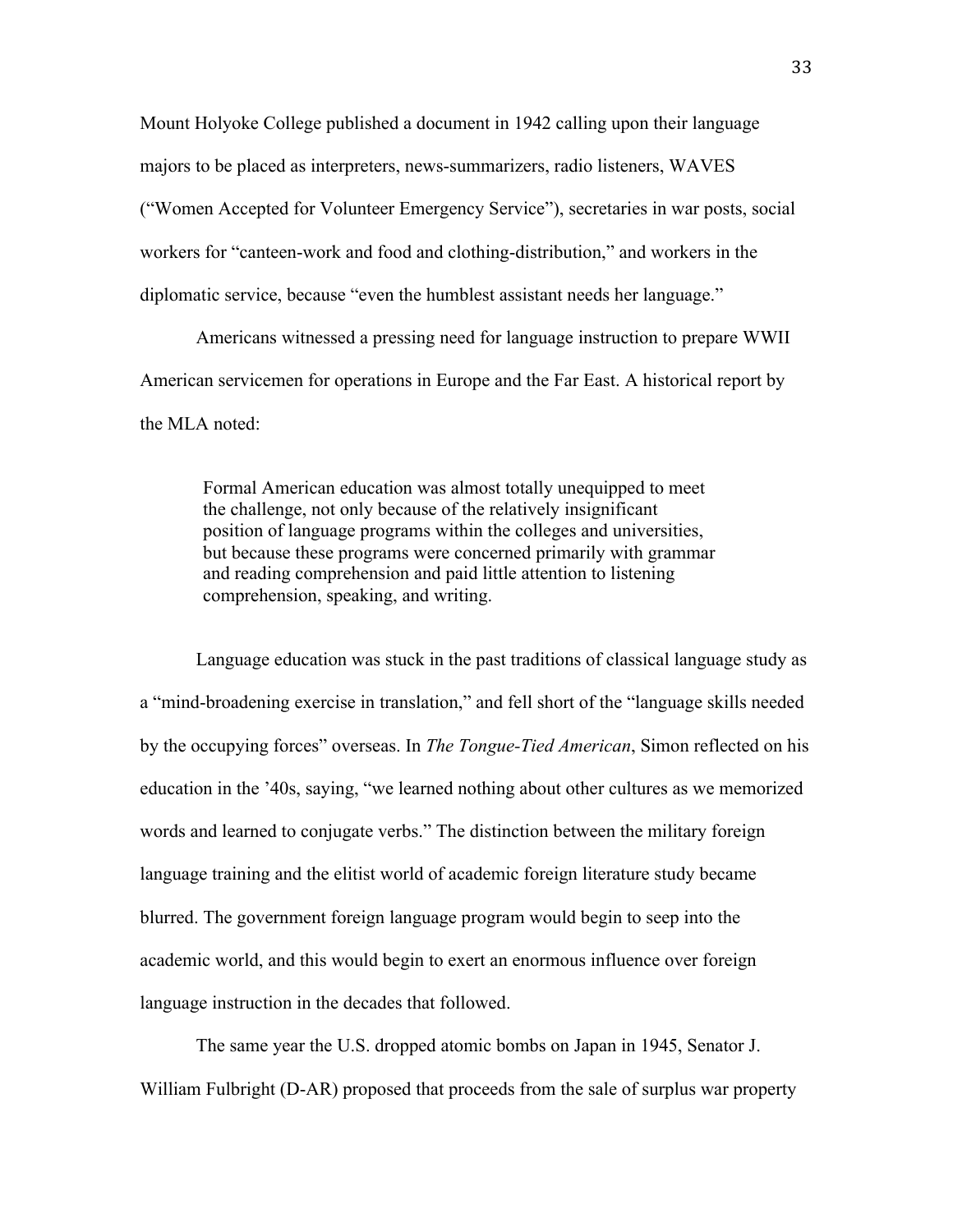be directed to finance education exchange. Signed into law by Harry S. Truman in 1946, the bill became the now internationally celebrated Fulbright Program sponsored by the U.S. Department of State, which sought "to increase mutual understanding between the people of the United States and the people of other countries by means of educational and cultural exchange" by exposing students and educators to foreign cultures and language training, very similar to the mission of the Institute for International Education. Graduates from top institutions with Fulbright scholarships would go on to work as United States diplomats, politicians, interpreters, linguists, code makers, or government officials, answering the geopolitical need for "liberally trained citizens" who could "adapt readily to other languages and cultures," as Sundermann wrote. Fulbright recognized that language played a key role in facilitating global engagement and forging international connections.

Following Fulbright's lead, more attention to foreign language-competency cropped up. "The nation emerged from the Second World War with a heightened sense of internationalism that resulted in sophisticated concern for increasing the foreign language proficiency of the population," wrote Fisher in 1979. All segments of language study, including local elementary schools, high schools, and federal language programs, were called upon for improvement. Government concerns lead to the "establishment of area studies centers and the substantial financial support" for strategic language endeavors. The United States Department of Defense opened the Defense Language Institute in 1947 for federal language training in Washington, D.C.. Meanwhile, in 1949, Latin continued its tailspin; its enrollments measured at a meager 7 percent in high schools as strategic languages phased out the classical. The Institute for International Education began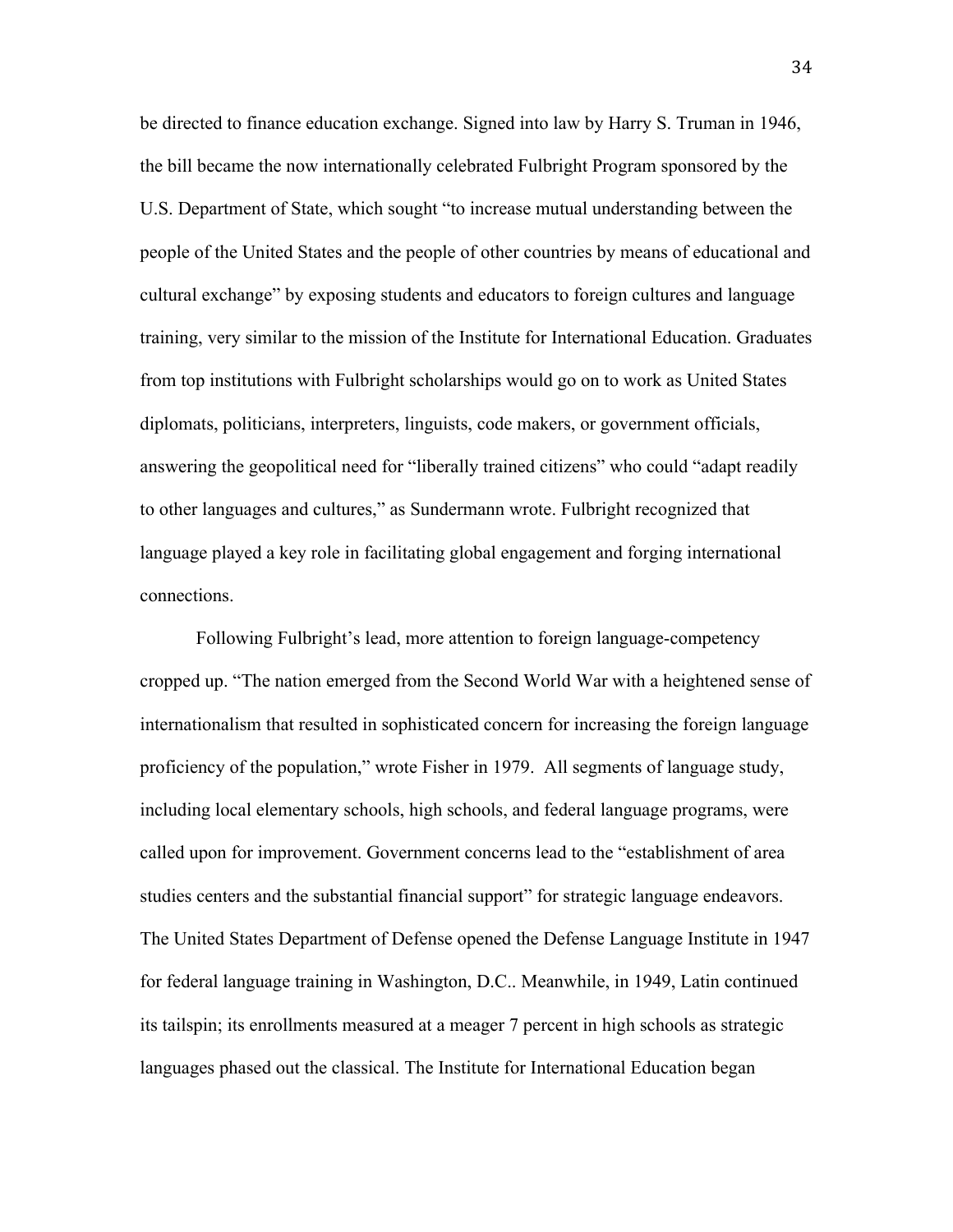cooperating with the U.S. Department of State to counter threats of Axis propaganda in Latin America, and in the 1940s organized large-scale, government-sponsored exchanges to the continent. Well into the Cold War, in 1957 the Institute's president traveled to Moscow and established a "Department for East-West Exchanges," to further develop exchanges between Russians and Americans.

Meanwhile, American universities witnessed great vitality in the 1950s. In 1949, a meager 852 scholars attended in the MLA Annual Convention at Stanford. By 1960, 4,693 participants arrived at the conference in Philadelphia. Jacqueline Kennedy studied abroad in 1950 in Paris and graduated from George Washington University in 1951 with a degree in French Literature. In the 1950s, when the full impact of our international involvement became apparent, it became almost a patriotic duty to learn a foreign language. The government became increasingly concerned about international developments and our competition in Europe and the Far East. In 1952, the Modern Language Association set out to develop its first Foreign Language Program, funded by the Rockefeller Foundation, "to discover current needs and to recommend appropriate changes in foreign language teaching." The program was picked up in 1957 by the Office of Education, who began drafting legislative proposals for federal aid to education.

Under Dwight D. Eisenhower's presidency, the surprise launch of Sputnik set the stage for the passage of the Title VI and the National Defense Education Act of 1958. Title VI, or the "Language Development Program," authorized institutes for language teachers, federal aid to college and university language centers, and fellowships to thousands of students in language and area studies. It made available large sums of contract money for the "development of instructional materials in some 150 languages."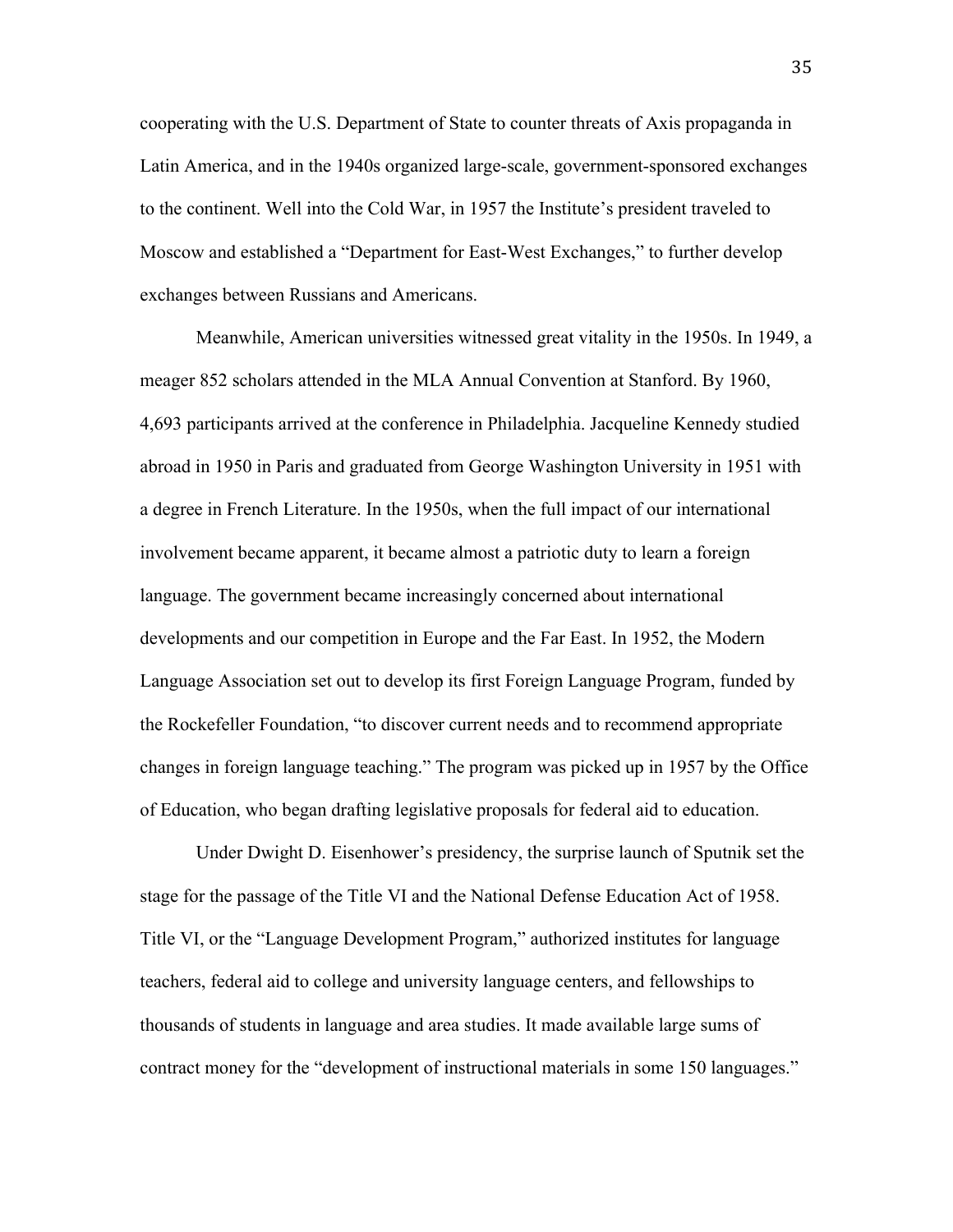The National Defense Education Act, meanwhile, provided assistance for foreign language studies aimed at producing civilians fluent in strategic languages, such as Russian, in attempts to "insure trained expertise of sufficient quality and quantity to meet U.S. national security needs." By passing these acts, the United States had finally demonstrated a "national interest" in the study of non-Western languages and cultures, which had previously been dismal – Hindi, for example, "was being studied by only twenty-three students in the United States in 1958," according to *Changing Perspectives on International Education* (2001). "Interpreters are no substitute," said John Foster Dulles, Secretary of State to President Eisenhower. "It is not possible to understand what is in the minds of other people without understanding their language, and without understanding their language it is impossible to be sure that they understand what is on our minds."

"The American people generally are deficient in foreign languages," said President Eisenhower in special message to Congress on January 27, 1958. "It is important to our national security that such deficiencies be promptly overcome." These deficiencies were critiqued by many scholars, most notably Eugene Burdick and William Lederer in their 1958 novel, *The Ugly American*, which criticized the cultural ignorance of United States' diplomats. One entertaining character named Joseph (Joe) F. Bing was a "very fat, warm, jolly man." He worked as a U.S. representative overseas and later became U.S. Ambassador to the fictitious country Sarkhan (a loose representation of Vietnam). At a dinner party for prospective Foreign Service officers, a young student asked Bing about representing the U.S. overseas: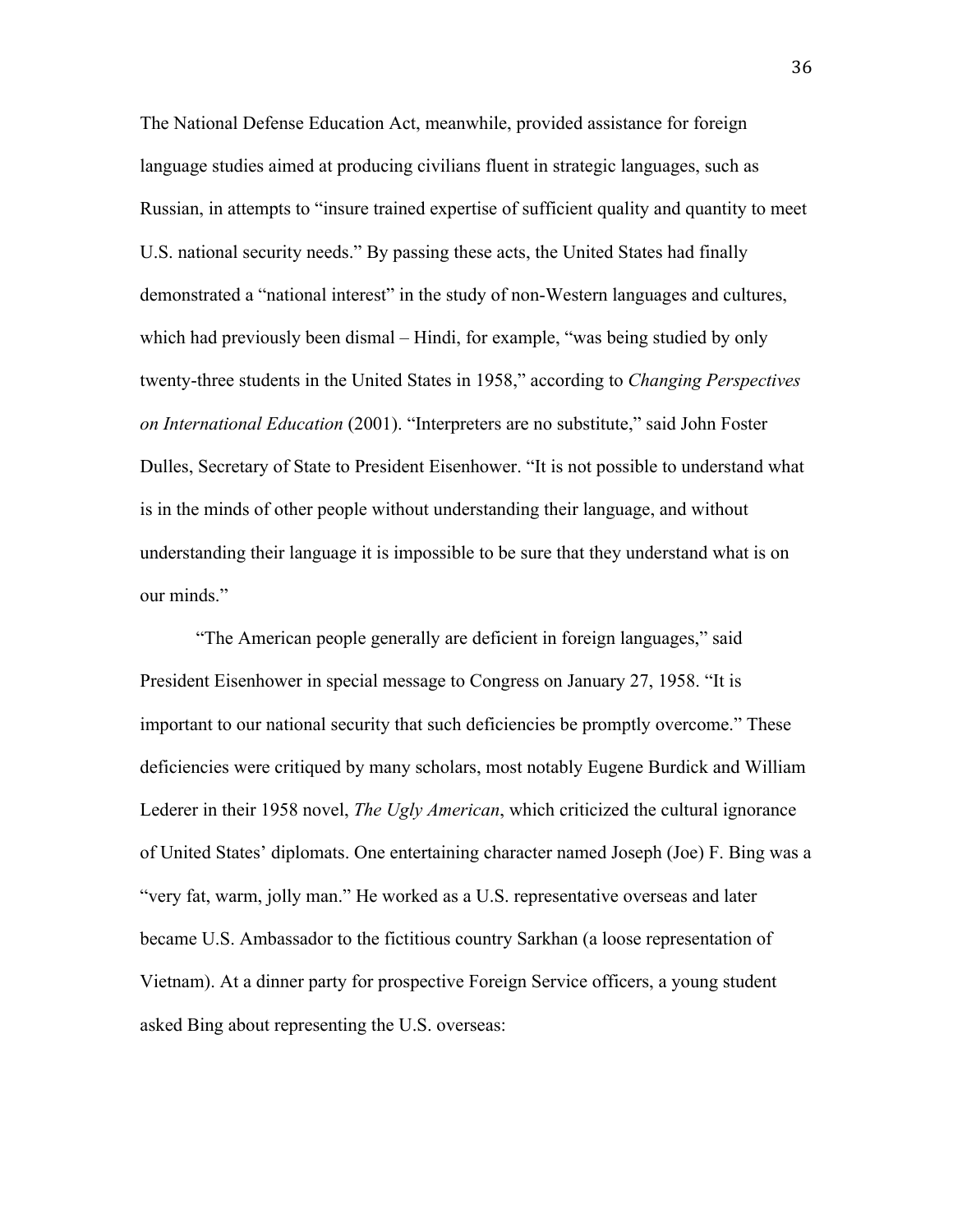"What about learning to speak a foreign language?" a small wiry girl asked. "I understand you have to learn the language of a country before you go there."

"Now, just a minute," Joe said, his voice full of good humor, "someone gave you the wrong dope. Uncle Sammy is not crazy. How many people do you think we could round up in this country who can speak Cambodian or Japanese or even German? Well, not very many. I don't parlez vous very well myself, but I've always made out pretty well in foreign countries. Fact is, we don't expect you to know the native language. Translators are a dime a dozen overseas. And besides, it's better to make the Asians learn English. Helps them, too. Most of the foreigners you'll do business with speak perfect English."

The American public identified with the story, which became a best-seller and was adapted into the 1963 film starring Marlon Brando. This says a lot, because *The Ugly American* candidly attacked the U.S. government. Lederer and Burdick ended the fictitious novel with a chapter titled, "A Factual Epilogue," in which they call out America for having American ambassadors to "France, Italy, Germany, Belgium, the Netherlands, Norway, and Turkey… Japan, Korea, Burma, Thailand, Vietnam, Indonesia, and elsewhere" of the time who could not speak the native tongue of these countries, and had to "speak and be spoken to through interpreters." This indeed was factual – James Reston reported in *the New York Times* on March 18, 1958 that "fifty percent of the entire Foreign Service officer corps do not have a speaking knowledge of any foreign language." In other words, our American diplomats were Joe Bings.

"We have more than a million servicemen overseas," Lederer and Burdick wrote. "Only a handful can speak the language of the country in which they are stationed." They concerned themselves with the issue of espionage, considering that servants, chauffeurs, telephone operators, messengers, and interpreters in American embassies were locally hired. They also worried about the "handicap" of relying on translators, who were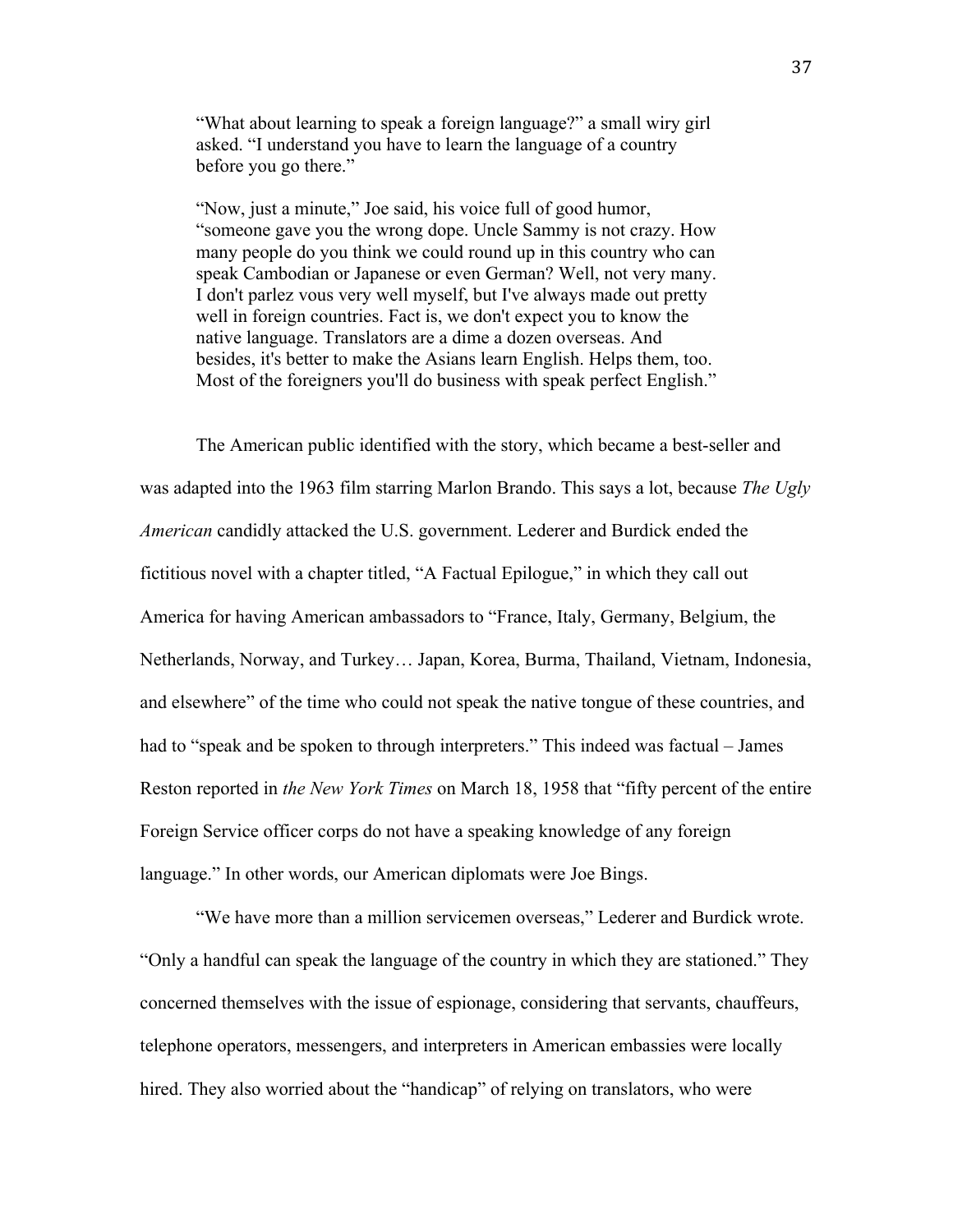"almost always non-Americans," to interpret the press, radio talk, and personal conversations. "Our on the-spot information is both second hand and subject to minor censorship and editing without our knowledge," they wrote.

According to the American Department for the Teachers of Foreign Languages, there was a "surge of interest in foreign languages of the late 50's and early 60's," due in part to, as Stanford linguist Elizabeth Bernhardt explains, the "sudden focus" on language and its practical applications for government, which "provided rich soil for notions of language use, of language as a tool, and of language for special purposes." This attention spawned the "proficiency movement," or the conversation about what students could actually do with their language skills. Foreign language teaching moved, in the late 1950s and 1960s, from traditional grammar-translation teaching to the "audiolingual approach," which gave language learning "relevance by expanding the scope of study to emphasize speaking and listening, in addition to reading, writing, and grammar," as Sundermann wrote. Leaders in the emerging linguistics field had developed this method in armed forces language schools. Bernhardt writes in a 1997 historical article:

Given this array of forces emanating from the public at large, the language curriculum, refocusing on practicality and useful language functions, began on a trajectory that would take it farther and farther away from the other part of the curriculum that was still in place—the literary curriculum. We see today a public curriculum that emphasizes everyday use—teaching about halogen lamps and computers and about whether there are salad bars in Germany, yogurt stands in France, and talk shows in Spain—a curriculum rooted in immediacy and popular culture that enables learners to get off the plane and do something.

To mediate this divide between linguistics and literature, The Center for Applied Linguistics was founded in 1959 in Washington, D.C. to serve as a liaison between the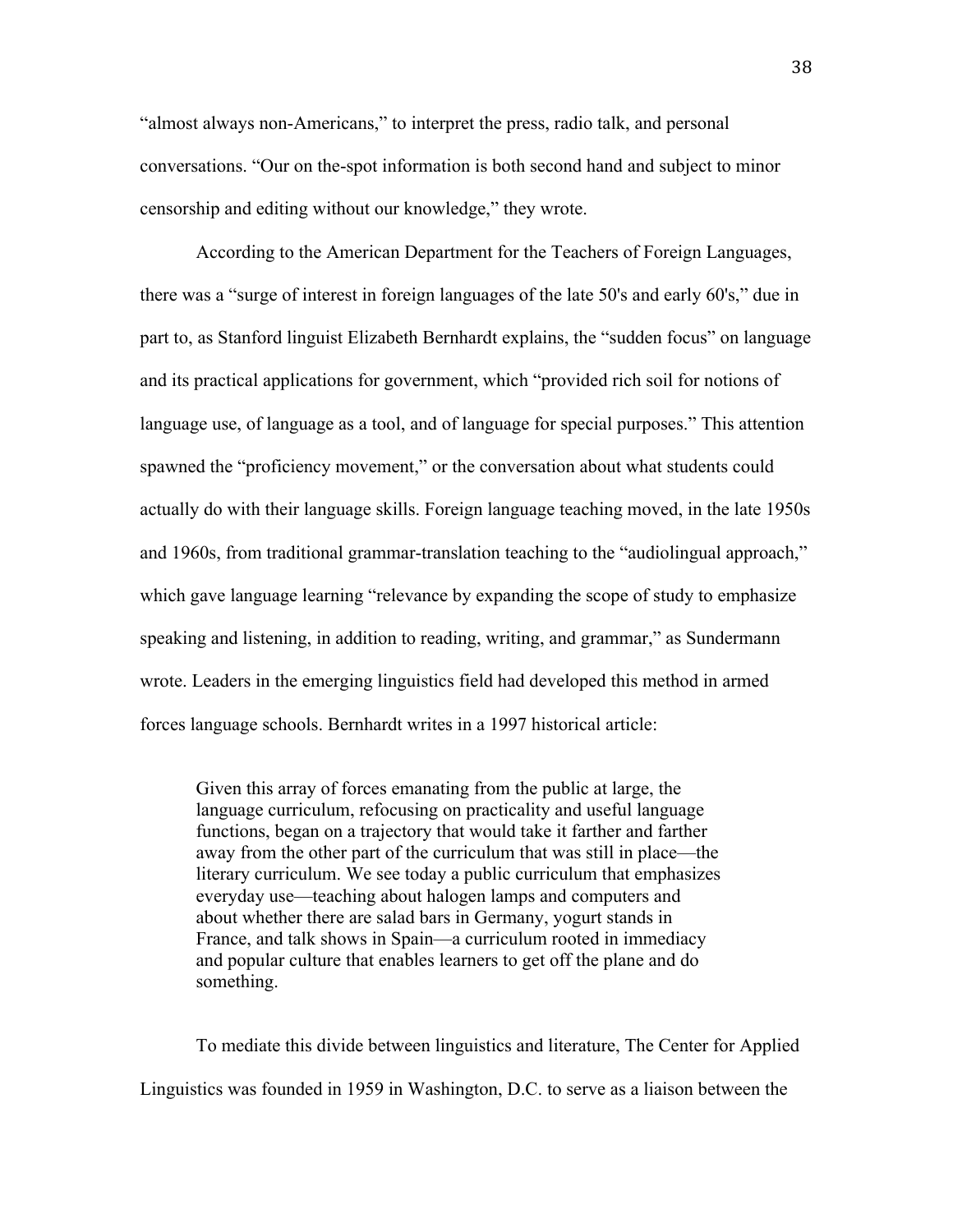academic world of linguistics and the practical world of language education and language-related concerns. The coming together of these two worlds called into question the "professionalization" of language teachers, due to the influx of teachers in the late 1950s to early 1960s. (Enrollments had dropped from 36 percent in 1915 down to 20 percent in 1959, but just two years after the Defense Education Act in 1960, they had risen back up to 23 percent.) This prompted the MLA in 1966 to finance the establishment of the American Council on the Teaching of Foreign Languages (ACTFL), "a national membership organization for teachers of any language, at any level of education, concerned about the professional and pedagogical aspects of language teaching." This was the first indication of the "language" and "literature" divide that would burden language departments for decades to come.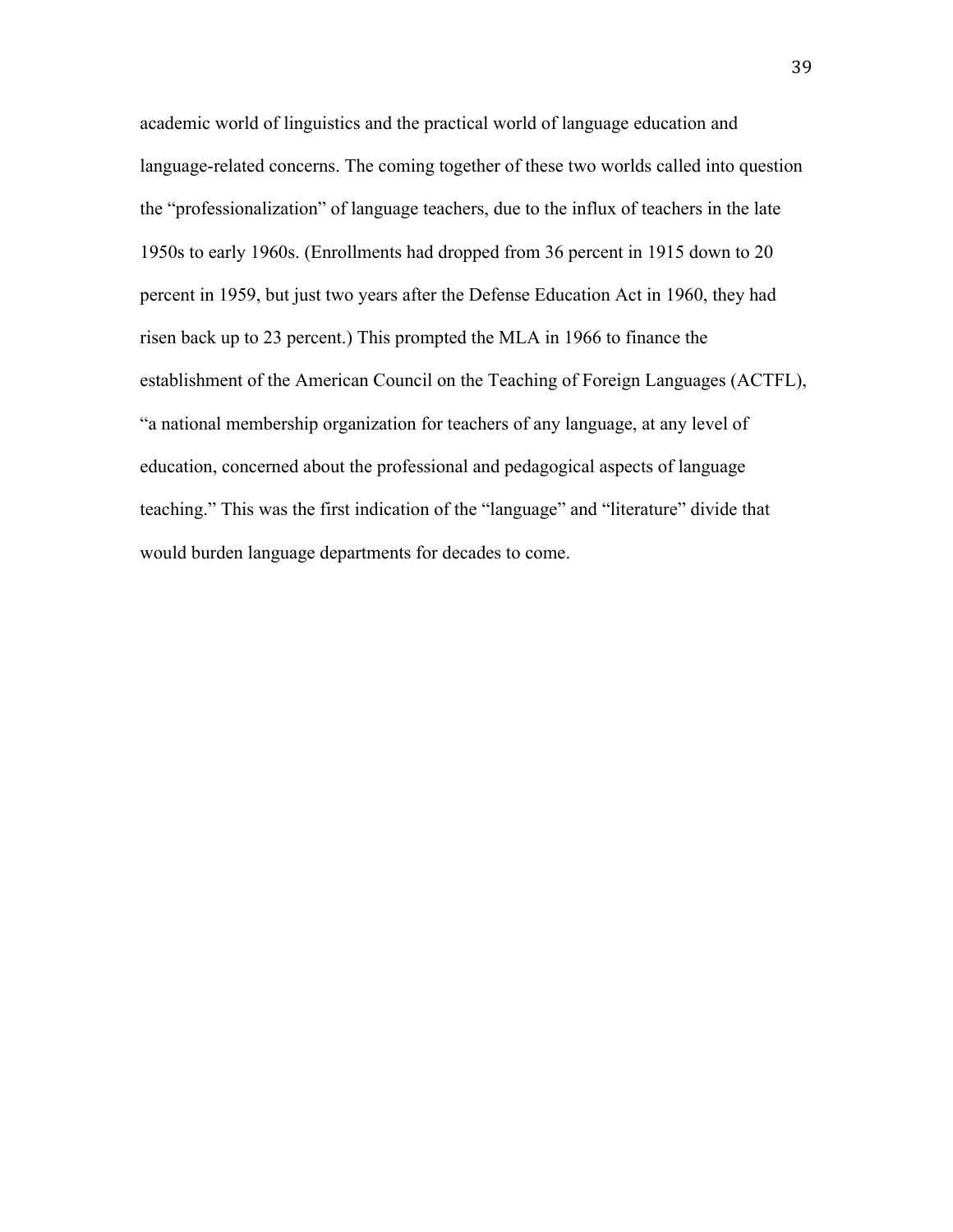# Chapter 5: Discovery, Decline, and Defense

*"Never make fun of someone who speaks broken English. It means they know another language."* - H. Jackson Brown, Jr.

In the sixties, neuroscientists began studying multilingual subjects and unearthing the benefits attributed to learning languages. Experiments in psychology, neurology, and the cognitive sciences helped us better understand the wonders of bi-, tri- and polylingual minds. They found that childhood is the ideal time to begin foreign language study. Over the years, experimenters developed eye-tracking and mouse-tracking devices, mental puzzles, and magnetic resonance imaging (MRI) to further test language recognition and response time in subjects learning new words, sometimes as young as 7-months old. In 1960, Eric Lenneberg became one of the first neurologists to publish on the benefits attributed to learning foreign languages before puberty. Later brain studies confirmed that children, in addition their natural curiosity to learn new languages, have a greater capacity to develop near-native pronunciation and intonation than do adults; language learners thus reach higher levels of proficiency when they begin acquiring the language in elementary school. Volumes of journals began dedicating their pages to the subject of "the bilingual advantage." As early as 1961, the *Modern Language Journal* published on language-learning's cognitive benefits as it supports academic achievement, increased reading abilities, and linguistic awareness. The *Psychological Monographs*, *Foreign Language Annals* and *International Journal of Psychology* soon followed. Scientists began to see that students who understood the mechanics of a foreign language gained more insight into their native tongue. Put simply by Berman: "Students who have studied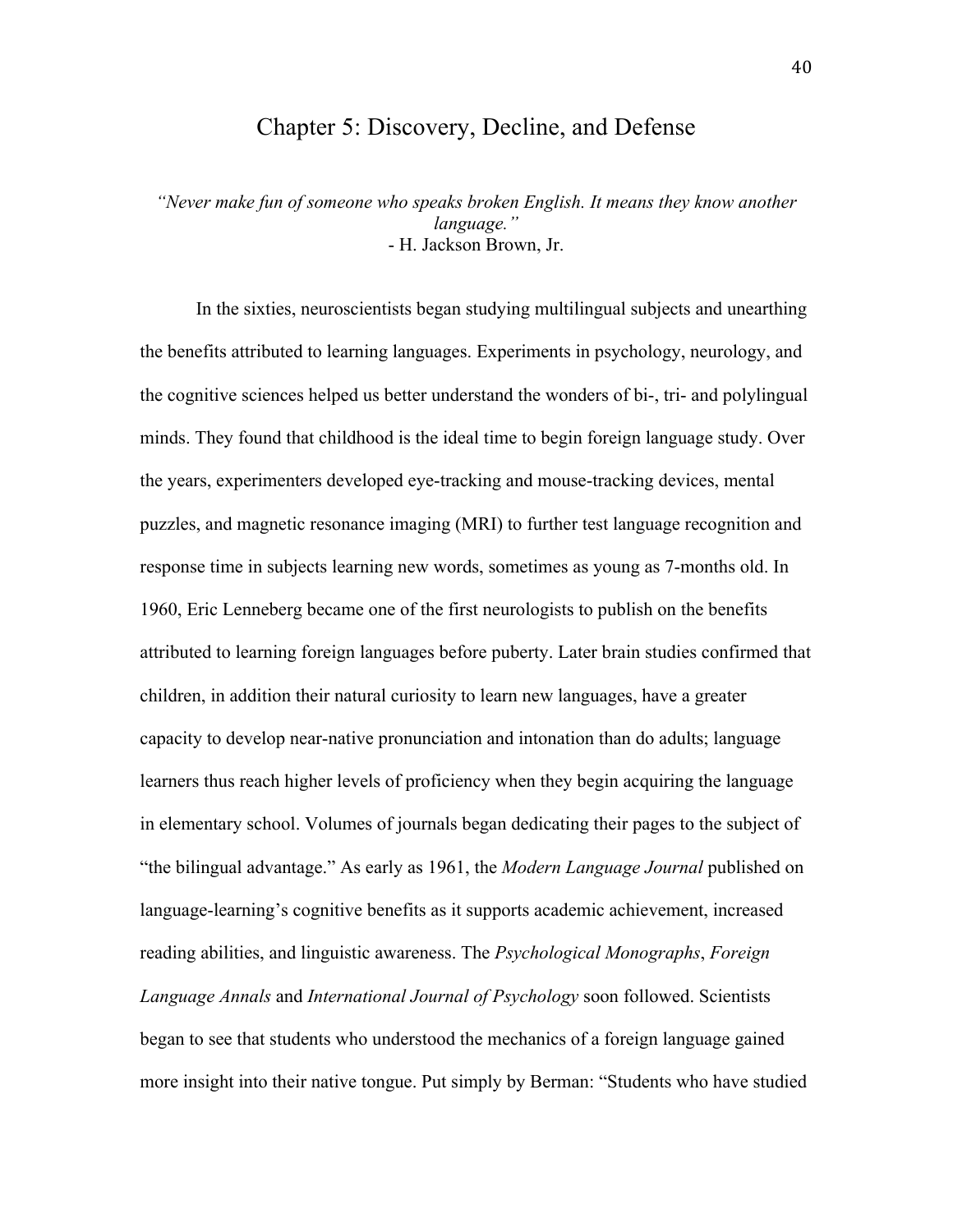a second language use their first language better." Preexisting beliefs that bilingualism was bad were shattered.

Attitudes began to change for heritage language speakers, and for the first time in American history steps were taken towards supporting bilingual education. The National Defense Education Act was expanded in 1964, providing funding for more language programs, and the Elementary and Secondary Education Act contributed a total of \$30 million in 1967 to help meet the linguistic needs of non-English speakers. In 1965, Senator Ralph Yarborough (D-TX) introduced the nation's first Bilingual Education Act, which made federal funds – approximately \$7.5 million by 1969 – available to support the development of bilingual programs. (Yarborough had an affinity for saving threatened populations; in 1973 he co-wrote Endangered Species Act, saving animals as he tried to preserve foreign-tongues). There were over 300 programs requested, worth \$41 million across 41 states, but only seventy-six were approved – a testament to the great demand for bilingual education, especially for Hispanic children, that was becoming more widespread in American schools.

In the 1960s, the Modern Language Association (MLA) began tracking foreign language requirements, both for entrance and graduation, at a time when most colleges and universities in the United States required language study every semester. Almost 90 percent of four-year institutions in 1965 required foreign language courses for graduation. Yet the rise of English as an international language, along with the war protests of the late sixties and seventies, served as a counterforce and began to chip away at that tradition. Undergraduates rebelled against university requirements, which were seen as infringing on student choice and freedom, and fewer colleges considered foreign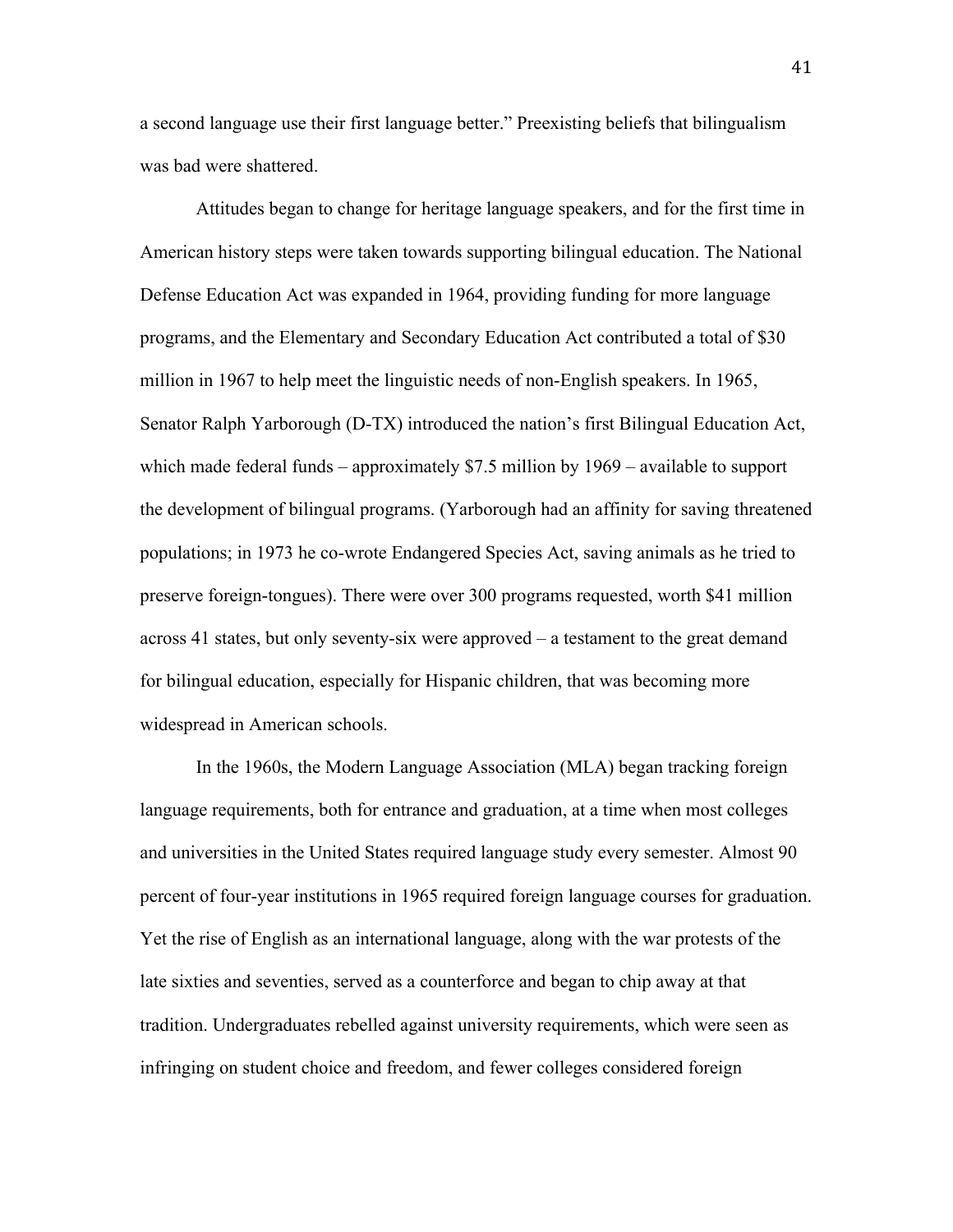language an elemental part of a liberal arts education. Between 1965 and 1982 alone, institutions requiring foreign languages dropped by 55 percent (from 88.9 to 47.4 percent). Entrance requirements halved from 33.6 to a meager 14.1 percent. This number is potentially skewed: many institutions did not dispose of but greatly reduced their requirement length, perhaps down to a mere one-semester requisite. (If a student is learning Arabic in that time, she may not even be able to learn the alphabet.)

The erosion of language requirements, traditionally considered basic to a liberal arts education, was an ironic response to this "campus unrest." In the midst of American protests half-way across the world, a middle-aged South African man was fighting a different war – the apartheid – and his imprisonment in the '70s influenced him to learn the oppressor's tongue: Afrikaans. Nelson Mandela would later explain in his memoir that he did so in order to help instigate peaceful relations in his country, and we all have heard his now famous lines: "If you talk to a man in a language he understands, that goes to his head. If you talk to him in his own language, that goes to his heart." Mandela had learned English in school, and his first language was Xhosa (a language that, today, along with Zulu, is being cut from South African schools in favor of English).

Meanwhile in the United States, vanishing requirements resulted in declining numbers in higher education. The ratio of modern foreign language enrollments to total course enrollments in 1980 was less than half of what it was in 1965, declining from 16.5 to 7.3 for every 100 enrollments. Degrees awarded in foreign languages suffered a wrenching contraction as well, plummeting 55 percent in the same time. Fewer students were coming into college with language experience, and more were graduating without it.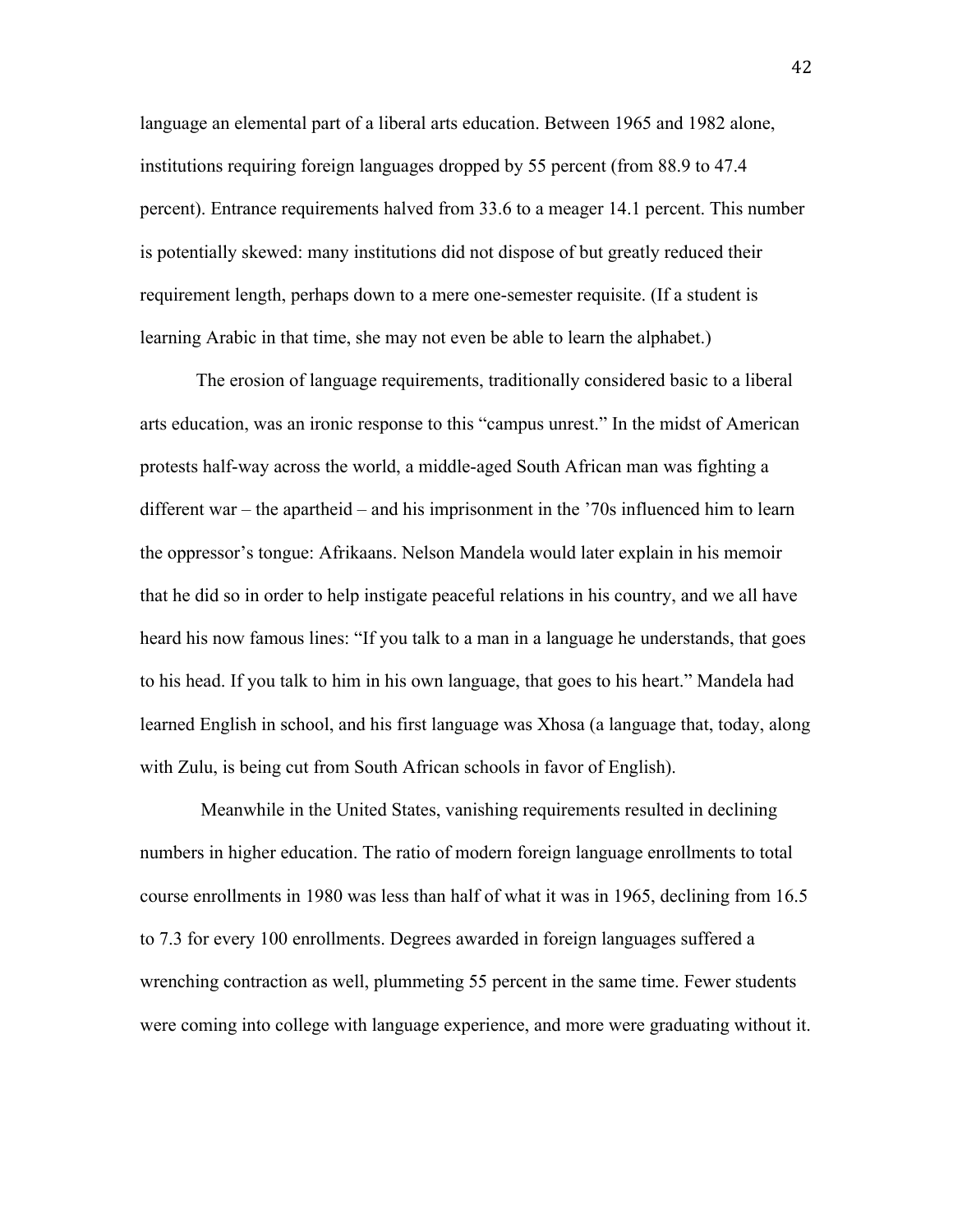The defense rallied. In New York City on December 28, 1968, the Modern Language Association Annual Convention attracted a record 11,750 participants – a number it would never meet again. A special meeting of language scholars convened to discuss the "threat to the foreign language requirement in American colleges." The panel identified "the need for cogent and convincing arguments for foreign language study," and thus formed themselves into the Association for the Department of Foreign Languages (ADFL), an organization in partnership with the MLA, which was dedicated to addressing the beleaguered situation of foreign languages. This small forum of department chairs served to counter the decline of language programs on their home campuses (by 2000 this modest group would grow to 30,000 members).

Two years later, as enrollments continued to spiral downward, linguist John H. Fisher, executive secretary of the Modern Language Association, offered a pro-language argument in an address at Middlebury College, calling language "the most psychologically complex activity in the educational spectrum" and the "chalice in which we carry our identities." He said language learning provided an "exceptional opportunity for cultural analysis and the development of cultural sensitivity" in that students could "objectively appraise their own culture" once they had apprehended it "from without." Stanford linguist Elizabeth Bernhardt agreed with this theory in an article some years later, saying that language study posed "a powerful challenge to the entire liberal arts enterprise." She contended that students learn adaptability when passing from "a known and risk-free" zone to an "unknown and contingent, of periodically beginning anew, of becoming childlike to gain new powers of understanding." Studying a second language exposed the roots of our culture and demonstrated our dependence on language. But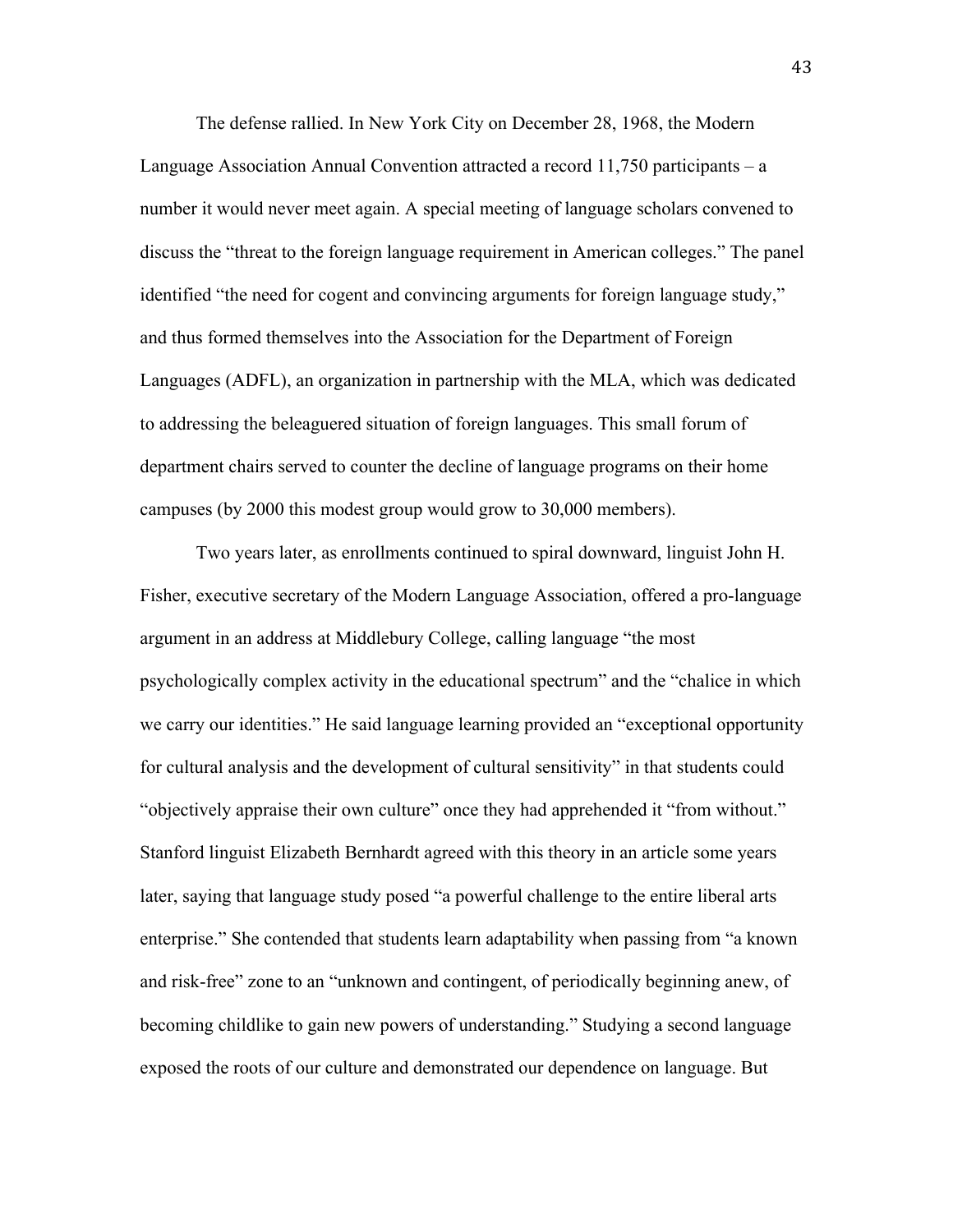universities hadn't developed assessments to prove the validity of these statements – they were theories without evidence, a task foreign language scholars would later pick up. Nevertheless, between 1970 and 1972, higher education language registrations continued their descent, decreasing by 9 percent – a loss of more than 100,000 students.

In 1974, just after the United States ended involvement of American ground troops in Vietnam, the Modern Language Association put forth a statement of action: "the study of foreign languages in America is once again in jeopardy." A determined Modern Language Association steering committee undertook the task of developing a countrywide "master plan." All constituencies involved – individuals, institutions, and professional associations – would participate in a national awareness campaign for language study "to unify and develop initiatives to revitalize the nation's language efforts." Their language policy document, titled "National Foreign Language Program for the 1970s," called for an American public more fully informed about the value of language study, and more encouraged to attain proficiency in at least one second language. "Time is indeed ripe for a new multilevel, multifaceted national program," they wrote.

Similar to Fisher's Middlebury address, the Task Force capitalized on the need to teach American students foreign language *and* culture. The NDEA had some success – enrollments in the less commonly taught languages increased generally more than fourfold between 1960 and 1972, those of Chinese more than fivefold, according to the MLA – but it produced a slew of teachers who focused solely on basic language and communication approaches, mainly concerning grammar and reading skills (i.e. teaching the dative case), which the Task Force contested lacked an essential, philosophical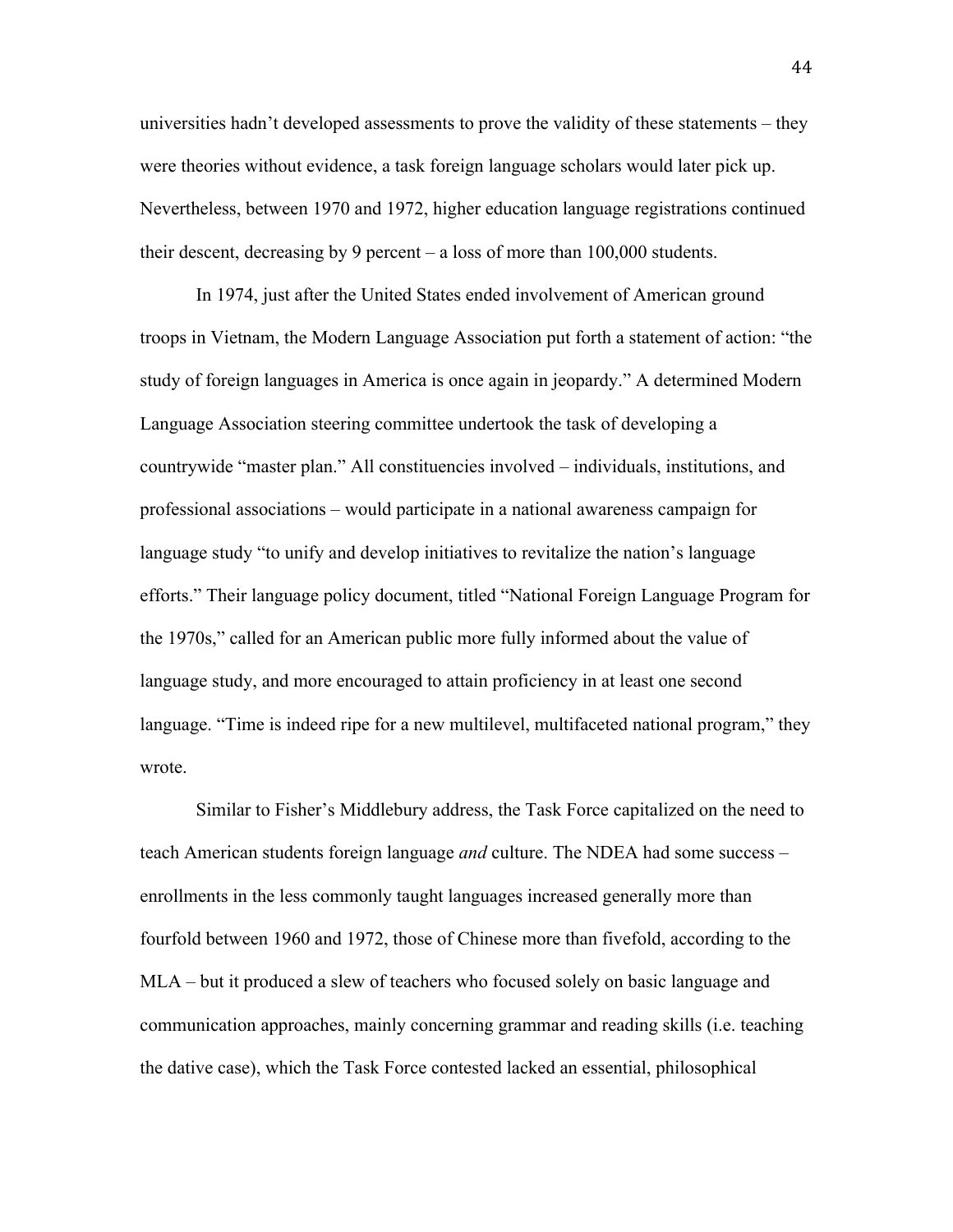awareness. "Most of us have only limited appreciation of the vast wealth of world culture," they wrote. "We may, however, come to cultivate appreciation through the study of a foreign language." Exposure to foreign language and culture helped students become "rational, responsive, and responsible individuals" that could "communicate successfully in a complex society."

Also around this time, scholars were asking: "What went wrong with foreign language teaching in high school?" With less than 25 percent of our nation's secondary school population in foreign language study in 1974 and only 18 percent in grades 7-12, teachers searched "for answers to dwindling enrollments and lack of federal, state, and local funds for support of foreign language programs," wrote Joseph M. Vocolo, Director of Foreign Languages on the Board of Education in Buffalo, New York. If students no longer needed foreign languages to get into college, they weren't going to take them in secondary school. "High school enrollments in this field are sliding downward and many say, like a snowball gathering momentum," Vocolo wrote, "worse is yet to come." He was right. By inadequately preparing incoming graduates, high schools doomed college language programs, and when colleges dropped their requirements, fewer high schoolers felt the need to study language prior to college.

"Students going to college are deficient in language skills," Vermont Royster, *Wall Street Journal* columnist, wrote in 1978. "This is indeed appalling, and it's long past time we raised some hell about it," he added. But little hell *was* raised. Many students were graduating high school with a mere one or two years of language study (only to forget what they had learned). Considering it took an average of five to seven years to reach full proficiency in a new language, most high school students only got part-way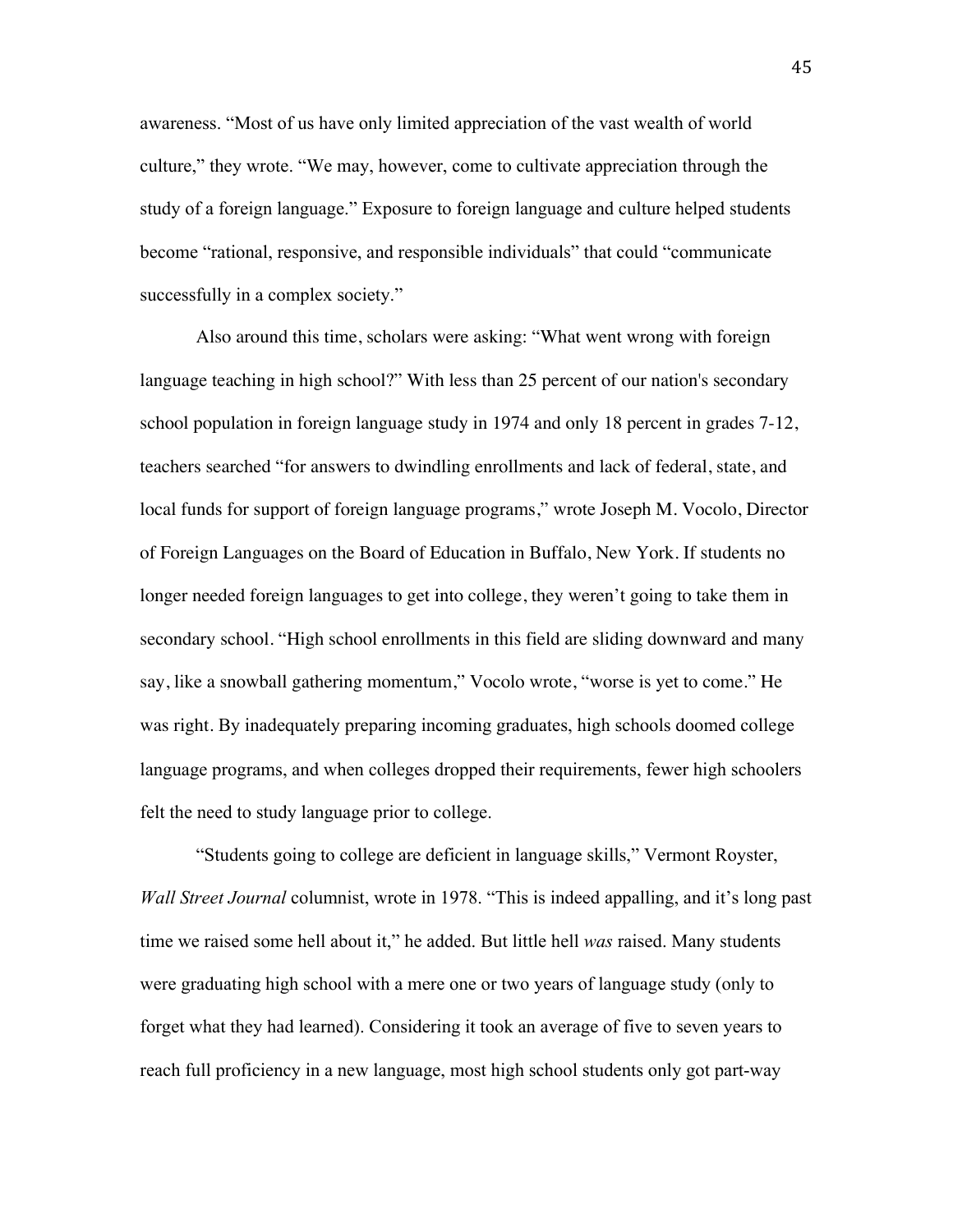there. High school was too little, too late. Students experienced failure and frustration as they ended their foreign language study, convinced that the subject was too difficult, unimportant, boring, and a waste of time. "The most common experience for American students of modern foreign languages is to endure the most difficult and least rewarding phase of a program," he wrote, "without gaining access to the natural rewards that make such study tolerable." This led to young people entering college with negative, bitter feelings toward language study.

\* \* \*

Elementary schools, too, lacked support for foreign languages. In *The Tongue-Tied American*, Simon illustrated the dreadful state of American foreign language education by comparing the United States' education to that of the people in a region called the Spanish Sahara. He once spent a night there, where he visited a "primitive school (only for boys) in a battered tent in which there were no textbooks, only a small blackboard and chalk—and these students, whose native tongue is Arabic, were learning Spanish."

"How ironic," he thought, "that if they were in a grade school in the United States, they would have desks and books and pencils and electric lights and school lunches and many things these boys do not even dream of—yet these young people in this primitive setting are acquiring foreign language skills that most U.S. elementary school students are not taught."

Our nation needed a major overhaul, but it would need to come from more parties than just the federal government. The cost of teaching modern foreign languages in public elementary and secondary education was covered by local and state tax levies, and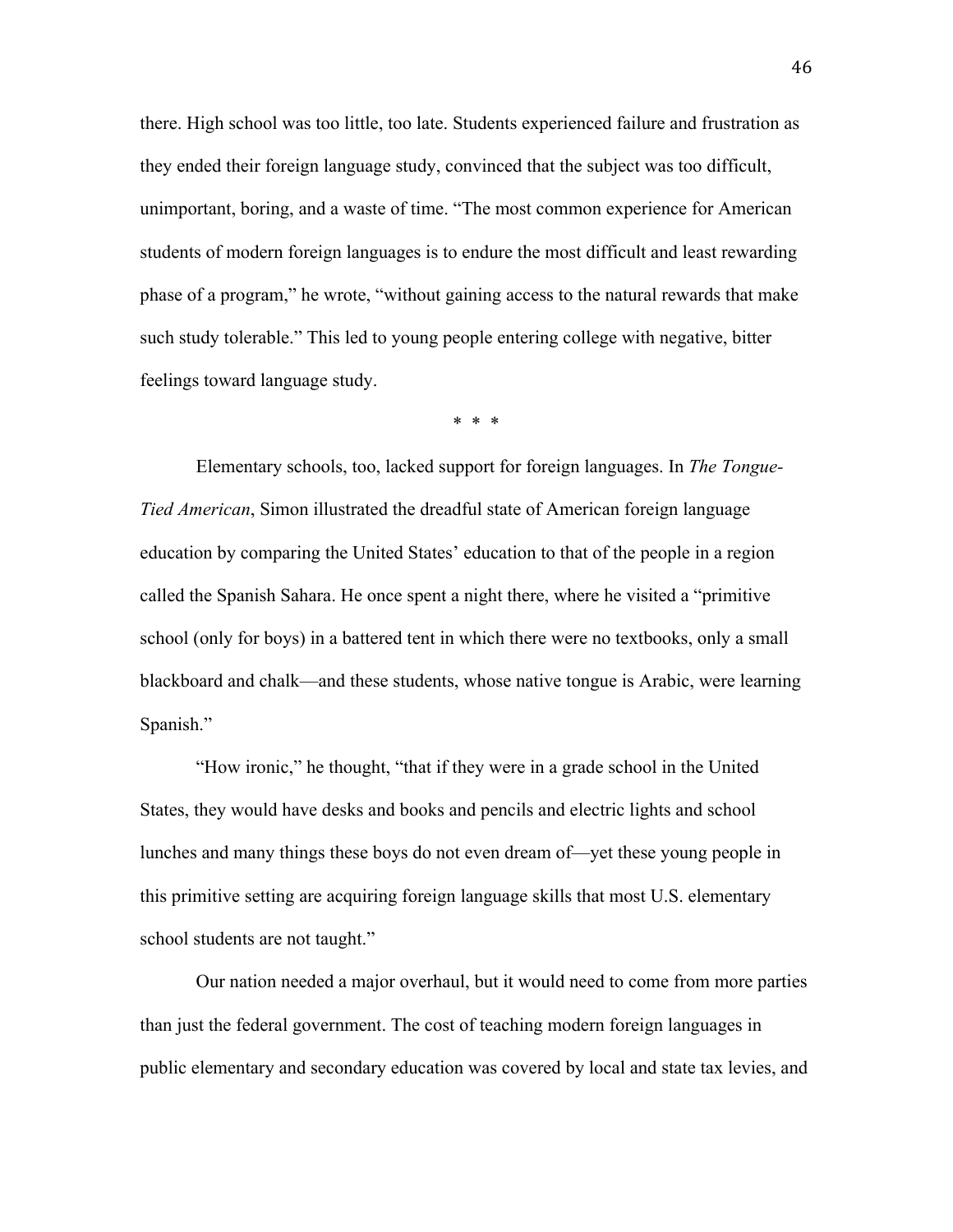therefore subject to the whims of local and state authorities. With the progress of language teaching dependent on thousands of local decisions, linguist S. Frederick Starr wrote in 1979 that proposals needed to be not only toward Washington, but also toward state capitals, city halls, local school boards, and curriculum committees. "Let there be no misunderstanding," he wrote, "the battle for foreign language study will be won or lost at the local and state levels and not in Washington." Initiatives at the national level wouldn't have the slightest chance of success unless there was strong and active support at the local and state levels. "Yet it is precisely at these lower levels that support for the study of foreign languages is thinnest."

There was a need for well-articulated rationale at the grade school level to convince legislators, school boards, administrators, and parents of the validity and objectives of second language study, or else America would prolong its monolingualism (or would continue to be a nation of "second language illiterates," as some language scholars say) and lag behind other nations' second language studies. Little was done; the opposition was too monumental. During Jimmy Carter's presidency in 1979, the President's Commission on Foreign Language and International Studies declared: "Americans' incompetence in foreign languages is nothing short of scandalous."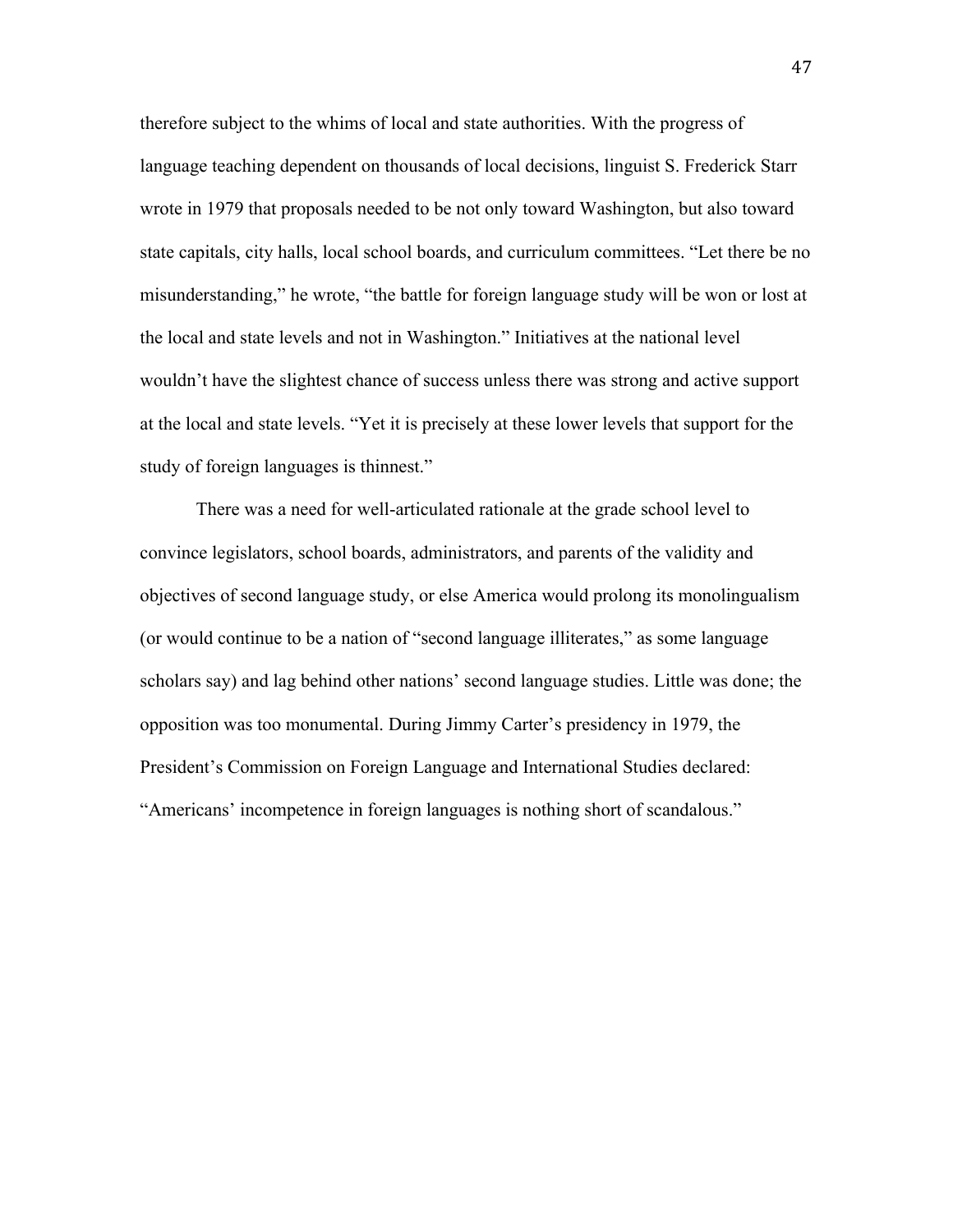# Chapter 6: English First

*"We should erect a sign at each port of entry into the United States: WELCOME TO THE UNITED STATES: WE CANNOT SPEAK YOUR LANGUAGE."* - Paul Simon, *The Tongue-Tied American* (1980)

Virginia: 1981. Kentucky, Indiana, and Tennesee: 1984. California: 1986.

Arkansas, Mississippi, North Carolina, North Dakota, and South Carolina: 1987. Florida and Colorado in 1988. These were the states (and their corresponding years) that made English their official language, making the eighties a decade of English-only frenzy. Millions of Americans received in their mailboxes in the year 1987 a document titled "ENGLISH FIRST," a letter put forth by twenty-seven well-to-do legislators to solicit signatures for "a Petition calling for a constitutional Amendment to make English the official language of the United States." British linguist Geoffrey Pullum recorded the document's text in his essay, "Here come the linguistic fascists" (1987):

Tragically, many immigrants these days refuse to learn English! .... They never become productive members of American society. They remain stuck in a linguistic and economic ghetto …. Incredibly, there is a radical movement in this country that …. actually wants to give foreign languages the same status as English – the so-called "bilingual" movement …. The National Education Association, the nation's largest teachers union, sees bilingual education as a means to force schools to hire more teachers and swell the union ranks. Even the textbook publishers, who have visions of doubling their business, have gotten into the act....

There is no need to go into the blatant contradictions, false assertions, and utter outrageousness of this document (if you wish to do so, read Pullum's essay, as he lashes out against everything from undocumented claims to punctuation errors), but Pullum notes that it represented a "wave of linguistic chauvinism" with "ugly political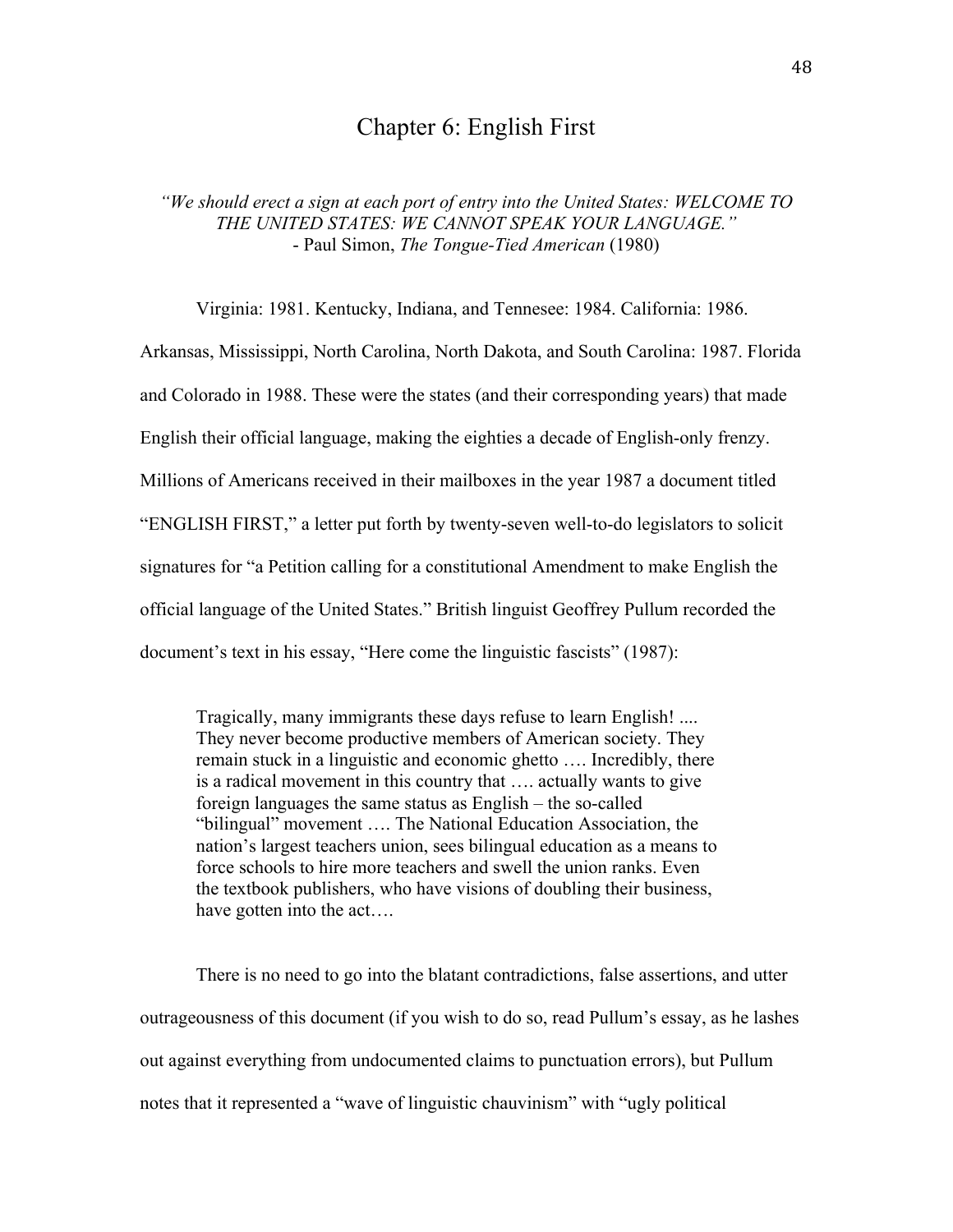undertones," attempting to make bilingualism a "danger" to society. Since Roosevelt's days of America's polyglot boarding-house, the racial and socioeconomic status of language was still ingrained in conservative political mentality; the rise of English gained a global foothold in international society, pushing out foreign tongues. "The world is just cuckoo bananas about English," he wrote, "[but the] plain fact is that making English the official language of the United States of America is about as urgently called for as making hotdogs the official food at baseball games."

All jokes aside, the English-Only movement distracted attention from college foreign language programs. Imagine trying to "sell" the value of second language study at a time when English took precedence in the humanities, and when incoming students, deficient in second language skills, set out to learn a new language while simultaneously confronting "the struggle to carve out an intellectual voice in their *native* idiom," as noted linguist David P. Sudermann in 1992. Foreign languages had been rendered "remedial," with a "low-intellectual content." Many perceived introductory-level language courses to consist of simplistic and mechanical regurgitations of preterite and imperfect tenses, regular and irregular verbs, grammar charts, and fill-in-the-blanks worksheets. English, a more "intellectual" discipline, had taken precedence.

To this, foreign language scholars would say that the complexity of language study added value to other academic disciplines. In many college departments, such as history, anthropology, and government, scholars encouraged their students to study primary texts. An aspiring historian who conducted her undergraduate research on Leo Tolstoy's life history read his personal letters in Russian. A government major had to understand Italian to analyze documents for her dissertation on Benito Mussolini. On top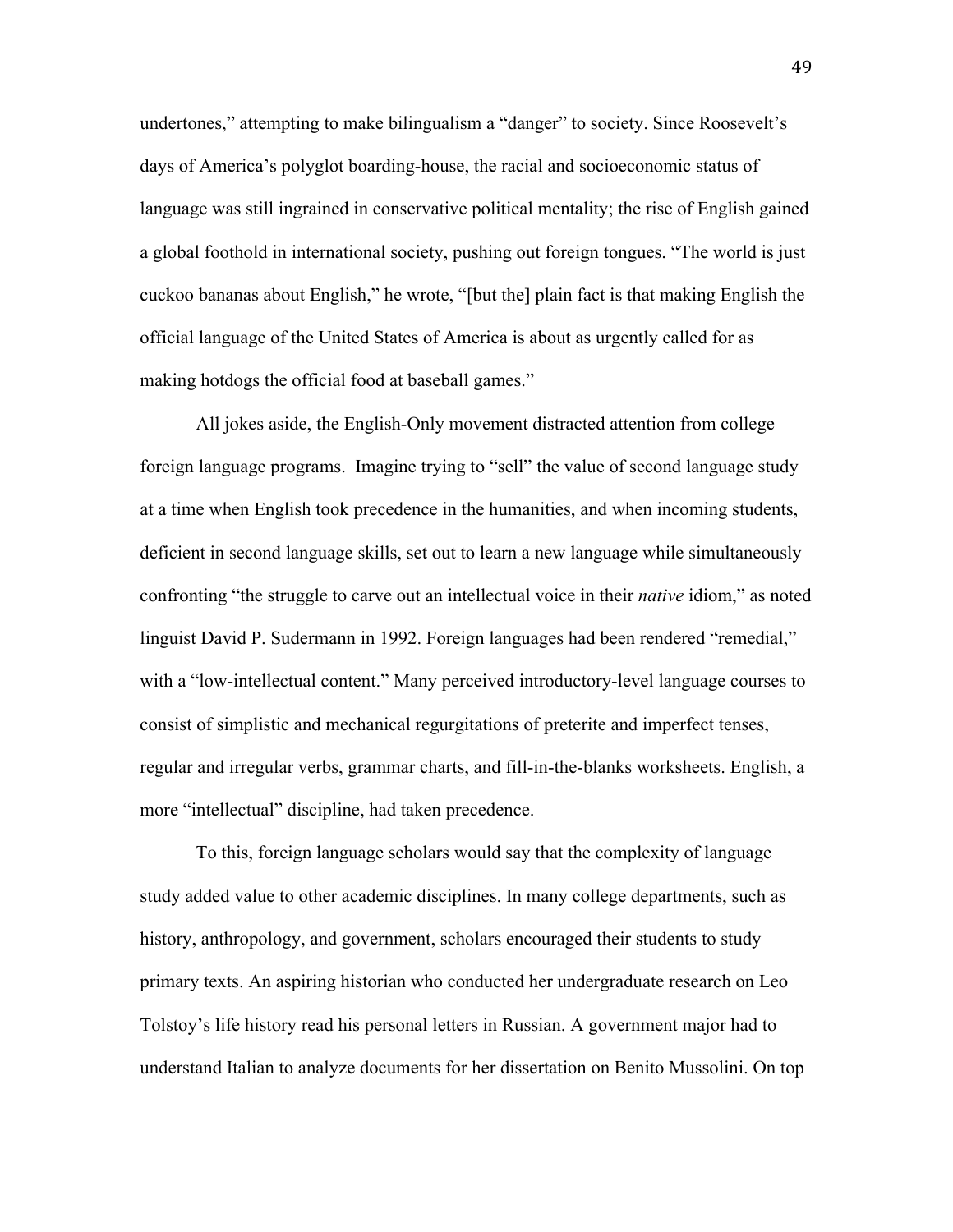of this, scholars argue that students *should* be reading these texts in the primary language, anyway, as those who advanced to complete humanities Ph.D. dissertations must study at least one other foreign language. English translations abounded and served great purpose in spreading literature; however, translations are not without their drawbacks. "Learning a second language," Sundermann wrote, "supports habits of precision and systematic mastery that could under favorable circumstances offer a valuable counterpoint to the often superficial 'exposure' given in other liberal subjects." Learning a foreign tongue would color a student's cross-disciplinary experience.

Critics would agree, but strike back in saying that students can never become proficient after one or two years of study. "If a modest degree of foreign language competence were actually to become a serious goal of general education, the time spent on that task in beginning courses would need to increase at least fourfold," Sudermann pointed out. First-year college students may learn how to order a simple meal, request shelter or lodgings, ask and give simple directions, make purchases, and tell time, but their vocabulary remains elementary; errors in pronunciation and grammar still abound. At the college-level, Sudermann notes that the hours allotted to foreign language study in a college curricula are often only "a trifling rate of three to five hours a week." Foreign languages produced students with "low-level multiskill proficiency" that would have to compete with other humanities disciplines that required "substantially less time and effort for greater intellectual return." Even students who majored in Spanish or French may not have reached proficiency. Sudermann contended:

In the company of the liberal arts, introductory foreign language study has often seemed an unequal partner. While the beginning courses in subjects like philosophy, psychology, and literature hold out the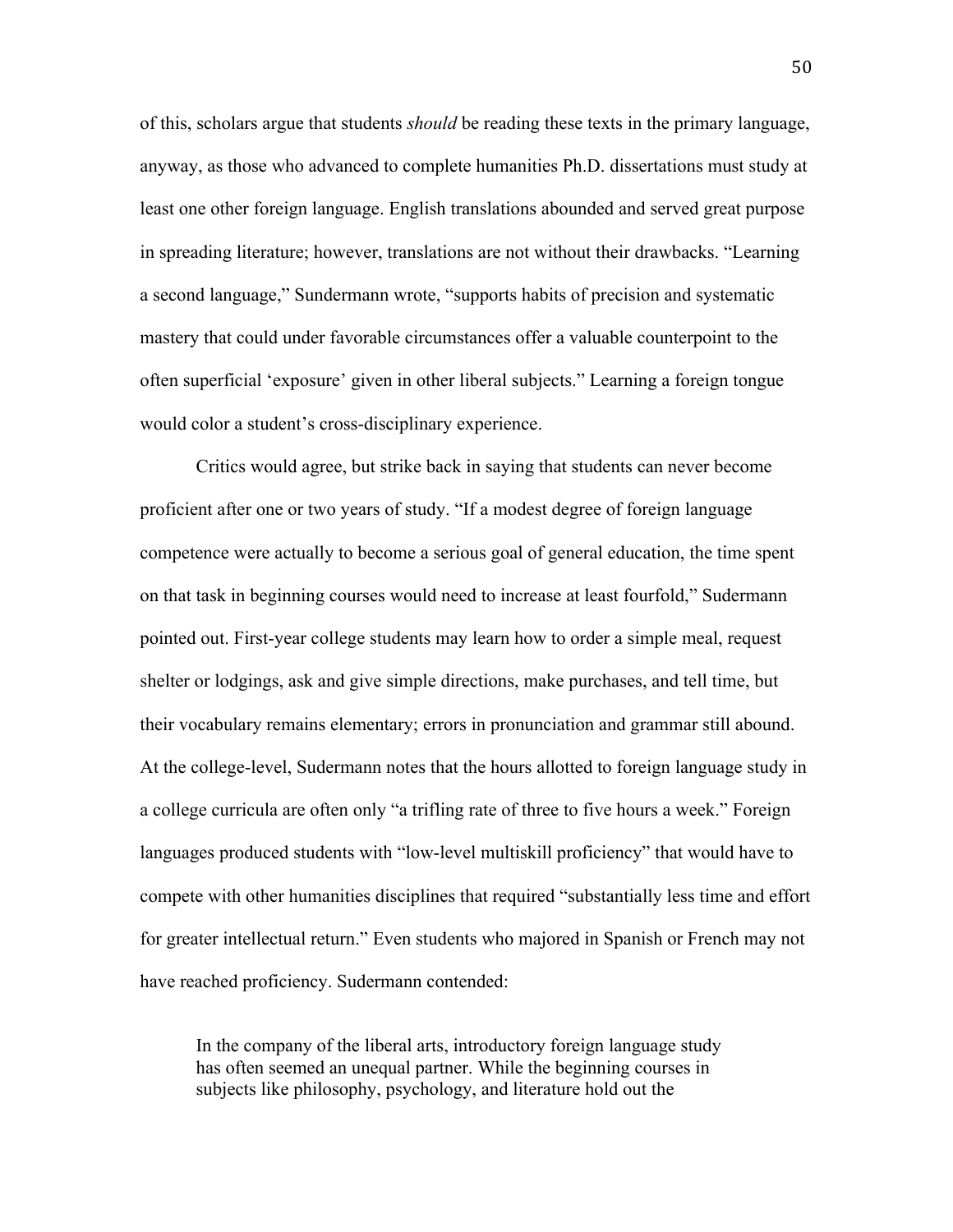opportunity for important intellectual discovery, the early semesters of proficiency-based language study seem aimed at lesser accomplishments, like ordering from menus, buying train tickets, and reading traffic signs—what the profession calls 'meeting basic survival needs<sup>'</sup>

Sundermann saw solutions to these problems through introducing massive overhauls to college foreign language education: adopting immersion strategies, integrating foreign languages across the curriculum, and making the junior year study abroad more popular. And a major issue was time. "Research tells us that for the most part we cannot speed up the second language acquisition process," he wrote. "In other words, one does need to crawl before walking, and there is no way around it." He proposed introducing a "BASL – bachelor of arts with second language competency – rather than the customary BA," which would include a special five-year degree. Professional and graduate schools would favor applicants with these degrees, he imagined, and "the cost of a fifth year of college could be underwritten by nationally funded foreign language scholarships. "At first blush, the foreign language year sounds unabashedly utopian," he admitted. But in his eyes, the Fulbright program had been offering these opportunities for decades, and it was time colleges did as well.

Senator William Fulbright would have loved to have all students study abroad. He reflected in 1986, fourteen years after Johnson stepped down from office: "I'm sure that President Johnson would never have pursued the war in Vietnam if he'd ever had a Fulbright to Japan, or say Bangkok, or had any feeling for what these people are like and why they acted the way they did." Politician Paul Simon imagined how wonderful it would be if even one-quarter of armed forces personnel and diplomats visiting abroad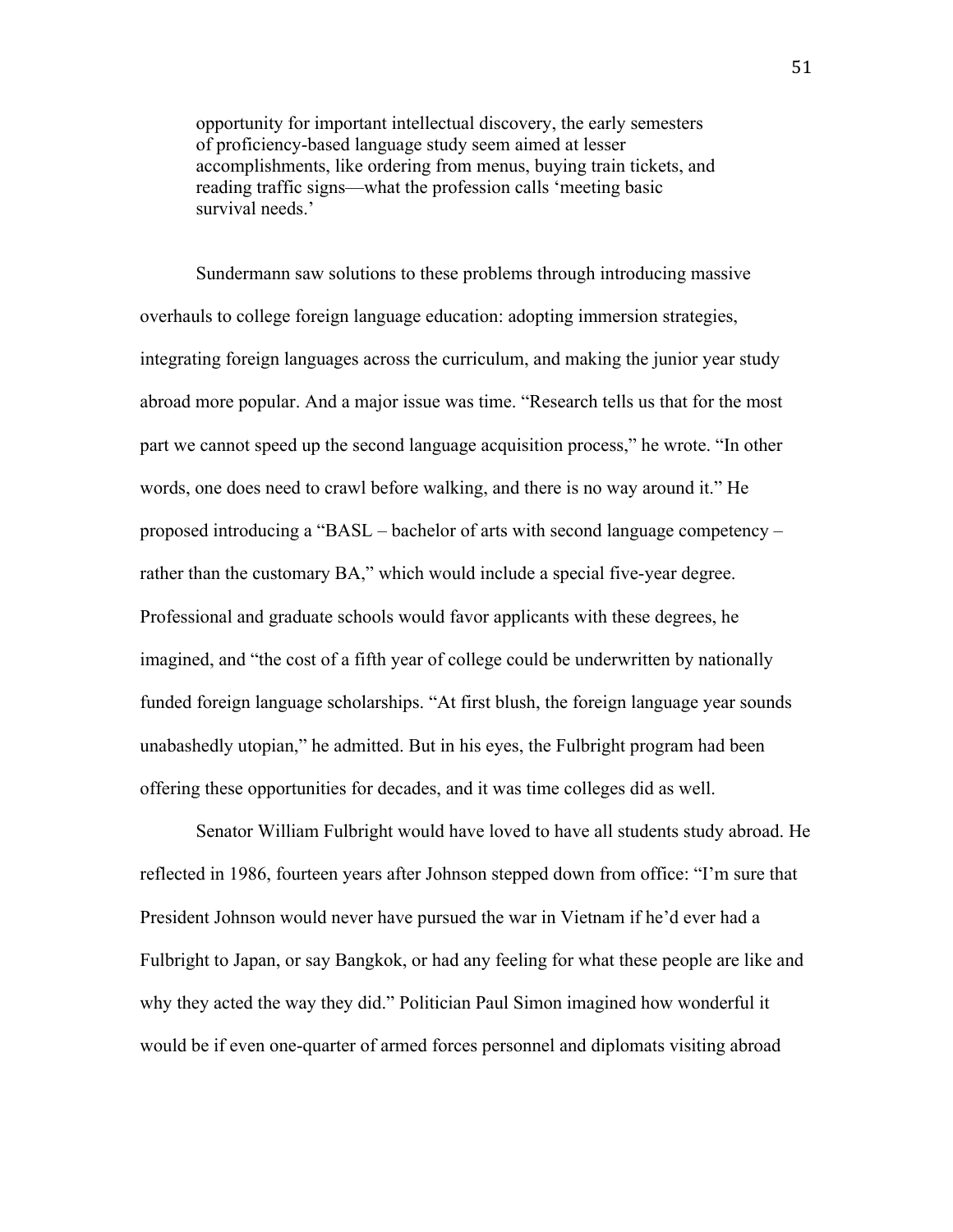could speak another language with minimal fluency. "Instead of offending people," he wrote in *The Tongue-Tied American* (1980), "we would learn from them."

For those who couldn't study abroad or win a Fulbright, language centers began cropping up in universities across the United States. In the mid-1980s, the Consortium For Language Teaching And Learning – whose member institutions were Brown, Columbia, Cornell, the University of Chicago, and Yale – responded to the challenges of enhancing foreign language programs by meeting the needs of the less commonly taught languages, addressing the imperatives of new technologies, and generating external support for foreign language projects. The Consortium was supported by charitable foundations such as the National Endowment for the Humanities. For the government to support such pro-foreign language projects would have been outrageous in this decade of pro-English. Our country was suffering the consequences.

John H. Fisher in 1988 attributed America's decline in trade balance and success abroad to the decline in the centrality of foreign language education in the states. "The battle is not over," he wrote. "The rest of the world is learning English at a clip that makes our teaching of foreign languages seem apathetic, if not supine." In 1990, the Department of Education finally recognized the growing national need for language centers to equip graduates with expertise and competence in foreign languages by establishing the first federally-funded Language Resource Centers. These centers soon became beacons of hope and innovation for foreign language advocates**.** As one scholar wrote, they were "clearinghouses of information on language teaching." Among the initiatives they adopted were to disseminate research on teaching and learning methods, develop research-based language materials to reflect effective teaching strategies, teach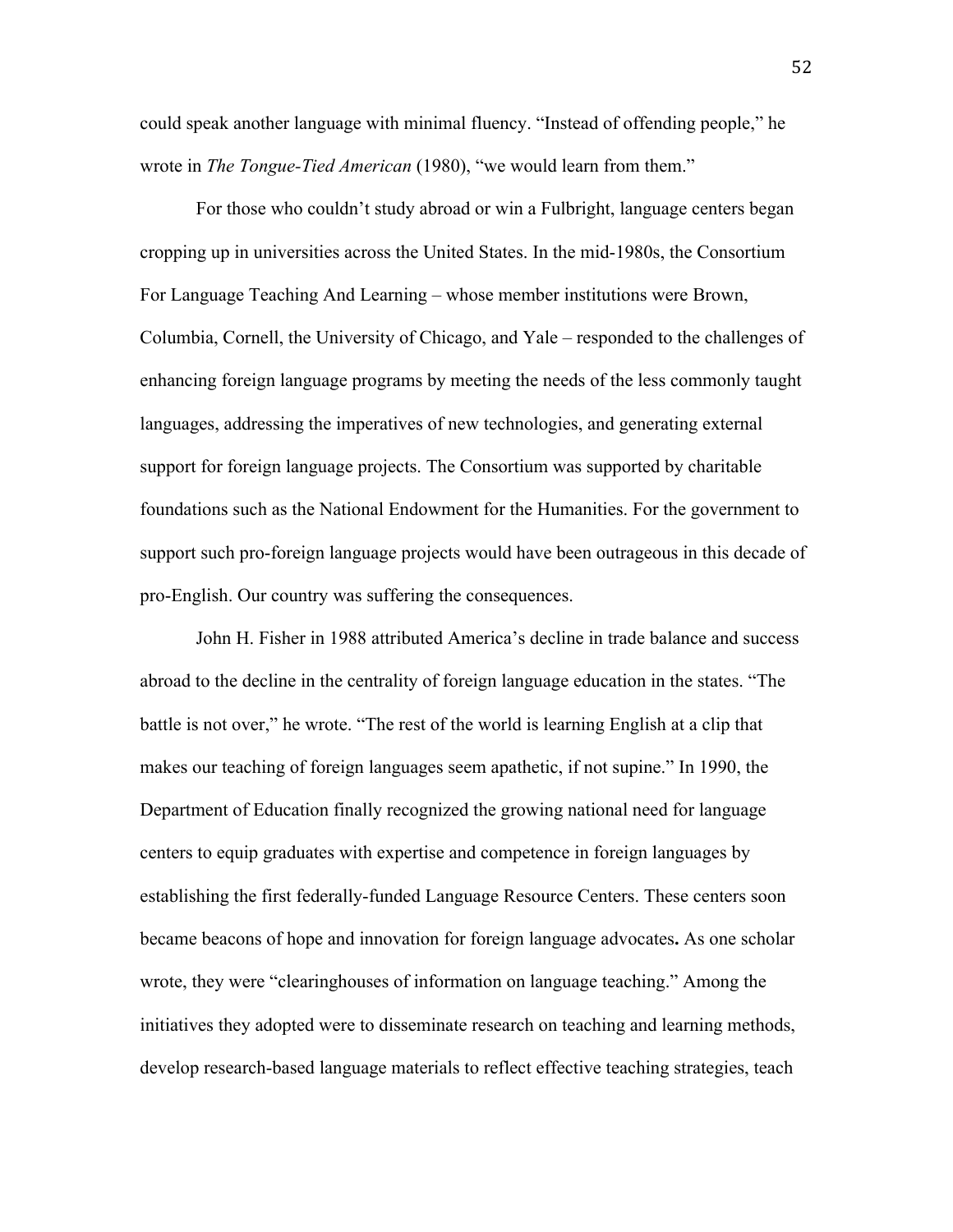less commonly taught languages, operate intensive summer language institutes and provide professional development. Using digital equipment and state-of-the-art technology, these centers potentially offered hope for language departments in the decades to come.

The nineties were a rollercoaster for foreign languages, with its build-up of potential energy and subsequent free fall. At the Soviet Union's peak in 1990, the number of students taking Russian rose to a record-high 44,626; after the USSR's demise in 1995, that number was slashed in half to a record-low 24,729. The United States Department of Defense initiated the National Security Education Program (NSEP) in 1991, a post-Cold War investment designed to build a broader and more qualified pool of citizens with foreign language skills critical to national security. Just six years later, however, a *New York Times* reporter would write of languages in the academy saying that "program" elimination is rather obvious." Elizabeth Bernhardt, Professor of Comparative Literature at Stanford, wrote in 1997 article for the MLA, "In a fundamental sense, foreign language and literature teaching in the United States is broken, and it must be fixed."

The 1990s also saw Congress pass the Native American Languages Act that sought to "preserve, protect, and promote the rights and freedom of Native Americans to use, practice, and develop Native American languages." After four hundred years of marginalization, this was certainly an accomplishment, but with almost all Native languages extinct since the settlers sailed to this continent in 1600s, the document endowing them linguistic rights had come just a few centuries too late.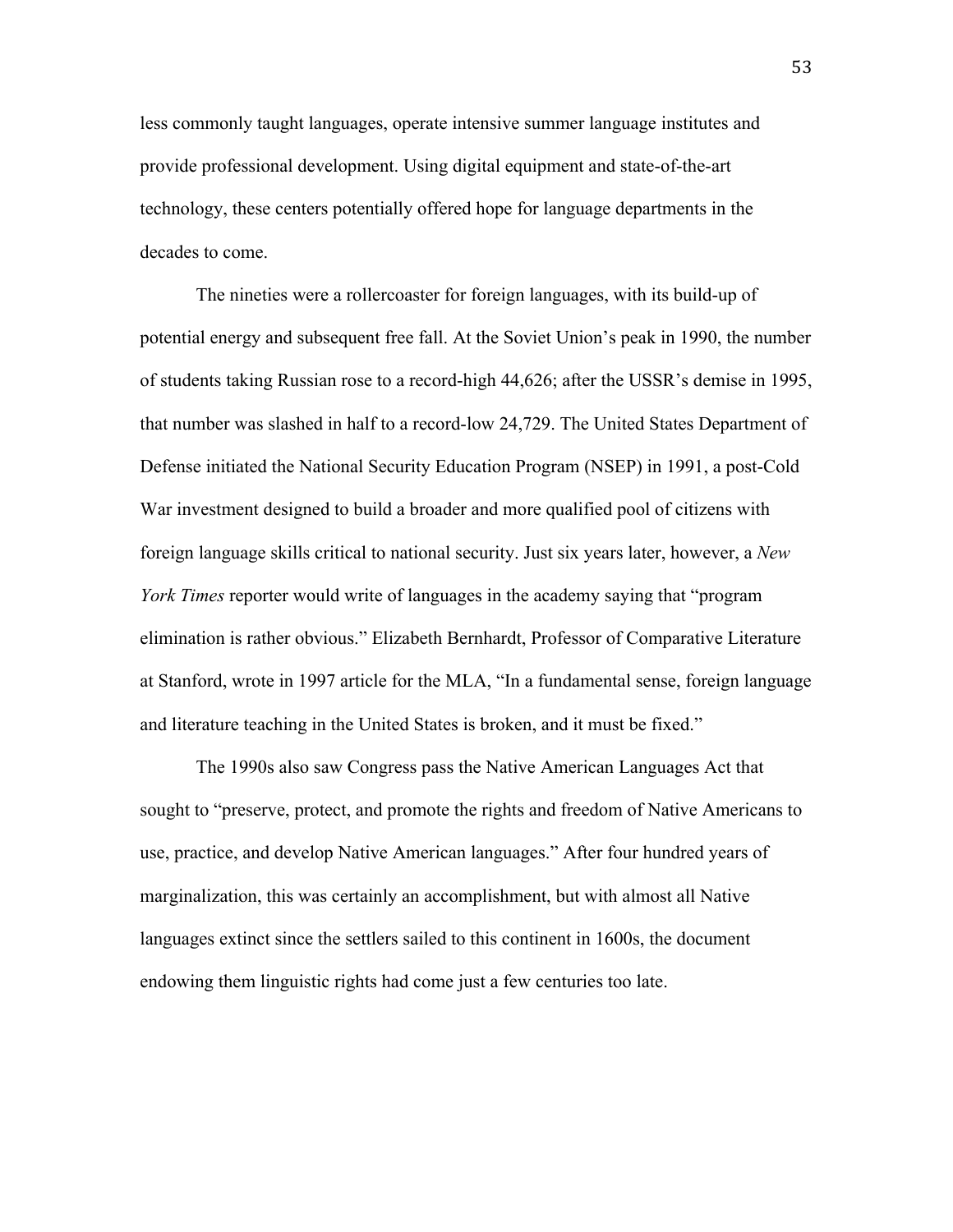### Chapter 7: A New Century

*"Parents should conduct their arguments in quiet, respectful tones, but in a foreign language. You'd be surprised what an inducement that is to the education of children."* -Judith S. Marin (journalist)

Born on January 6, 1991, in the below freezing city of Edmonton, Alberta, Eirene Wang became the first child to loving parents Jing Lin and Wuyi Wang, a professor of education and a pharmaceutical businessman. The couple met while obtaining their degrees at Guangxi University in China, and together they immigrated to North America in the mid-1980s. Eirene's mother, Jing, named her first-born after the Greek word for "Peace" (*Εἰρήνη*), having conceived during the Gulf War, and hoping Eirene would work towards building peace in the future. She added the "E" to her forename so that she'd always remember her birthplace. The couple clearly loved every nuance of language.

At one year old, Eirene and her parents moved to Montréal – her mother secured a teaching position at McGill University – where Eirene learned to walk, talk, and read in a French-Chinese-English world. She spoke French at school, English in daycare, and Chinese at home and in Sunday School. (Jing saw to it that Eirene kept her heritage language alive. "You can negotiate on anything," she had told her daughter, multiple times, "but learning Chinese is unconditional.") Her trilingual childhood alone wouldn't have set her apart from her peers in Canada's Cultural Capital, where the majority of people can order their dinners in at least two languages, English *et francés.* However, a biological advantage did make her unique. Languages ran in her blood on her father's side.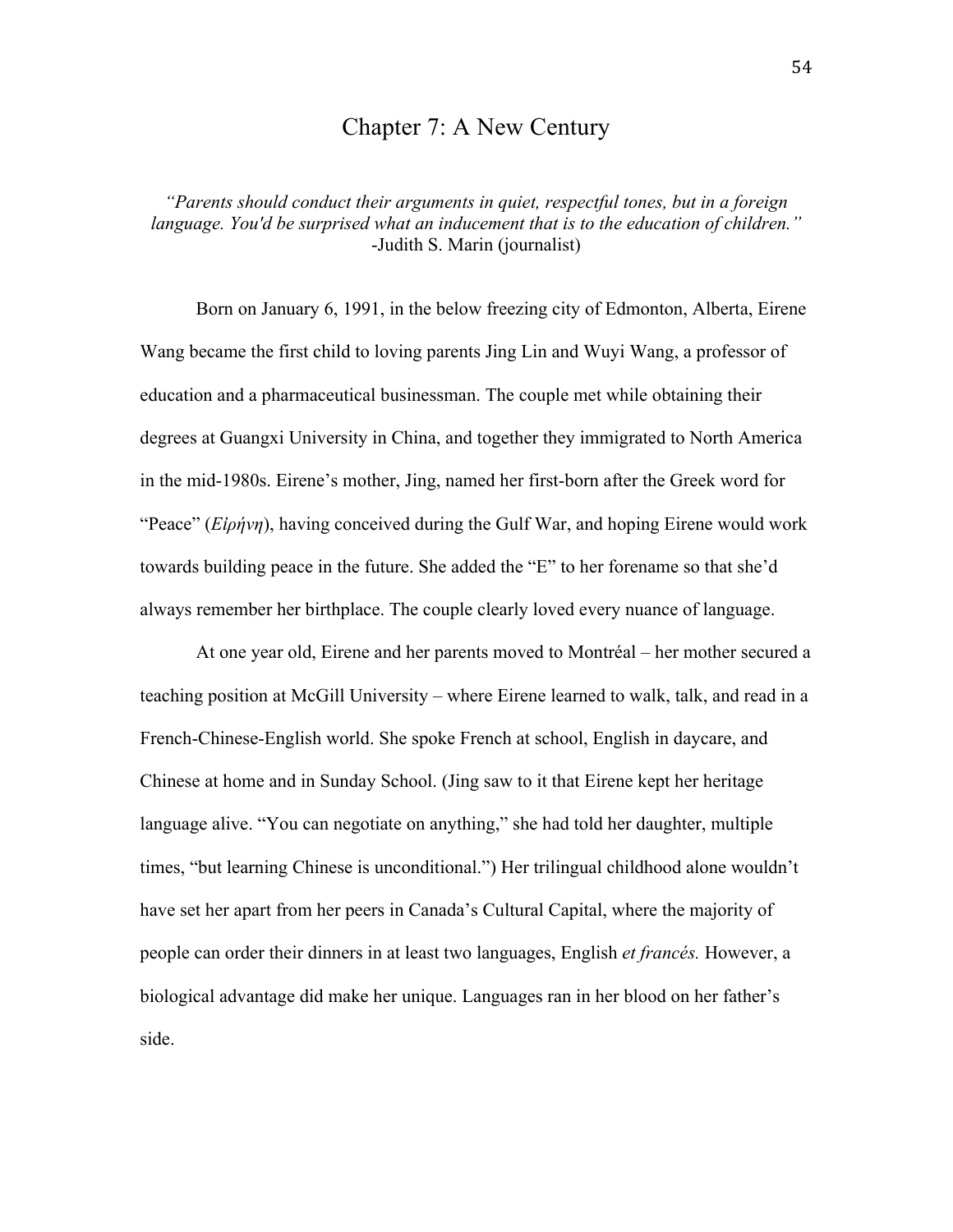In the 1950s, during the reign of the Chinese Communist Party, Eirene's grandfather, Chun Ling Wang, became a Russian-Chinese interpreter, his Russian language education wholly subsidized by Mao Zedong's government in response to the Soviet Union's rise in power. At the same time, her grandmother, Rui Ling Zeng, earned a Master's degree in Russian in 1950, something unheard of for a woman in China at the time. "It was very rare," Jing told me. In addition, Jing swears that her husband can memorize an entire foreign language dictionary in just one read through.

As an educator, Eirene's mother employed specific learning tactics to build her daughter's memory at a young age, pointing to the English words and Mandarin characters in the picture books she read aloud. The tactic worked. Young Eirene in a bookstore was like any other child in a toy store. "Eirene took books as her friends," Jing told me. "Before she went to bed, she would lay all her books on the floor, and cover them each with a napkin, like it was their comforter, and then say, 'Now you need to sleep!'" Fluent in English by the third grade (Disney movies and the first Harry Potter novel accelerated her acquisition), she decided to teach herself the Russian alphabet, having seen her grandparents exchange love notes in the language.

During the 1990s, the United States welcomed 9 million immigrants, making the nineties the highest decade of immigration in American history. Eirene and her family came at the tail end of that wave, moving to Silver Spring, Maryland in the months before the attacks of September  $11<sup>th</sup>$ . Eirene soon enrolled in Frances Scott Key Middle School, where she began learning her fourth language: *español*.

From her first day in Spanish class, Eirene stood out from her peers. "It was like relearning a new language," she remembered. She would transfer vocabulary and verb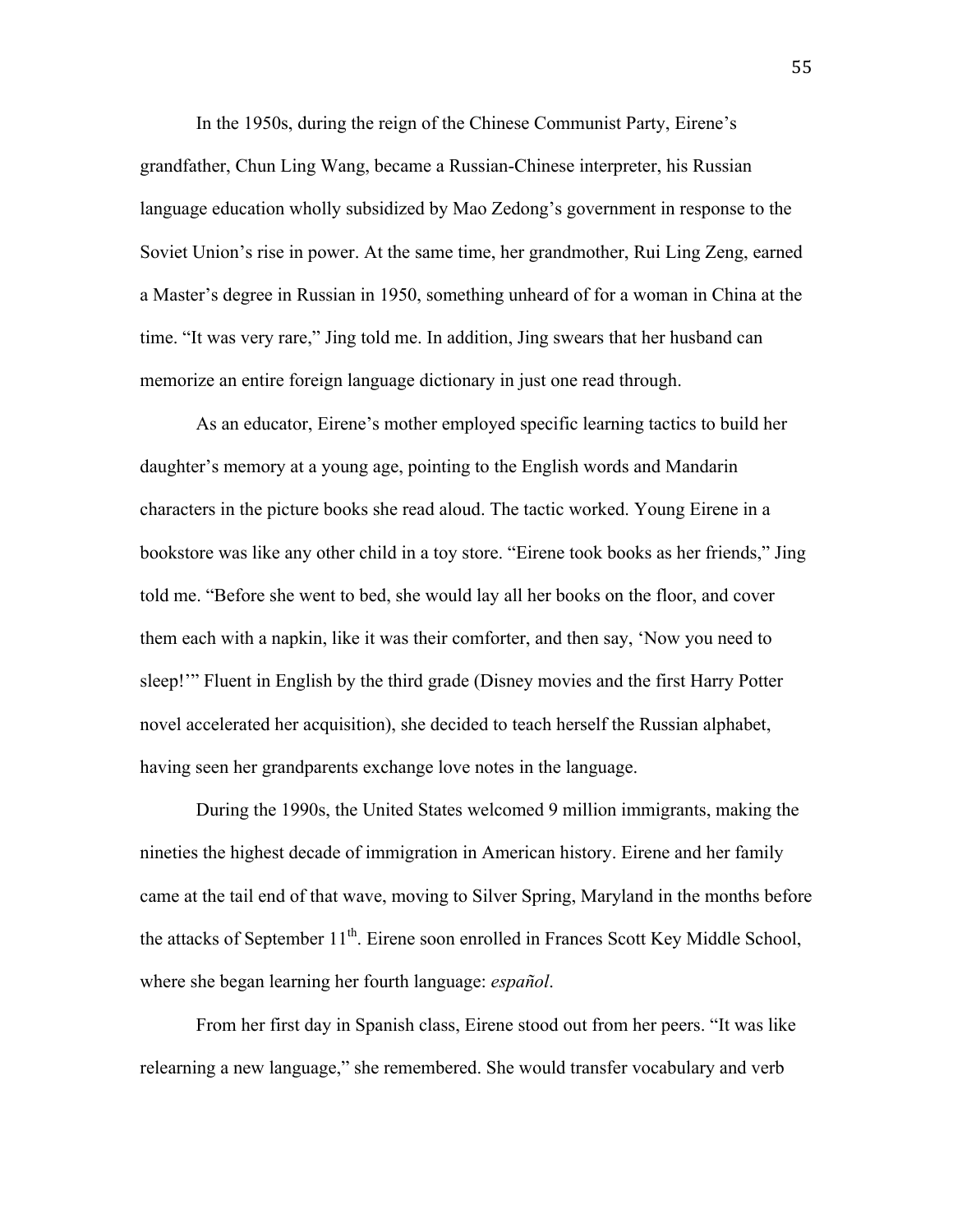conjugations from the French *je, tu, il/elle, nous, vous,* and *ils/elles* to the Spanish *yo, tú, él/ella, nosotros, vosotros* and *ellos/ellas*. Her monolingual peers resented her for advancing so quickly. "It bred some hostility," she admitted. When her teacher held Spanish vocabulary contests, her classmates would vie to have Eirene on their team. "That was the only time they liked me," she remembered, smiling.

Neuroscientists had been studying foreign language acquisition for four decades, and had found that bi- and multilingual pupils outperformed their monolingual peers in learning novel language vocabulary and grammar, and even scored higher on the SATs (the verbal section, in particular). Foreign language study supported academic achievement, and with significant investments, had the potential to improve our national literacy rates. This is not to say, however, that Eirene's high test scores were a direct result of her trilingual childhood. In fact, she worked extremely hard at it. For most people, "language immersion" means living in another country, such as Venezuela, for an extended period of time. For Eirene, it meant physically surrounding herself with Spanish words. Jing recalls that her daughter would spread index cards with Spanish vocabulary words and grammar rules on every surface of their house. In addition, by this time her professors, her family, and her pupils could all see that Eirene was no ordinary student – she was a language savant.

Eirene came to the United States in the same year that George W. Bush enacted a new educational agenda called the No Child Left Behind Act (NCLB). Passed by Congress in 2001, signed into law January 2002, and scorned by educators for years later, it gave schools monetary incentives based on students' performance on standardized math and reading tests. (Considering that language learning increased test scores, No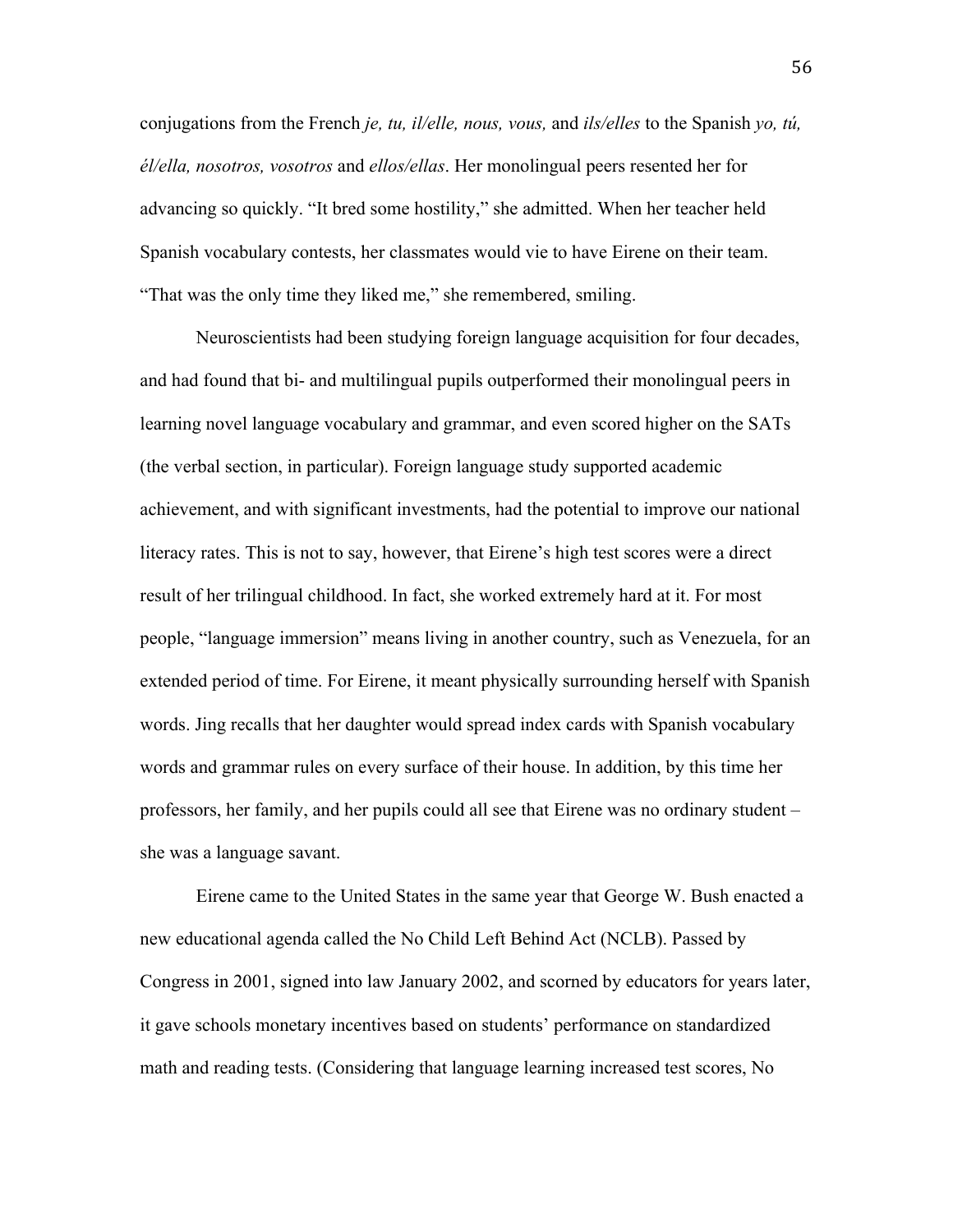Child Left Behind may have served better as "No Child Without Language." Instead, it assumed wise-crack nicknames, such as "No Child Left Untested" and the "Act to Help Children Read Gooder.") The sole focus on Math and English Language Arts disadvantaged foreign language programs and ruled them out as a core area of study. The only gesture at foreign language support was the Foreign Language Assistance Program (FLAP), receiving a sliver of the funding from No Child Left Behind. It was the first and only federally-funded initiative that exclusively targeted foreign language instruction in state and local elementary and secondary schools; unfortunately, it didn't reach enough of them.

When September  $11<sup>th</sup>$  occurred, the United States took a nose dive into linguistic turmoil. Only six out of approximately two million students in the United States graduated with Bachelor's degrees in Arabic in the 2001-2002 academic year. Illequipped and underprepared, the American Central Intelligence Agency (CIA) scrambled to find counterterrorism and counterintelligence experts competent in Arabic. The need for Arabic linguists in the Federal Bureau of Investigation ballooned 261 percent after the attacks, causing the government to face one of its largest deficits of language-qualified personnel in American history. Building the nation's language capacity became a critical issue. New strategic language programs began their own foreign language of acronyms and nicknames: the NSLI (National Security Language Initiative), the STARTALK Program (a play on the phrase, "Start Talking!"), and the CLS (the Critical Language Scholarship Program), which offered intensive overseas study in the critical-need foreign languages of Arabic, Bangla/Bengali, Hindi, Punjabi, Turkish, and Urdu. Meanwhile,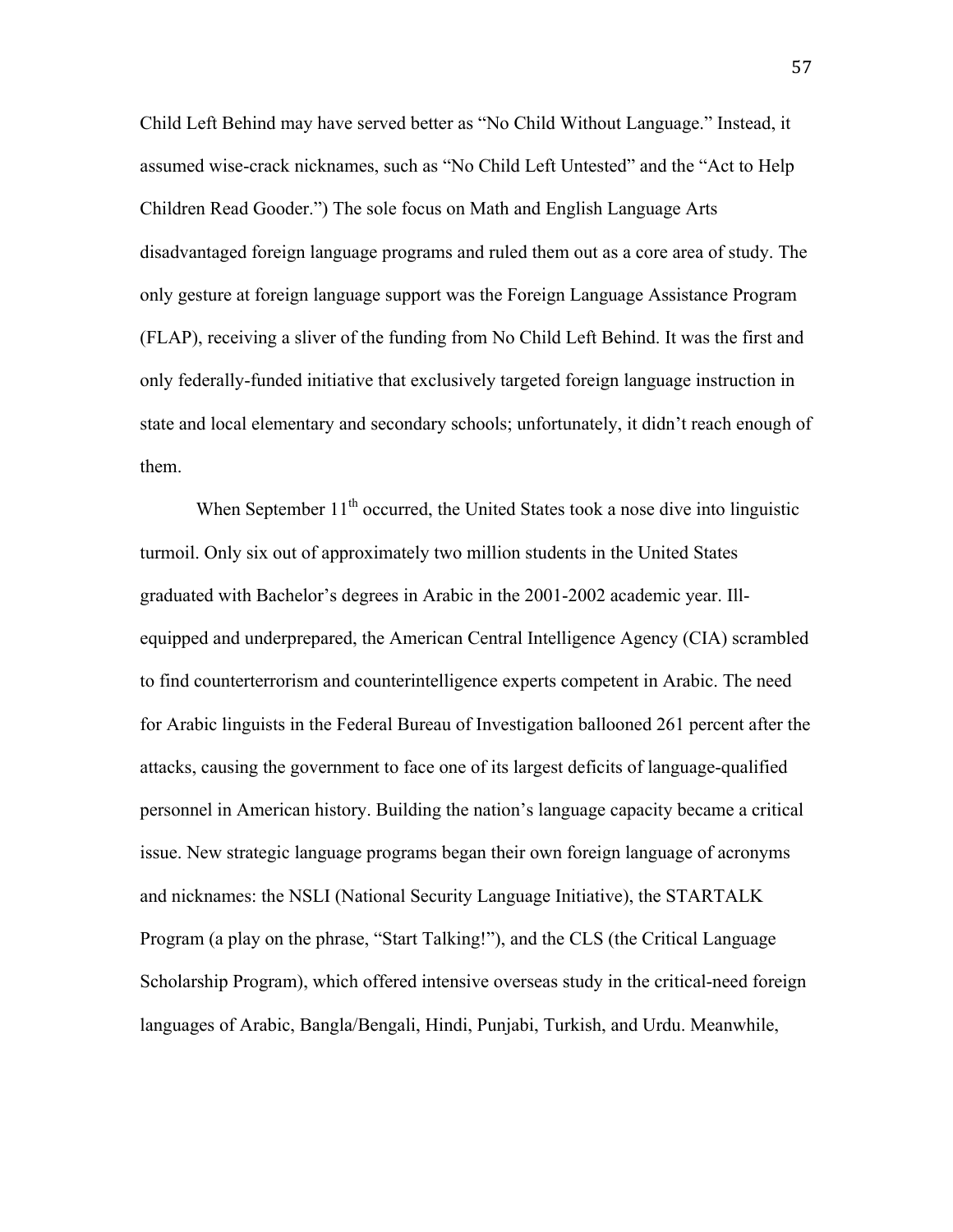Chinese became increasingly popular as China steadily ascended to become a global superpower.

In the small town of Amherst, Massachusetts, Kathleen Wang (no relation to Eirene – "Wang" is the third most common last name in China), a mother of two young boys, joined the Amherst Public Schools' World Language and Dual Language Committees in the 2004-2005 academic year, in attempt to have Mandarin Chinese instruction introduced into the curriculum. Born in China, Kathleen had immigrated to the United States and graduated with a Bachelor's Degree in Mathematics from the Massachusetts Institute of Technology in 1984 and received her masters from Stanford in 1990. After decades of working in the private sector, she left the corporate world to settle down with her family in Hampshire County.

Kathleen worked tirelessly to persuade the Amherst Council School board to adopt Chinese immersion instruction. Under No Child Left Behind, schools like Amherst had higher priorities: reading and mathematics. Administrators resisted the Chinese proposal with their concerns over staffing, scheduling, budget, and operations issues. This is what Kathleen calls a "profound misconception" – that teaching language immersion is expensive. "It's no more expensive than teaching English," she explained. Immersion instruction can be accomplished without separate classes for children or specialist instructors, making it cheap and administratively convenient. She voiced these facts to the board, but they were unswayed by her reasoning and rejected the idea time and time again. "It just didn't happen," she told me. (Ironically, the Senate and House had both unanimously voted on resolutions to "promote and expand" language study in the year 2005, which they deemed as "Year of the Languages.")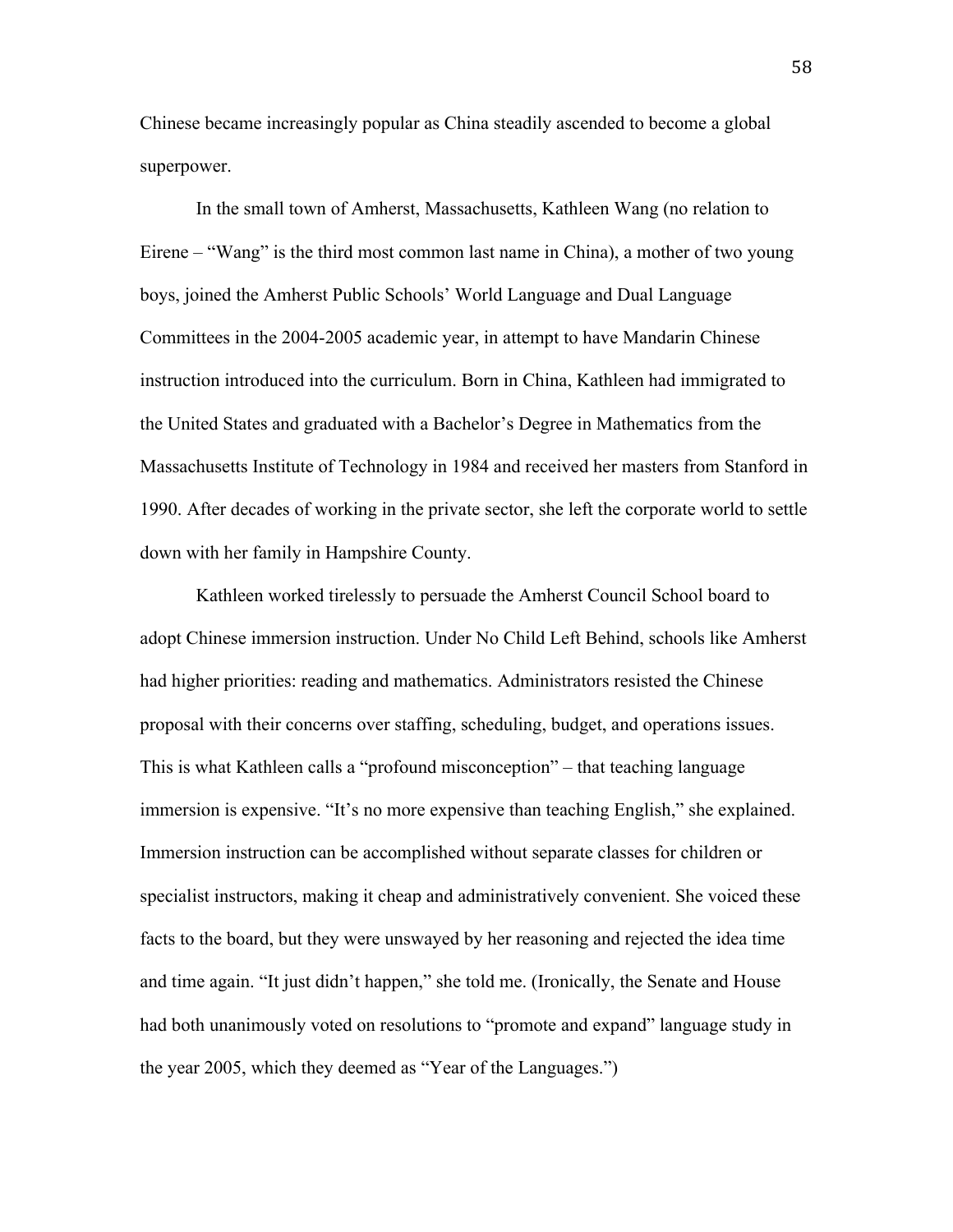With her efforts to bring about bilingual instruction fruitless, this mother had nowhere left to turn except to retire from the school board and start on her own educational endeavor. Over the next two years, Kathleen visited immersion schools across the country, researched the most successful programs, and applied for grants in the hope of starting her own school with Chinese instruction. The opposition was tough: less than a decade earlier in 1997, Massachusetts voters supported Mitt Romney's Pro-English campaign to eliminate bilingual education programs in the Commonwealth State. In 2007, Republican Candidate Newt Gingrich said plainly, "We should replace bilingual education with immersion in English."

Fortunately, China's simultaneous global expansion was in Kathleen's favor. The Department of Education reported that in 2006 only about 24,000 of approximately 54 million students – or 0.04 percent of the grade school population – in the United States were studying Chinese, both in elementary *and* secondary schools. But this number was on the rise. Between 2004 and 2007, according to the American Council for the Teaching of Foreign Languages, K-12 enrollments in Mandarin tripled. The American public was coming to recognize Mandarin as something other than the mandarin orange.

As a couple would begin their life together with a starter home, Kathleen and her husband, Richard Alcorn, began with a starter school. They rented a modest space in South Amherst for their nonprofit charter school, with tuition partly subsidized by the government, and admitted forty-four students that first year in 2007. Admissions were by lottery. Demand was there – the school had a waiting list even before it opened – and parents wanted to enroll their children. Within twelve months, Kathleen received \$1.5 million from the Foreign Language Assistance Program (FLAP) to expand her program,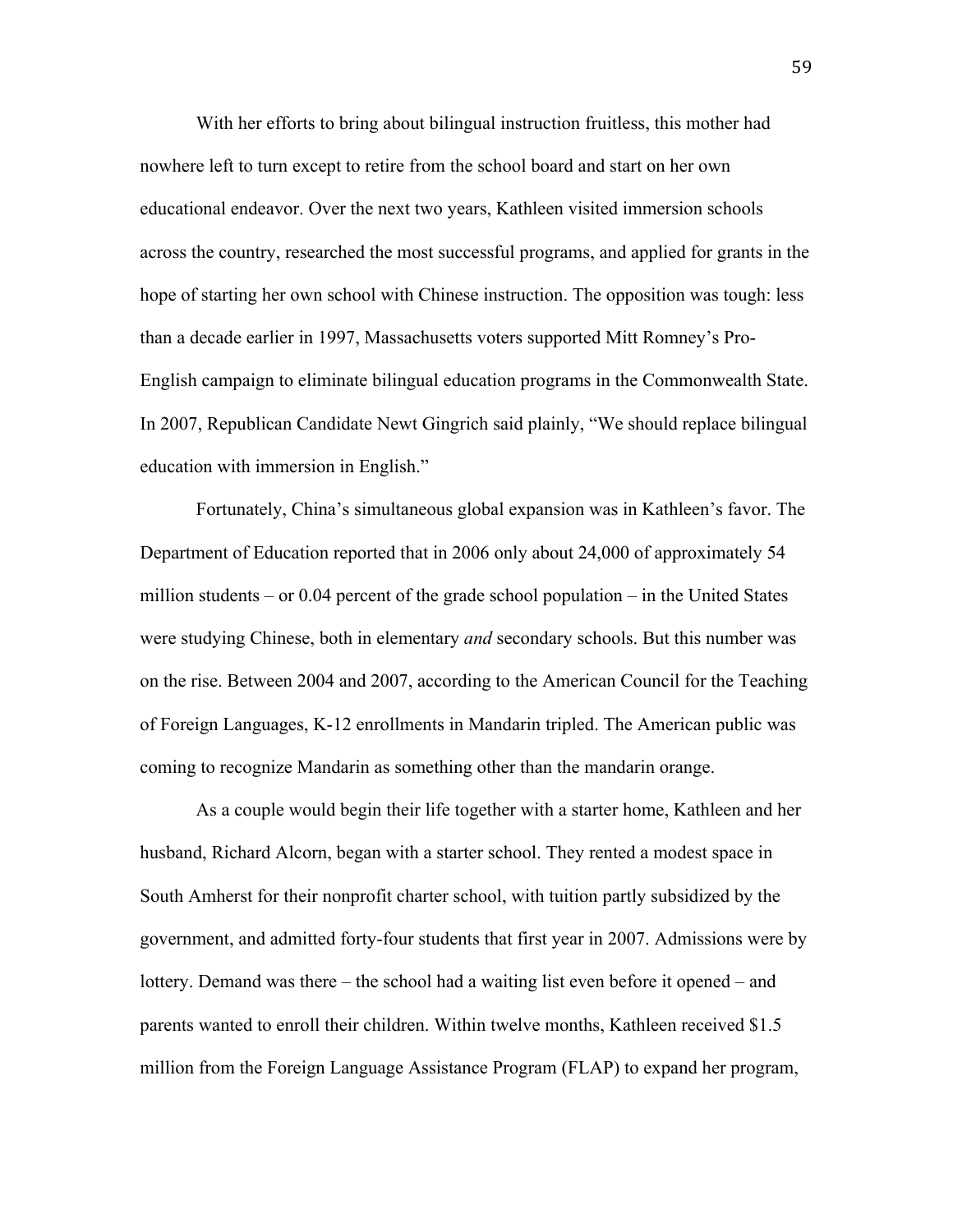so she upgraded her facility to an old children's health center in Hadley, Massachusetts, gutting and revamping it in the process. The Pioneer Valley Chinese Immersion Charter School (PVCICS) – a true pioneer – became the first Chinese immersion school (grades K-9) of its kind in New England.

Before long, Kathleen's school began outperforming its counterparts across the state. Depending on their grade level, students split their day between learning in English classroom and learning in Chinese classrooms, where everything – down to the labels on the desks and chairs – was in Mandarin. This kind of immersion brought students closer to the language and culture in such a way that only a study abroad experience could compete. The Pioneer Chinese School offered interactive learning and intense language training that enabled students to reach full proficiency before graduation. To the students' delight, they also ordered pizza (the pizza boxes bigger than most of the children) for lunch every Friday.

Meanwhile, schools across the nation were closing their foreign language programs. High schools offering at least *one* language remained stable from 1997 to 2008 (mainly Spanish), but this did not account for other languages that were cut. A 2008 survey conducted by the Center for Applied Linguistics found that among five thousand schools, No Child Left Behind "had drawn resources from foreign languages."

Back in Silver Spring, Eirene entered eleventh grade in 2007 at Springbrook High School, which despite the national decline, was one of the few programs in the nation that maintained its strong language program (with its close proximity to Washington, D.C., Springbrook marketed itself as a global school, promising to produce "lifelong learners who are culturally inquisitive.") The menu of languages included Spanish, French,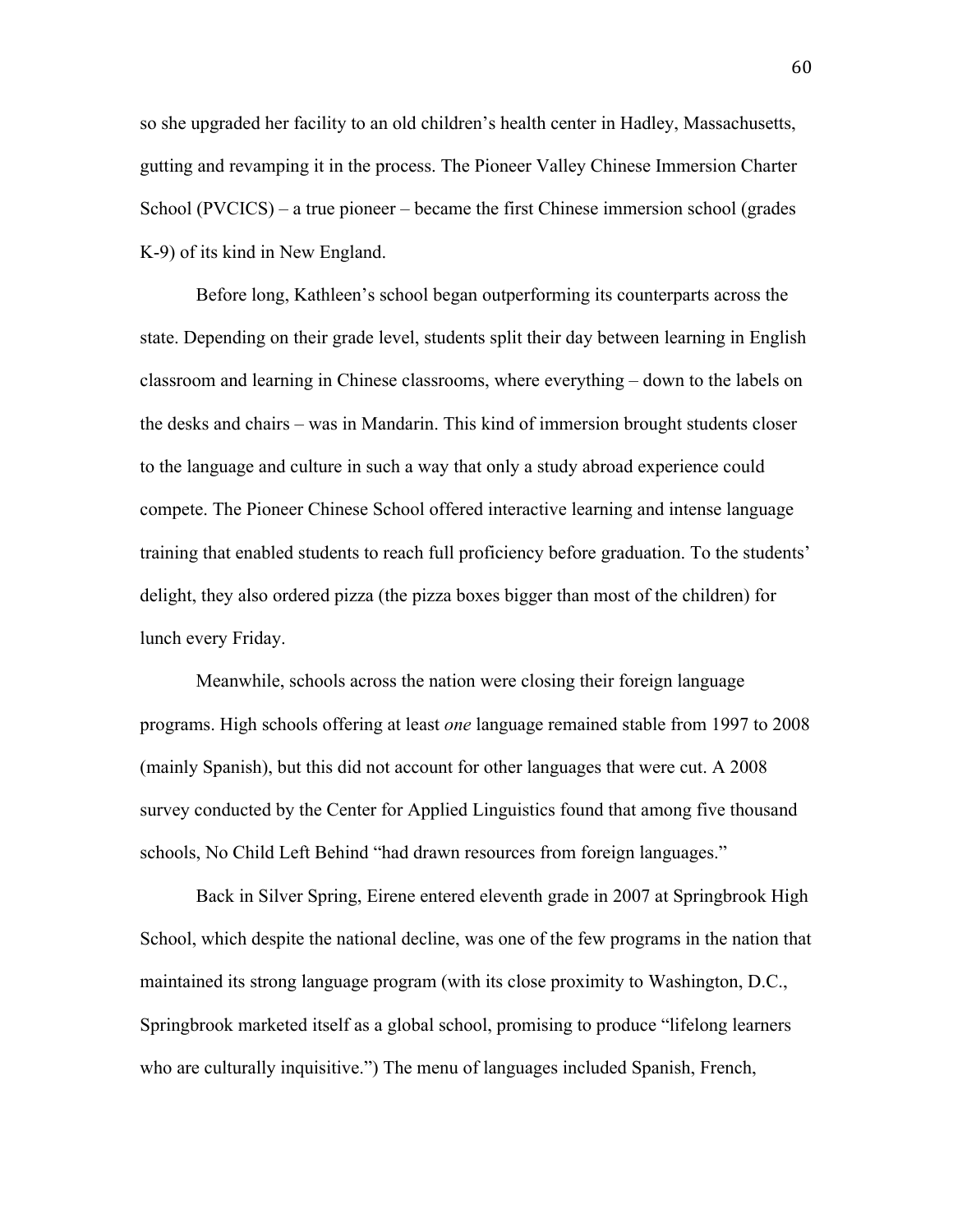Arabic, Latin, Italian, and German. By this time, Eirene had scored a 780 out of 800 – 99<sup>th</sup> percentile – on the Chinese SATs, and received perfect fives on her AP Spanish Language, AP Spanish Literature, and AP French Literature exams. Eirene had taken the French exam just in time – due to the low number of tests administered, in 2008 the College Board discontinued its AP tests in Italian, Latin literature, and French literature. And just as Eirene entered her final year at Springbrook High, America veered toward economic collapse.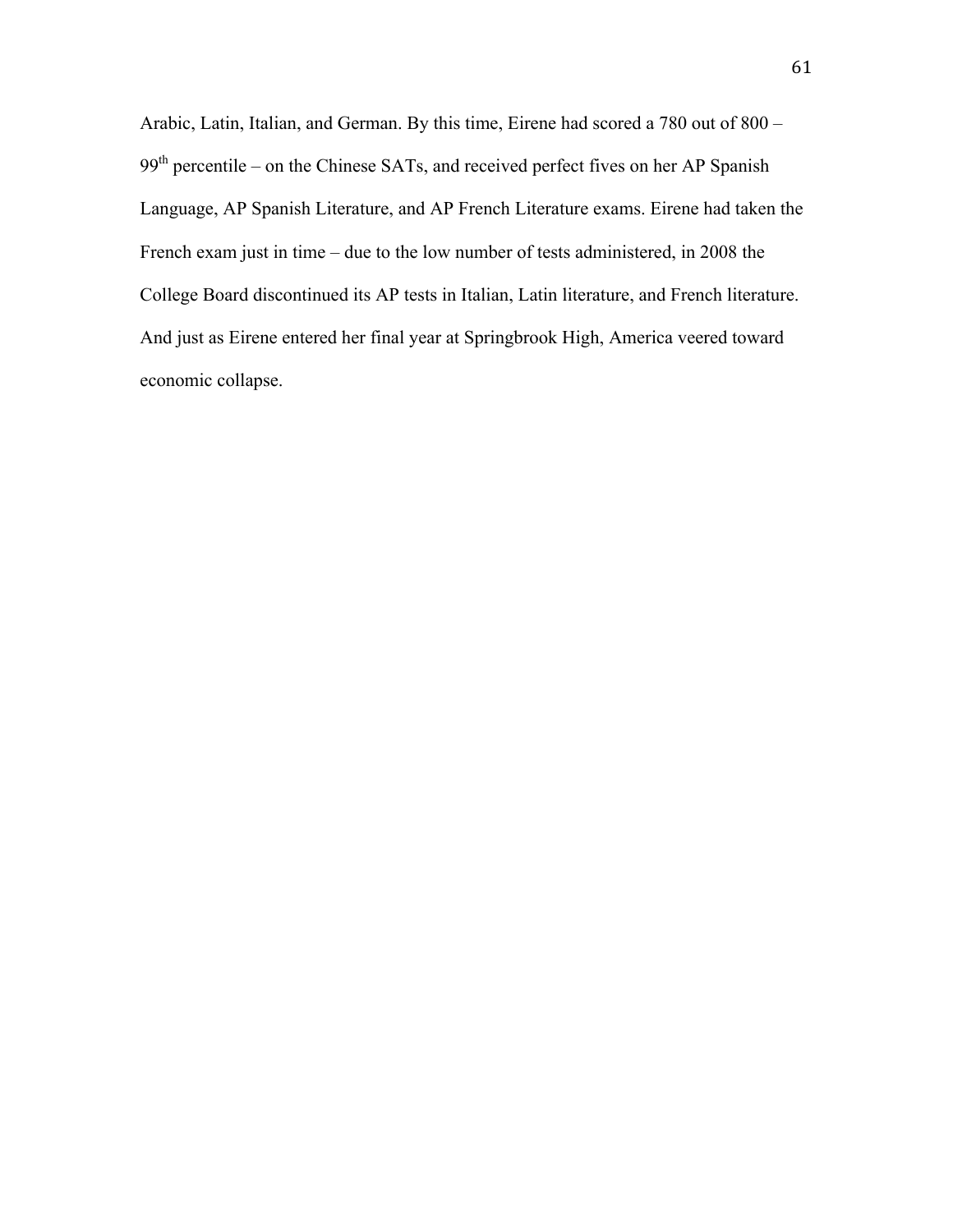## Chapter 8: The Great (Linguistic) Recession

*"In the end, the humanities can only be defended by stressing how indispensable they are; and this means insisting on their vital role in the whole business of academic learning, rather than protesting that, like some poor relation, they don't cost much to be housed."* -Terry Eagleton (English literary theorist and critic)

Similar to how university protests in the seventies prompted the elimination of language requirements, university financial crises (shrinking endowments) that followed the 2008 economic collapse triggered unprecedented closures of language departments. In the wake of the global economic meltdown, Meredith College in North Carolina, California State University at Fullerton, and University of Maine at Orono cut their French majors. The University of Arkansas and Washington University slashed budgets for their language programs. Emory University suspended its Spanish graduate program and cut its French department. Southeastern Louisiana University dismissed French, despite the 1,300 students who signed an online petition to keep the department alive. The University of North Carolina at Chapel Hill moved all of its Spanish 101 courses online. SUNY-Albany (State University of New York at Albany), dropped the guillotine on its Russian, Italian, Classics, and French departments, leaving only Spanish *viviendo*.

Clamant SUNY-Albany students protested across campus. The sweeping set of cuts made national headline news. The severity of the case became representative of the hundreds of language department deaths across the country, and the much larger decline of the humanities in general. Just weeks later, education columnist Stanley Fish of *The New York Times* published an article titled, "The Crisis of the Humanities Officially Arrives<sup>"</sup>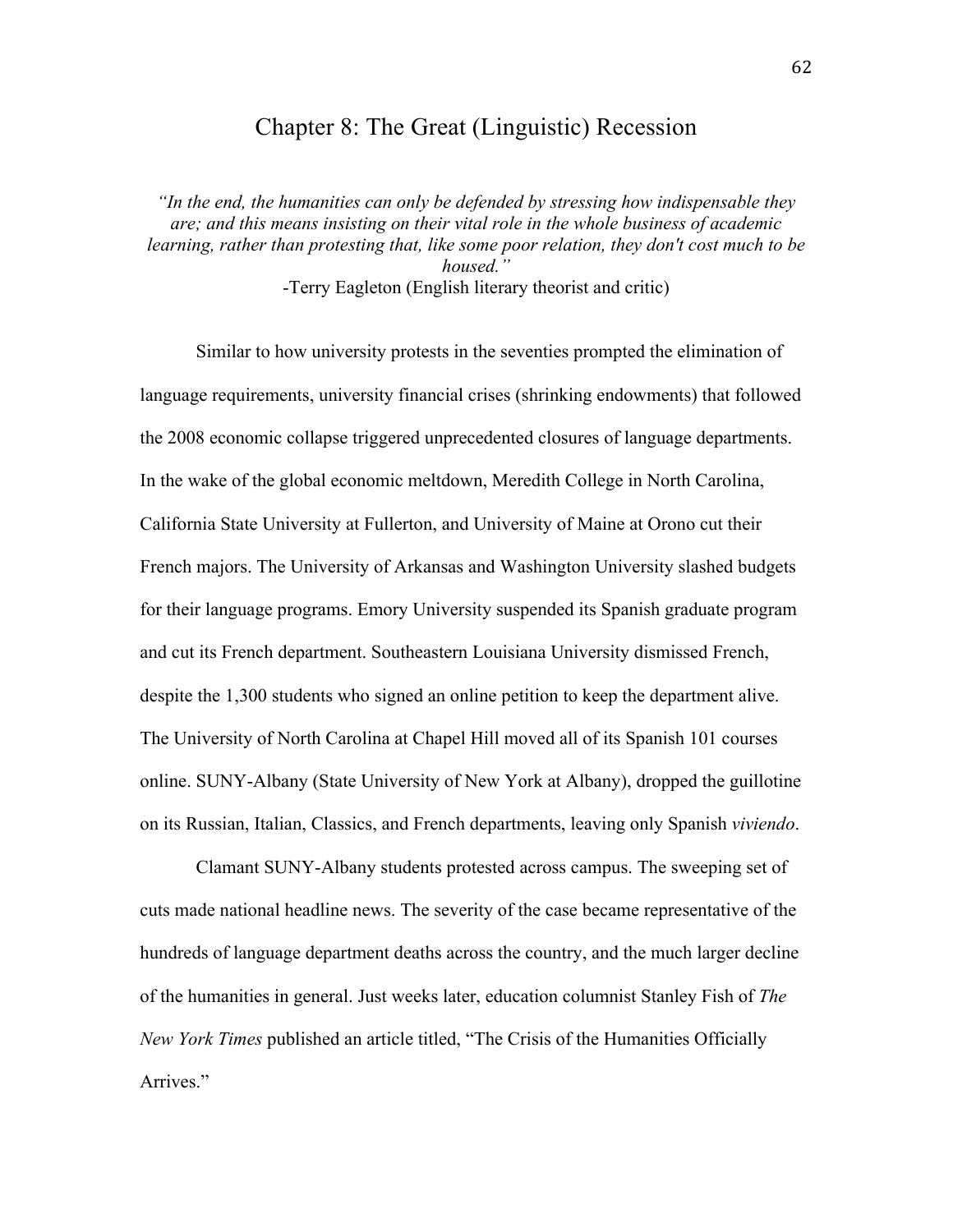One biochemistry professor at Brandeis University, Gregory Petsko, wrote a scathing letter to SUNY-Albany's president, criticizing not only the department closures, but also the institution's lack of distribution requirements – many SUNY-Albany students glided through their undergraduate years without taking a single language credit. At the time, this was nothing new. Many colleges, such as Brown and Amherst, did not have language requirements. At those universities where strict requirements were upheld, such as Columbia and the University of Chicago, admissions officers often had to hear complaints from prospective students about not wanting to undergo that same mediocre language training they had in high school. Rather than argue against these points, Petsko's letter paid homage to higher education as it was centuries and even decades earlier, when elite institutions mandated the study of the humanities, such as language, history, and philosophy. He suggested that the SUNY-Albany president read Fyodor Dostoyevsky's parable of the Grand Inquisitor in his novel, *The Brothers Karamazov*, to illustrate the consequences that are faced when students are allowed too much academic freedom. "I'm sure your Russian faculty would love to talk with you about it," he wrote sarcastically, "if only you had a Russian department, which now, of course, you don't."

SUNY-Albany's president stood by his decision, saying that his administration made their budget cuts based on low student enrollments. Indeed, one major ramification of the Great Recession was that more and more undergraduates began electing nonhumanistic courses of study. Concentrations that promised high-paying jobs right out of college (e.g. economics, computer science, and chemical engineering) became particularly appealing, especially considering that tuition costs ballooned at three times the rate of inflation between 1982 and 2007. The total cost for out-of-state residents was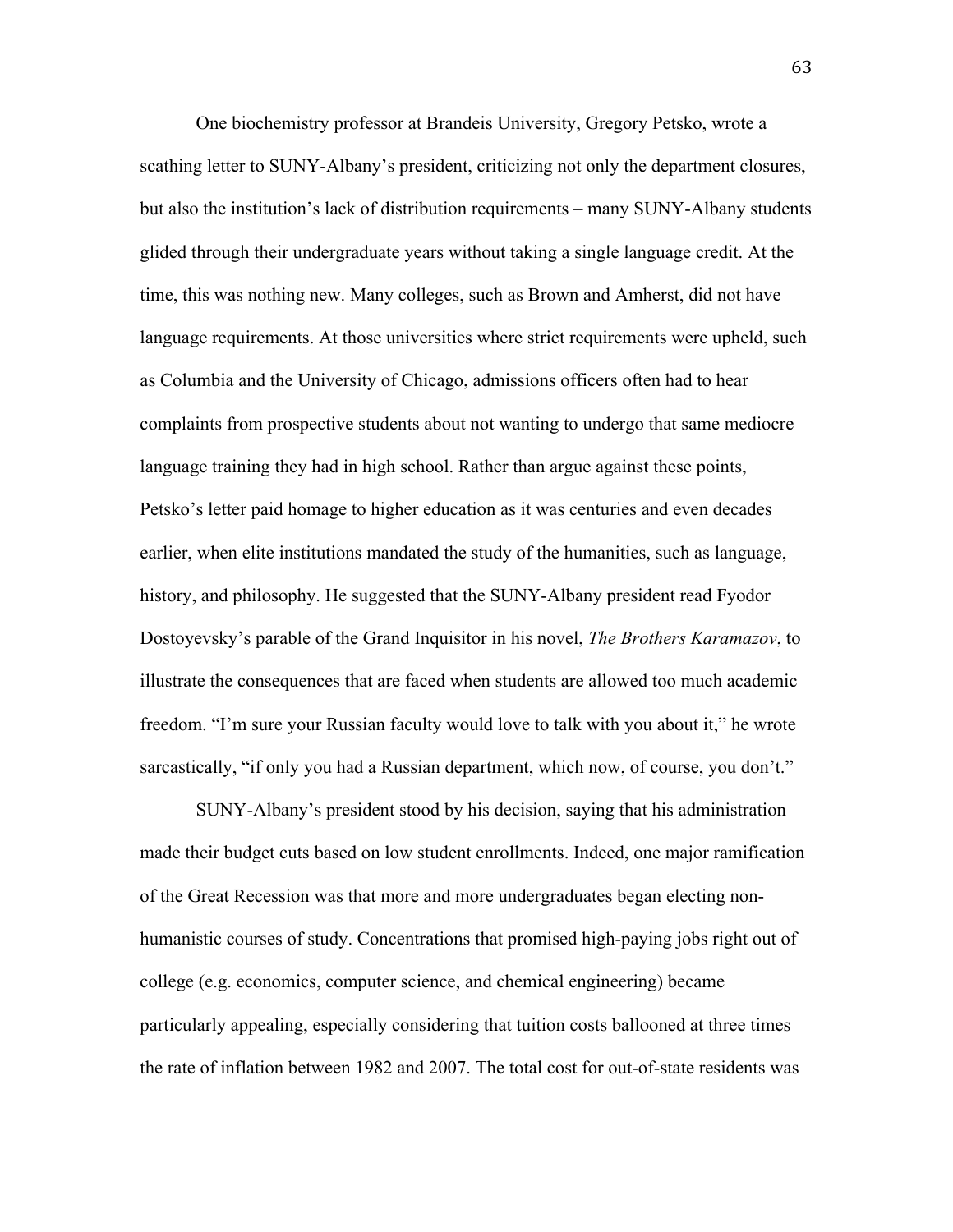approximately \$30,990 at SUNY-Albany. When Eirene enrolled at Amherst in 2009, her institution charged nearly \$60,000 annually. Sixteen percent of Eirene's peers were economics majors – a great number of whom signed contracts with Goldman Sachs and J.P. Morgan in their senior years – and Eirene did not go untouched by this curriculumto-career mentality. In her first semester, she pursued a Pre-Med major. "Coming from a Chinese-American family," she told me, "there was definitely pressure to study things like economics, mathematics, finances, or the sciences."

Back at SUNY-Albany, Victoria Sheehan, a French major, told *CNN* of her worries after the department closings. "I'm hoping that when I apply for jobs," she said, "they'll be able to look past the fact that my university cut my program." The slashing of programs, albeit grave, wasn't the real tragedy – it was the hypocrisy. Just two years prior, SUNY-Albany had enacted a new branding initiative, adopting the academic mission: "The World Within Reach." The day the university announced these closures, its institutional statement became a fraudulent marketing tactic; a deceptive branding initiative to trick students into buying a falsely global education. (For example, international business applications have risen steadily over the past decade; students want an education that will prepare them to enter the international economy). SUNY-Albany's decision did not put the world within reach; it pushed the world out of reach.

SUNY-Albany was not alone in this misconduct. Tennessee State, where students acquire skills for a "diverse culture and world," terminated its foreign language degree. South Carolina State, where students learn to "live productively in a dynamic, global society," scrapped its French degree. Anglo State University, where students become "responsible citizens," did away with French and German. Rice University, where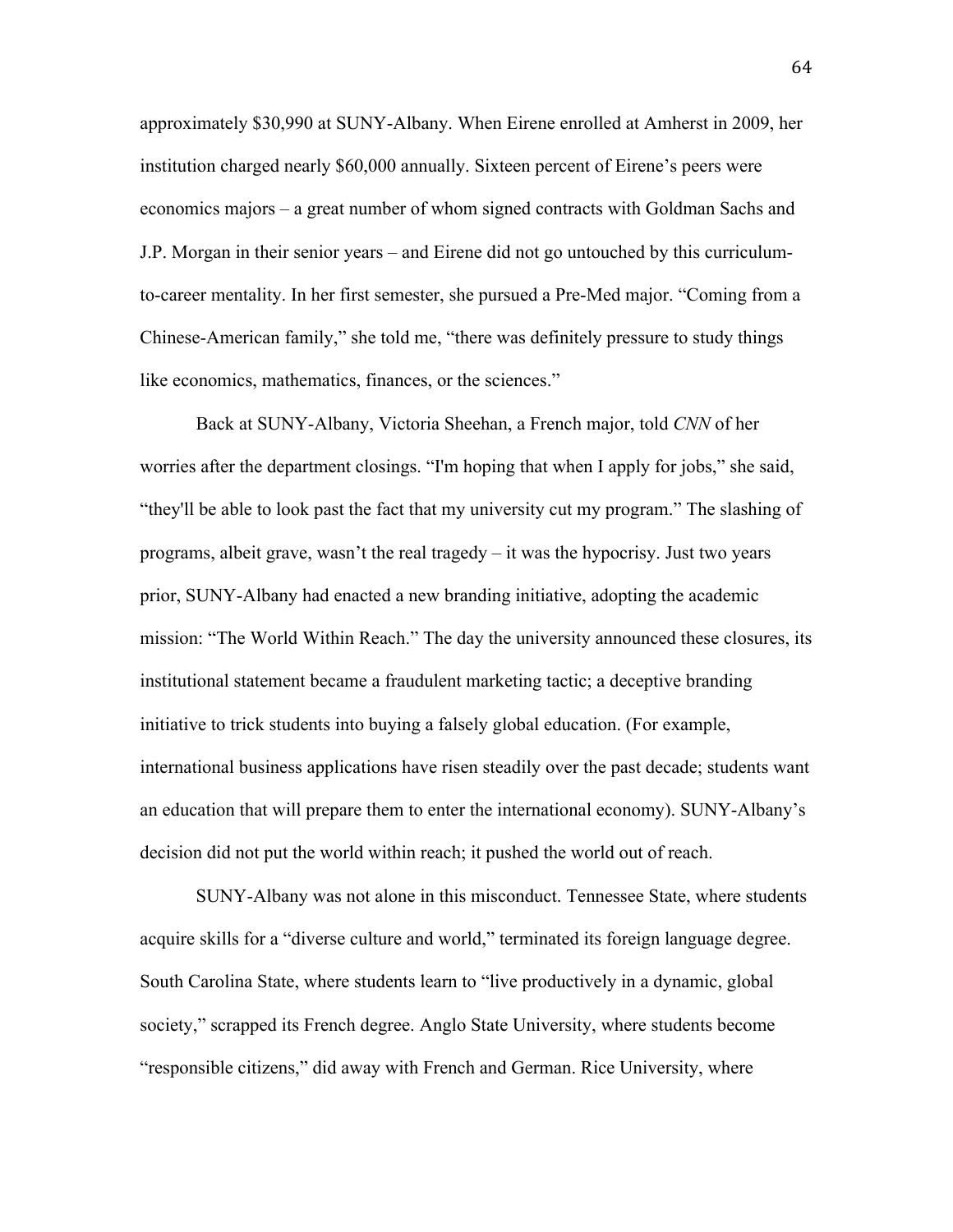students contribute "to the betterment of our world," said *adieu* to French graduate study. Louisiana State University, where students get "world-class knowledge," shut down instruction in Portuguese, Swahili, Russian, and Japanese, and pulled the plug on Latin and German. Washington State, where students learn "global engagement," killed its German major. And the University of Nevada in Reno, where students are prepared "to compete in a global environment," said *auf Wiedersehen* to German.

Paradoxically, as universities pushed for a more "global" outlook, they made foreign language programs irrelevant to their academic missions. When I spoke about this issue to Ombretta Frau, an Associate Professor of Italian at Mount Holyoke College (where administrators are currently considering eliminating the foreign language requirement), her Italian accent turned unmistakably serious, as she brushed back her long, black hair and said in an low voice. "It pains me to see these things on the table. I think that if you market yourself as a global school – international, multicultural, and global – students need to be learning about a language and culture that is not their own." She paused, and then flailed her arms suddenly into the air. "I could put that on a shirt and wear it around!"

\* \* \*

"Things cannot get worse," Nancy Rhodes, director of the Center of Applied Linguistics, said in 2010. "We are at the bottom of the barrel now." No matter what language you speak – Croatian (*Nevolja nikad ne dolazi sama*), Russian (*Беда не приходит одна*), or Swedish (*En olycka kommer sällan ensam*) – the phrase holds a similar meaning in every tongue: when it rains, it pours. The Title VI Program, which funded fifteen National Language Resource Centers (NLRCs) in 2010 supported by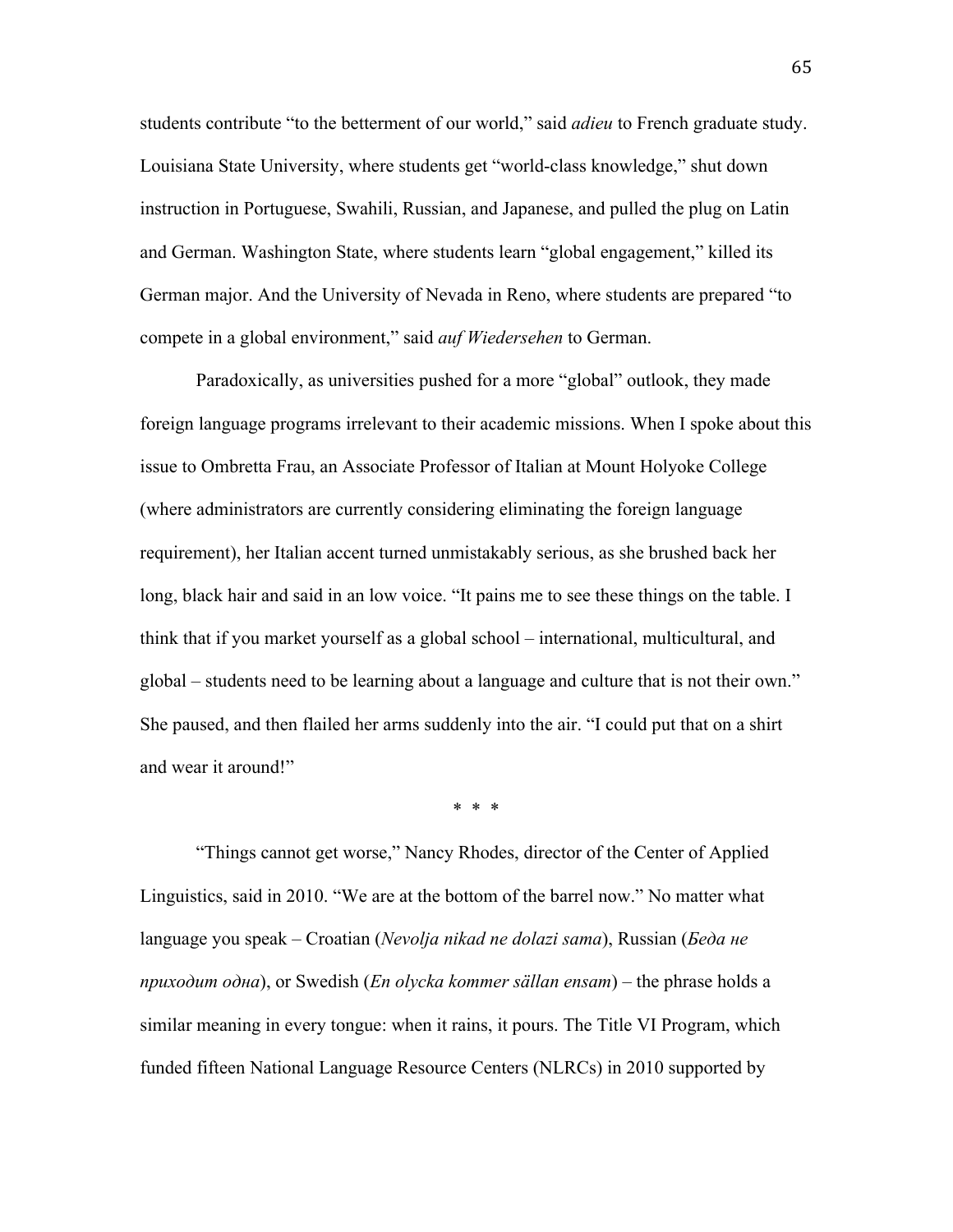grants under Title VI of the Higher Education Act, witnessed a massive reduction in federal funding during the year of the SUNY-Albany cuts, dropping down 65 percent from \$190 million to \$66 million. To put this in perspective, the government shelled out six times more than that (estimated at \$440.4 million) in 2009 on unnecessary printing costs.

Simultaneously, Uncle Sam axed the budget of the entire Foreign Language Assistance Program (FLAP), withdrawing millions that funded fifty-five language programs in primary and secondary schools nationwide. Marty Abbott, executive director of the American Council for the Teaching of Foreign Languages, worked relentlessly in the months prior to the decision – soliciting and sending letters to Congress in support of the program – to no avail. She told *U.S. News* in 2010, "The rug has been pulled out from underneath these districts." The Pioneer Valley Chinese Immersion Charter School was one of those programs. At the time, it served about three hundred students in grades K-9. Although promising from its start in 2001, its elimination failed Kathleen and her students. "This was not the first time FLAP was going to be axed," Kathleen remembered, "the only difference was that this time it actually occurred." FLAP became nothing more than a flop.

The following year, a bipartisan contingency lead by Representative Rush D. Holt, Jr. (D-NJ) introduced to Congress the *"*Foreign Language Education Partnership Program Act*,*" which sought to fix our country's language problem at its roots by providing incentive payments (\$50 million) to public K-12 schools for foreign language instruction and, additionally, giving language grants to higher education institutions: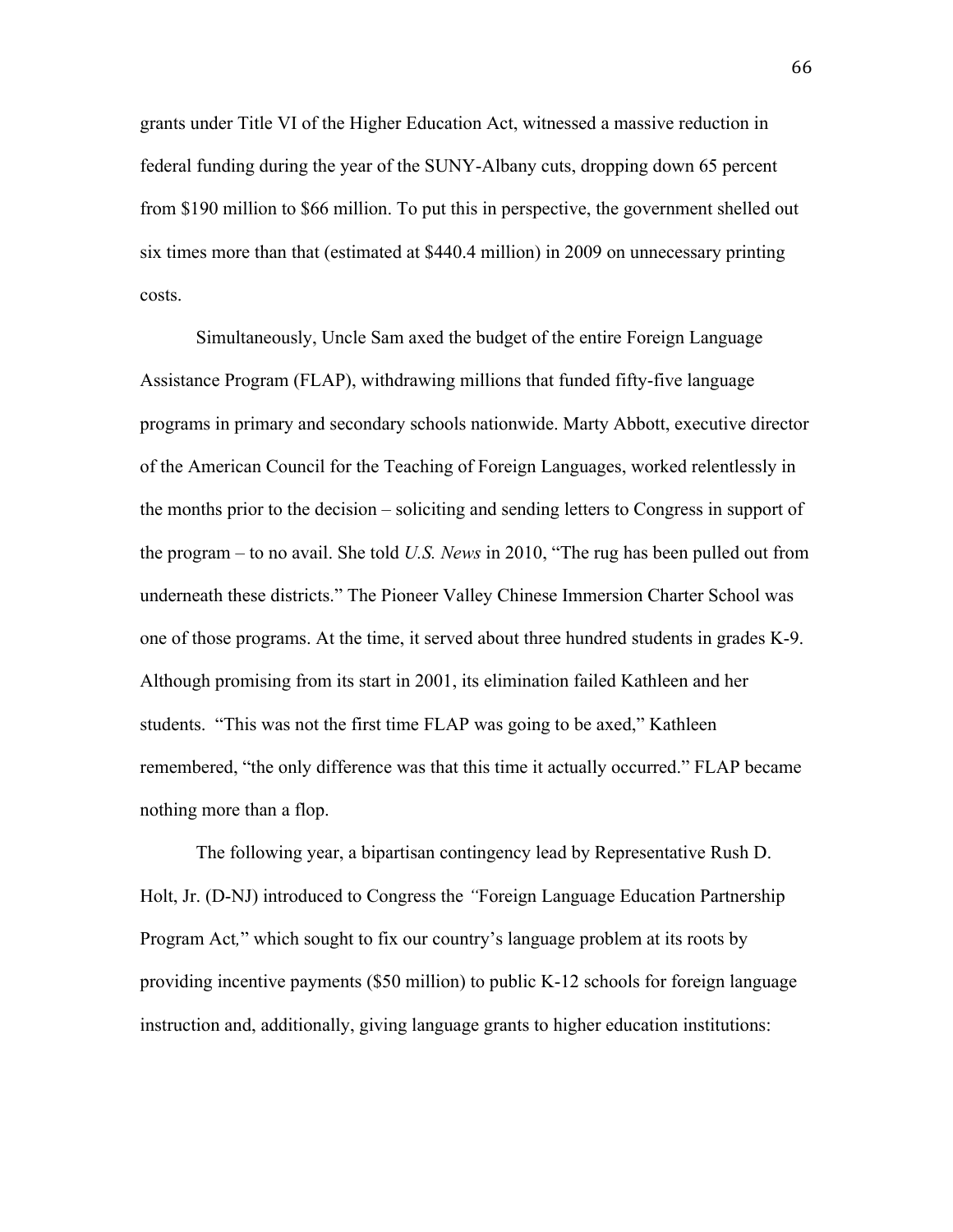Because of poor foreign language education, American companies today lose international contracts, our scientists miss important opportunities for collaboration, and clues critical to our national security go untranslated. We need to dramatically improve how our children learn languages by establishing a foundation at the earliest ages and building on it through high school, college, and beyond.

The bill was wholly rejected; however, it's interesting to note that Holt was not a humanist, but rather a trained scientist. He received his B.A. in Physics from Carleton College in 1970, his Ph.D. from New York University in 1981, and became head of the Nuclear and Scientific Division of the Office of Strategic Forces at the United States Department of State after that. No doubt influenced by the brilliant multilingual physicists before him – Sir Isaac Newton (English, Latin, Arabic), Albert Einstein (English, German), and Edwin Hubble (English, Spanish) – he recognized the importance of foreign language study even for aspiring scientists. The same couldn't be said about SUNY's president, who perhaps was not aware of the long tradition of multilingual scientists before him when, after saving a mere \$12 million from the draconian language cuts, he allocated \$435 million in state funding that year for a new university nanoelectrics institute.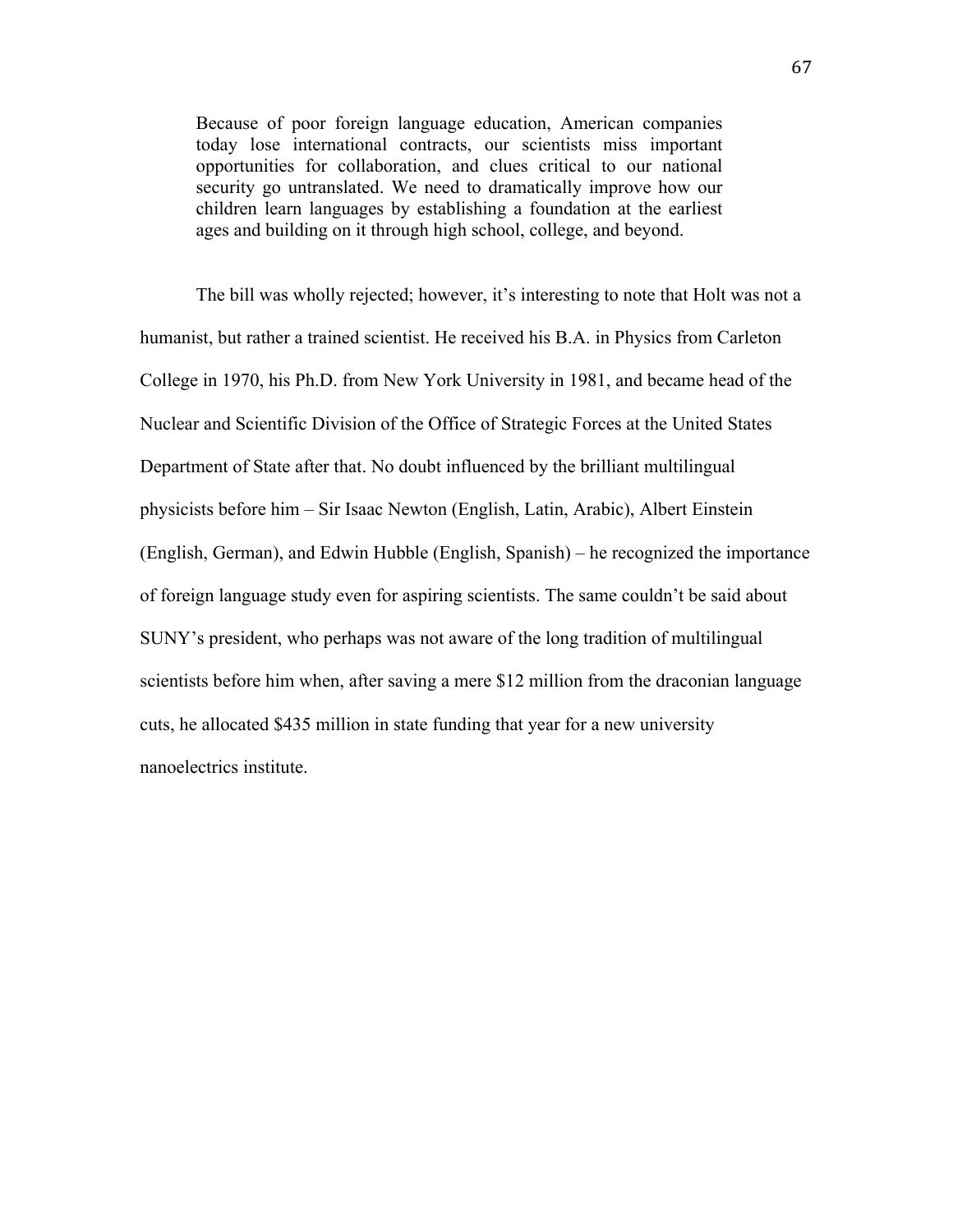#### Chapter 9: Recent Years

*"Life doesn't come with subtitles."* -Middlebury Language School's slogan (2013)

American college students' indifference towards competency in foreign tongues has not gone unnoticed by popular culture. In fact, poking fun at students' waning interest in learning "unpopular" languages was exactly what comedian Mindy Kaling did this January in an episode of her show, *The Mindy Project*. She plays an OBGYN who meets a handsome, thirty-something New York University Latin Professor (B.J. Novak) at a cocktail party in Manhattan, and pursues small talk with the academic:

"So you teach Latin, huh?" Mindy asks him. "Is that a popular class?"

"Not as popular as it was like two or three thousand years ago," Jamie replies. "Back then even the dumb kids spoke Latin. It was a great time to be a Latin teacher."

"I guess it is hard to sell kids on learning a dead language," she says.

"Oh we don't like to use the term 'dead,'" he corrects. "We try to go with 'pointless' or 'waste of time.' 'Useless.'"

Mindy then makes a marketing suggestion: she tells Jamie to have the NYU Latin Department petition Hollywood to make another Indiana Jones movie. "Those movies make Latin look so cool!" she says. "He's in a cave; he's reading a Latin inscription by torch…" Mindy acts out the scene before their conversation is swiftly interrupted and changes the topic. Nevertheless, her brief story effectively illustrates the lengths to which language departments must go in order to recruit their principal clientele: undergraduates. Apart from the far-fetched reasoning behind a Hollywood resurrection film, the idea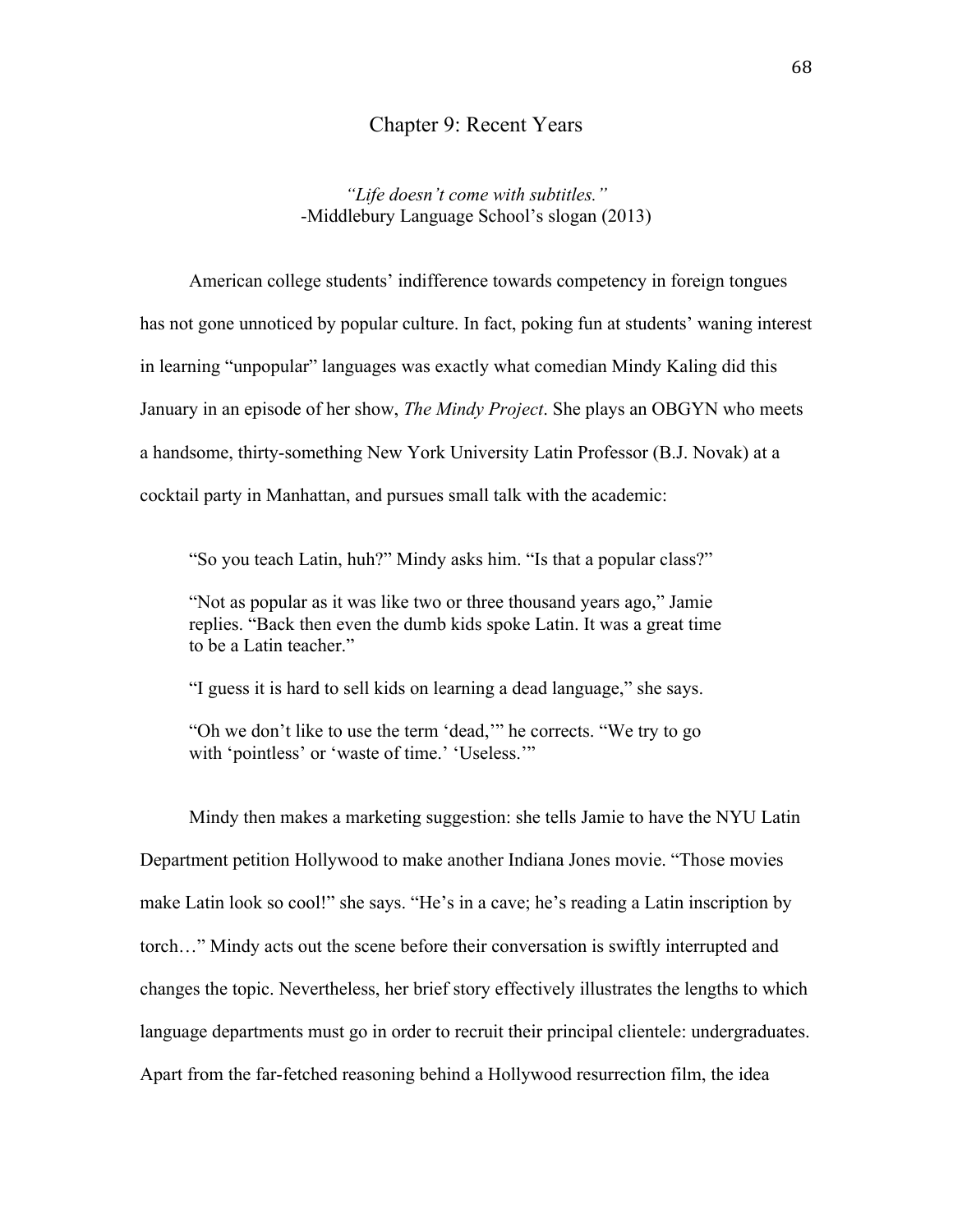behind Mindy's suggestion is on point. Maybe we need a marketing strategy. Pope Benedict used to Tweet in Latin and eight other languages. Teresa Heinz, John Kerry's wife speaks five languages. Brooke Shields majored in French Literature at Princeton University. Kate Beckingsale studied French and Russian Literature at Oxford University. J.K. Rowling received her Bachelors Degree in French and Classics in 1986 after studying abroad in Paris for one year, and then began work as a bilingual (English/French) secretary for Amnesty International in London before teaching English in Porto, Portugal. Later, she became a multi-millionaire.

\* \* \*

Eirene used to eat up Harry Potter novels as a child. Today, at twenty-two, she has more sophisticated tastes. She likes Junot Díaz for English, Wu Yuan-tai for Chinese, Joann Sfar and Don Quixote for French and Spanish, and Anton Chekhov for Russian. Russian is her current preferred tongue. She says "current" because it changes constantly. Russian today, Swahili tomorrow. To her language professors, she is their most prized student, and probably will remain so, at least for as long as their departments remain standing.

She sits in the café of Frost Library at Amherst College, her shoulders slightly slouched, and she occasionally pushed aside her relaxed black bangs as she talks, the way she does in language class when copying the vocabulary words written on the chalkboard. On the table in front of her, her hand rests on a soft-covered book – *Swahili: A Complete Course for Beginners* – which looks well-worn, and well-loved.

Eirene seems to be the archetypal Amherst undergraduate – competitive and sharp – but she is only one of the few polyglots on campus. In knowing six languages, or rather,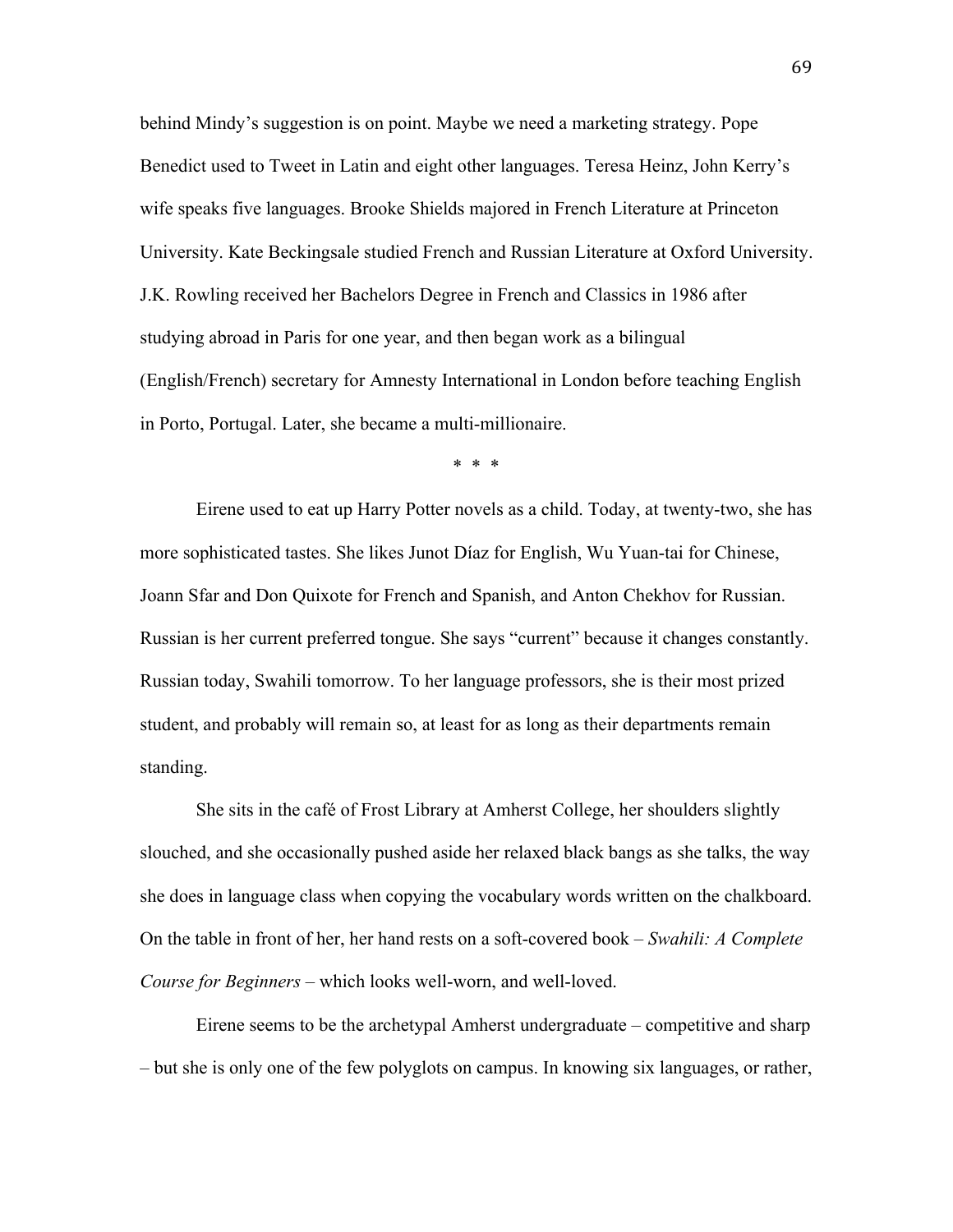in being fluent in at least one foreign language, she is a minority. Amherst College hasn't required a foreign language since 1973. Eirene explains to me that she never did pursue her Pre-Med major – instead she chose an interdisciplinary major in Black Studies, pursuing a newfound passion for West African language and culture. To satisfy her fix for languages, she enrolled in Swahili and Russian. As a rising senior, in the summer of 2012, she attended an intensive language institute in Saint-Petersburg. Six years earlier she surrounded herself with vocabulary notecards to mimic immersion; now she had the real experience of immersing herself in Russian language and culture.

One day during her stay, she decided on a whim to skip her Wednesday phonetics class and visit the Winter Palace, the official residence of the Russian monarchs between 1732 to 1917. She was standing in line to enter the Hermitage Museum when she started to eavesdrop on conversations from the tourists around her: the Americans vacationers behind her, the Chinese sightseers in front of her, and just ahead of them, a group of Russian day-trippers. Although they took no notice of her, Eirene began to listen in on their dialogue in the three different languages. "People didn't realize that I understood what they were talking about," she remembers. "I could follow them in the museum and be kind of sneaky."

As she toured the palace, she overheard French-speaking travelers discussing prehistoric art and Spaniards deliberating over Western European sculptures. "It was like watching butterflies," she recalls. (Another one of her favorite writers, Vladimir Nabokov, collected butterflies. He once said of his book translations: "In the case of languages my wife and I know or can read – English, Russian, French, and to a certain extent German and Italian – the system is a strict checking of every sentence. In the case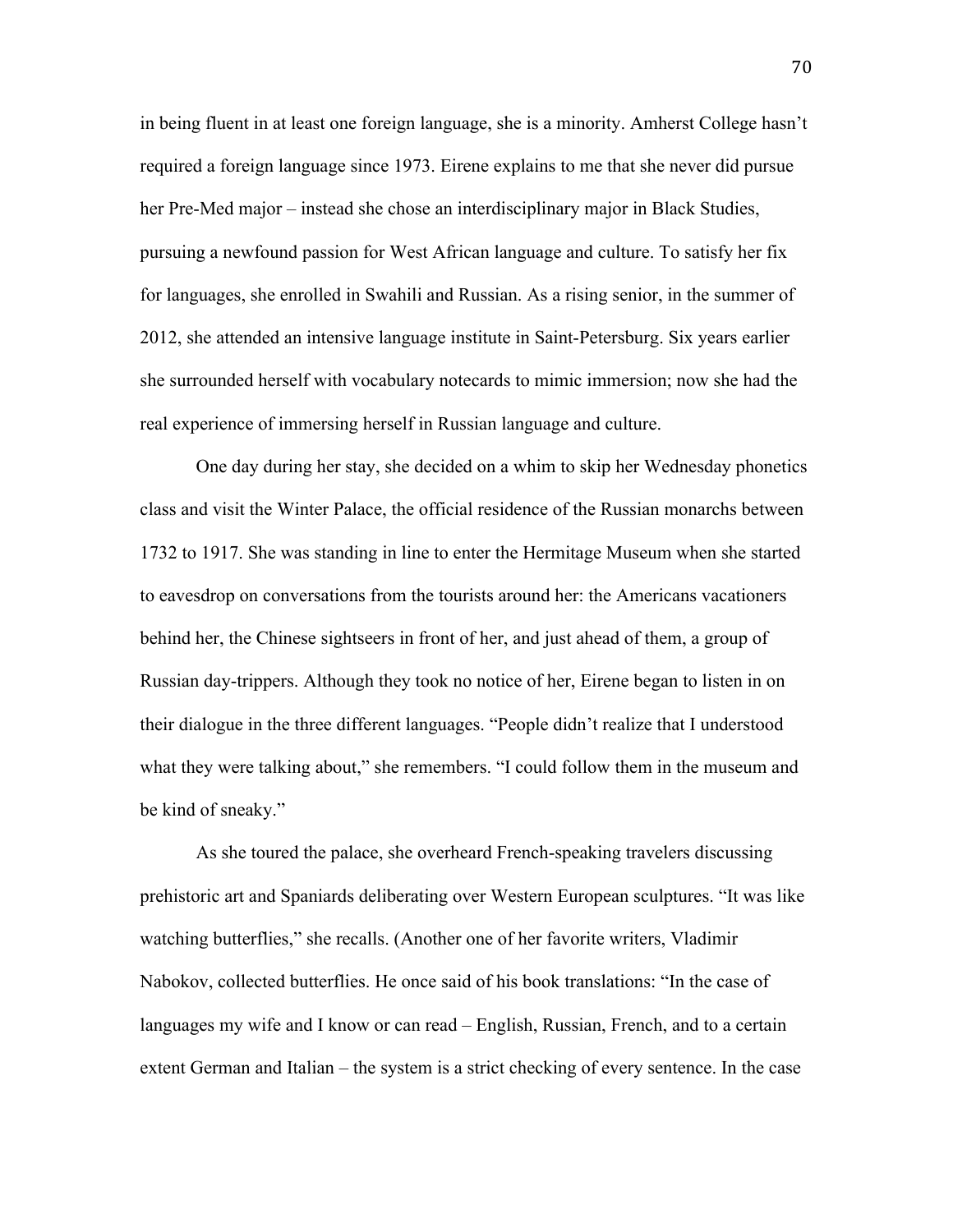of Japanese or Turkish versions, I try not to imagine the disasters that probably bespatter every page.") In just hours, Eirene had received viewpoints on the Russian palace from five different cultures, in five different languages. Her language skills broadened her social understanding and had opened new perspectives of ways to see the world. Eirene fit well with a famous Czech proverb that says, "You live a new life for every new language you speak. If you know only one language, you live only once"(*Kolik jazyků znáš, tolikrát jsi člověkem*).

Her knowledge of foreign languages was doing much more than simply enhancing her cultural experiences. While Eirene was in Russia that summer, the field of multilingual studies was exploding. Researchers discovered that being multilingual actually increased the efficacy of your brain. New findings correlated bilingualism not only with increased cognitive development and abilities, but also attentional control, intelligence, metalinguistic skills, memory skills, verbal abilities, spatial abilities, problem solving, efficiency in automatically processing sound, and even creativity. Language butterflies like Eirene were found to be more at ease in planning, processing information, performing and switching between tasks, and handling conflict management. One Swedish study explained that the better you learn a language, the more your hippocampus and areas of the cerebral cortex grow, correlating with higher gray matter volume in your left inferior parietal cortex. Translated from neuroscience talk, this meant that learning languages kept your brain in shape; it took your mind to the gym.

Researchers at the University of Chicago published their results of an intriguing study, which suggested that "people who routinely make decisions in a foreign language might be less biased in their savings, investment and retirement decisions." In essence,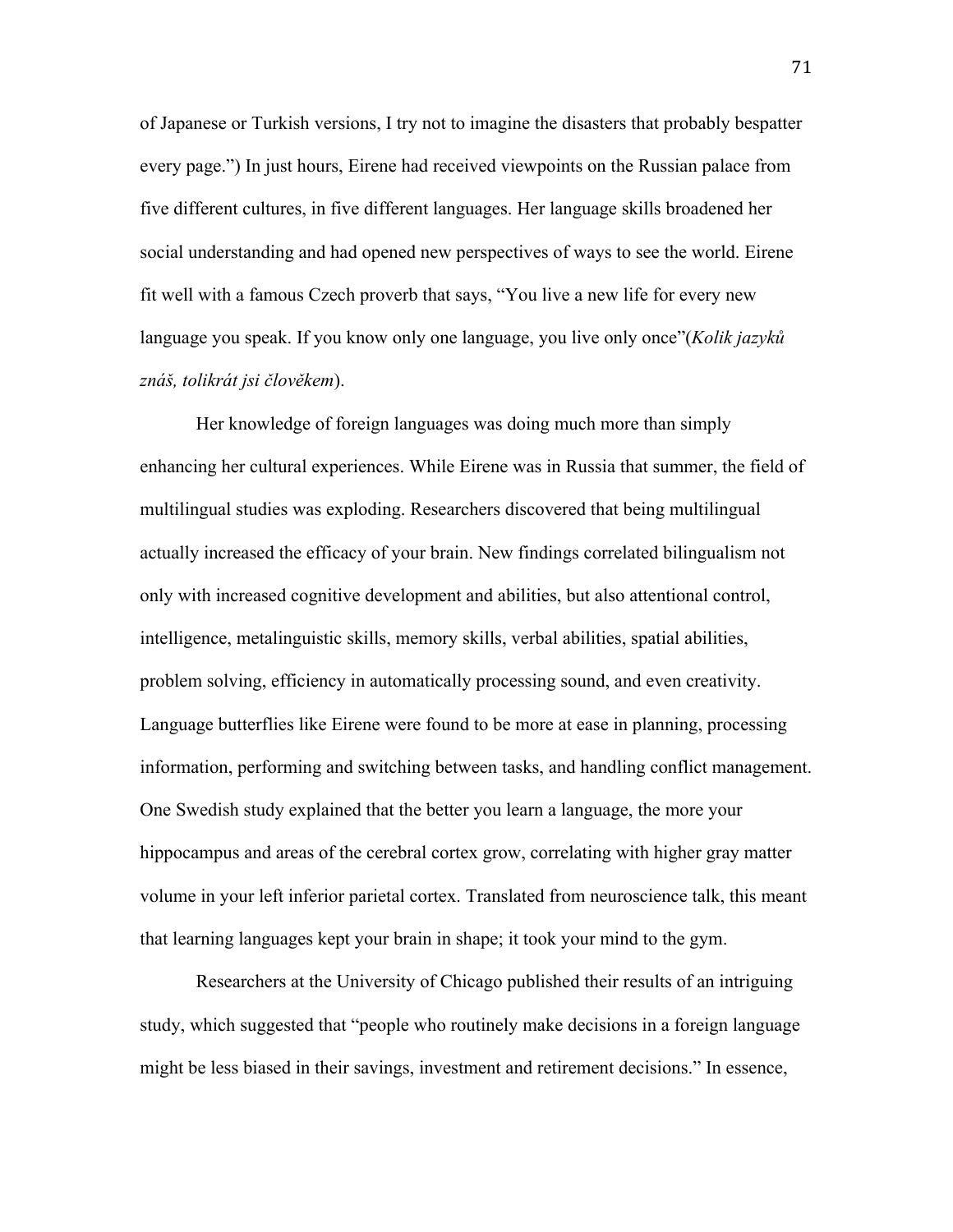foreign language acted as a "distance mechanism" for multilinguals who thought through their decisions in a non-native tongue, eliminating their bias and resulting in better decision-making. Numerous publications picked up on this study, such as *Bloomberg* ("To avoid stupid mistakes, think in French") and *Forbes* ("Why Your Next CEO Shouldn't Be American"). Accordingly, when *The Economist* surveyed 572 executives around the globe on the importance of foreign language proficiency in their companies' hiring processes, almost one-half of all companies said that prospective candidates needed "to be fluent in a foreign language." Moreover, a further 13 percent said that multilingual ability "was a key selection criterion." In other words, foreign-born job seekers had a leg up on their American competitors simply by speaking another tongue.

\* \* \*

On Friday, November 9, 2012, representatives from Brown, Columbia, Cornell, Harvard, Princeton, UPenn, and a handful of other institutions, gathered at Yale University in New Haven, Connecticut, to discuss the future of foreign language education in an age of globalization. It was a special meeting called together by The Consortium For Language Teaching And Learning (founded in 1982 during the "English First" decade) to discuss the innovative and experimentative potential for language teaching and new technology in the twenty-first century. The dozens of scholars in attendance included professors of German, Modern Greek, French, Swahili, Korean, and Turkish, among others.

Claire Kramsch, a Professor Emeritus of German at the University of California, Berkeley, was the keynote speaker. She had fleshy cheeks, a broad smile, and hooded eyes magnified beneath round spectacles, all surrounded by soft white hair. In the field of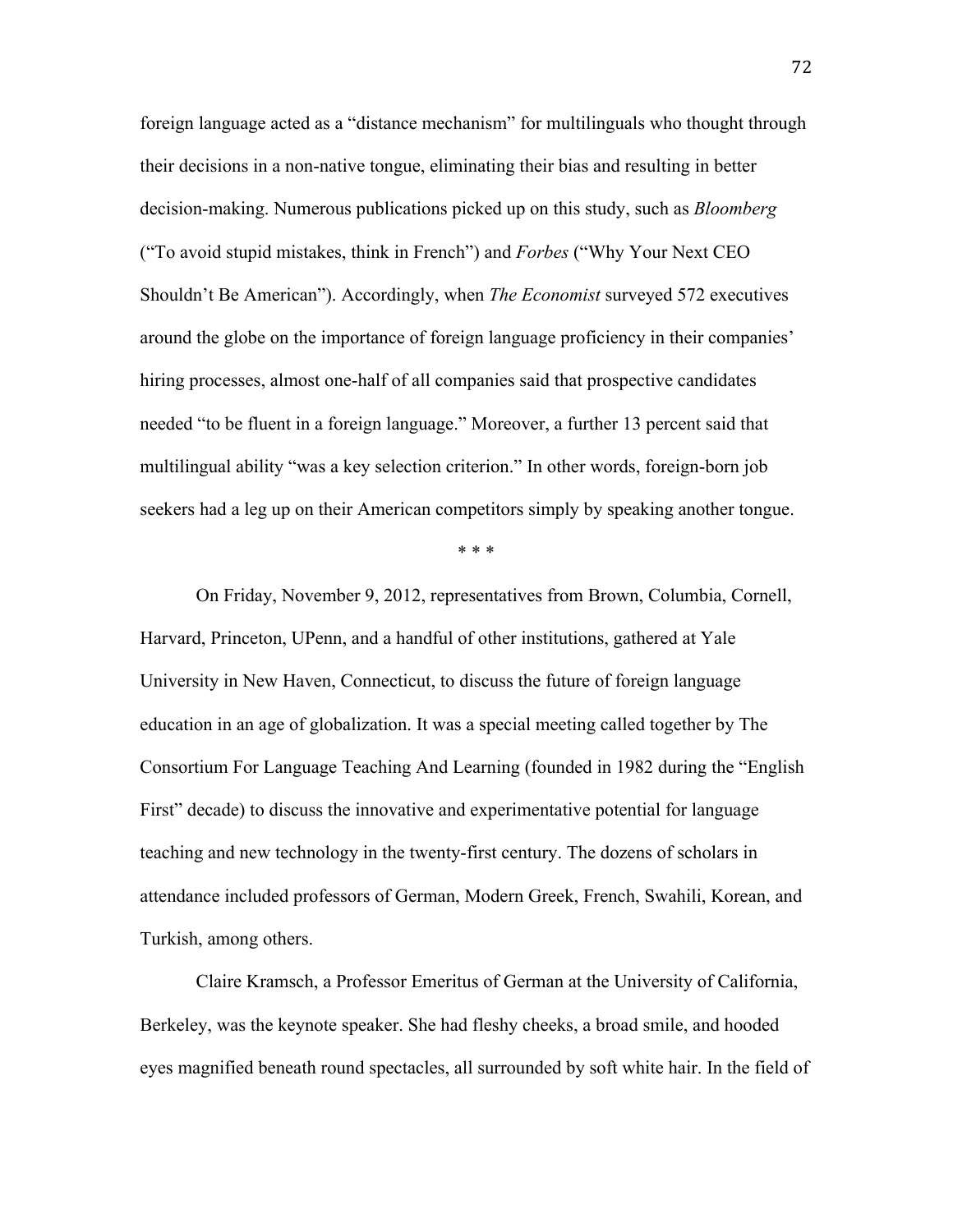applied linguistics, her books – *The Multilingual Subject*, *Language and Culture*, and *Redefining the Boundaries of Language Study* – were considered milestones. She addressed the crowd in English, though she could have done so in seven foreign tongues: German, French, Latin, Greek, Russian, Spanish, and Italian. "Foreign languages have a crucial role to play in the discussion about the globalization of education," she declared. "We must challenge dominant ideologies," she said, with her pointer finger raised into the air. "We, foreign language teachers, that's what we're up against!"

The symposium was a mixture of hope and uncertainty. Some programs were very strong. The University of Wisconsin-Madison, for example, offered 41 different languages – enough to keep even a hyperpolyglot busy for two (maybe three) years – however, their lifeline depended on federal funding from the Title VI program, which underwent drastic cuts in 2010. "We don't know if Title VI is going to be around," said Dianna Murphy, associate director of Wisconsin-Madison's language center. "The big question that we're asking here is what happens if Title VI goes away on our campus?" (The impact of the sequester on the Title VI and Fulbright-Hays Programs is predicted to reduce FY 2013 funds by approximately 5 percent.) New technology may be able to offer a hopeful alternative to eliminating entire departments. Columbia, Yale, and Cornell were developing framework to use HD videoconferencing technology – "a synchronous, interactive and learner-centered environment" that closely emulated a regular language classroom, and was "qualitatively comparable to a face-to-face alternative" – to collaboratively offer a number of less commonly taught languages.

Despite all of this promising news, no real ground has been covered yet. While the Ivy Leagues may be developing these interactive programs, hundreds of higher

73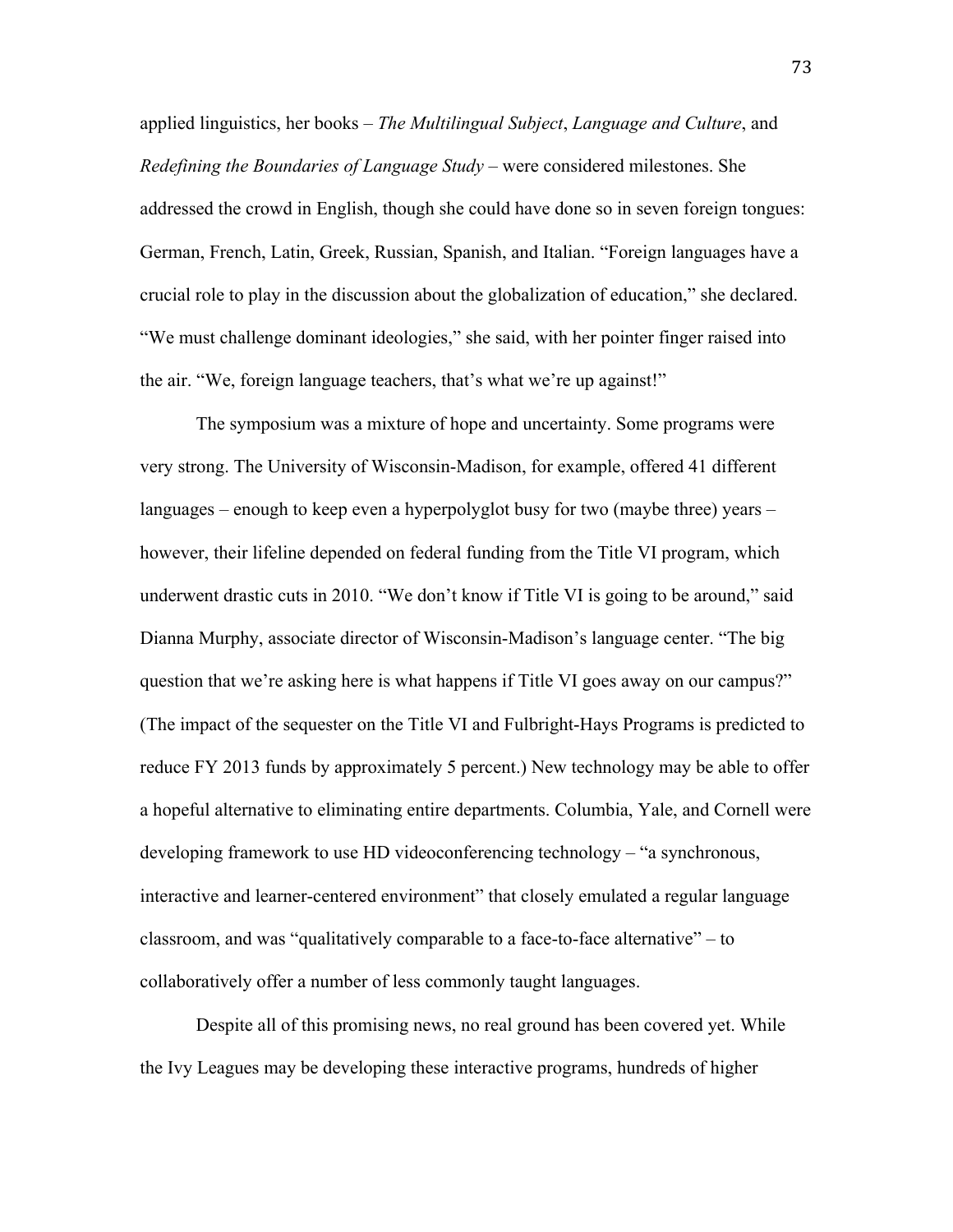education institutions lack these resources. And if they had the resources, they wouldn't likely invest in saving weakening language programs. ("Languages have never brought a penny into the university," one professor told me.) Additionally, language professors do not receive recognition from their departments for these technological endeavors – the most respected research area is literature scholarship. (Comparing annual incomes, the salary gap between foreign literature professors and language adjuncts is one of the largest in the academy. Foreign language instructors make barely half of what professors make, according to a 2012 National Faculty Salary Survey by the College and University Professional Association for Human Resources, which is already a relatively low figure: \$43,688 compared to \$87,104.)

On another level, while videoconferencing, e-mentoring, and blended-learning may offer alternatives to department closures, introducing new technologies potentially threatens professors' jobs. The intent of Columbia, Yale, and Cornell's system is a hybrid approach of using both in-class and digital instruction to faciliate language learning. But who is to say that administrators will not take advantage of this software, and eliminate professors completely? Certain institutions have already taken steps in this direction, offering language software courses for college credit. Earlier in 2012, James Madison University replaced their introductory Spanish professors with the contents of Rosetta Stone's canary yellow box.

Language scholars agree that it is a good thing students are studying languages outside of the academy. Duolingo, Mango Languages, and iTunesU are among other platforms that students can use to teach themselves languages. "Online language learning sites are not subverting the standards," linguist Michael Erard told *The New York Times*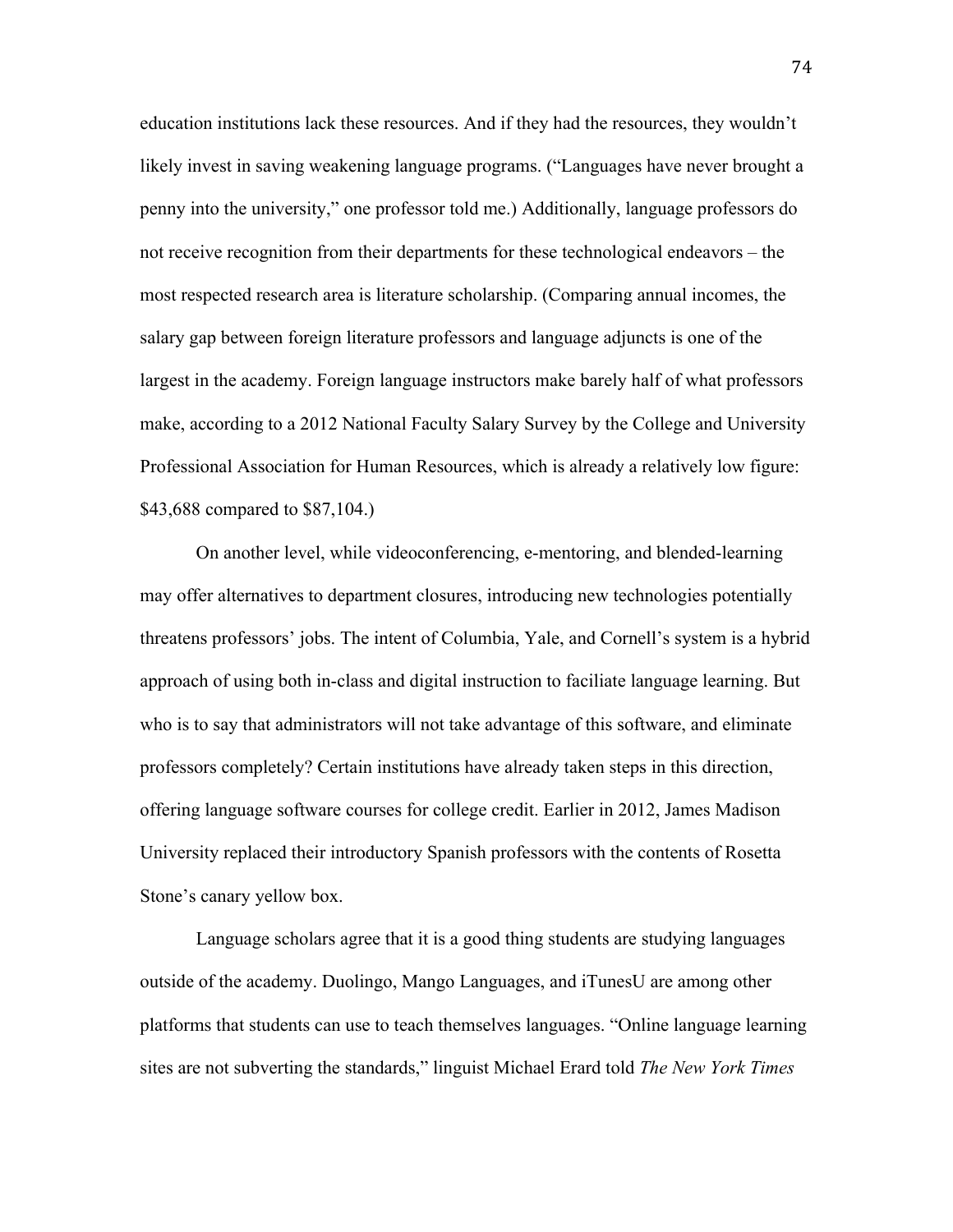last year, "but they're operating in parallel." Still, this was the elephant in the room at the Yale language symposium – the globalization of education meaning the decline of the language professoriate. Even scholars didn't know what to expect of the future. After having delivered her speech, polylingual language advocate Claire Kramsch approached me among the crowd of language professors, and as she removed her round spectacles, I could see that her blue teardrop earrings sparkled almost as brilliantly as her eyes.

"What do you teach?" she inquired.

When I responded that I was a writer and student at Mount Holyoke, this piqued her interest.

"What is the structure of your narrative?"

I admitted I didn't yet know.

"Well, who are the villains? Who are the heroes?"

"The heroes are people like you," I offered. Accepting the compliment with a smile, Kramsch sipped her coffee and put forth a final question: "And does it have a happy ending?"

\* \* \*

Two months after the Yale language symposium, the Modern Language Association (MLA) hosted its annual convention in Boston from January  $3<sup>rd</sup>$  to  $6<sup>th</sup>$ , 2013. Over 8,000 educators arrived, many came looking for jobs, and had their interviews scheduled in hotel rooms (an odd set-up, but one to accommodate the vast number of jobseekers). Those who taught foreign language and literature arrived with the extra baggage of worry and anxiety. Due to language department closures and the subsequent shrinking of available positions in the foreign language and literature professoriate, the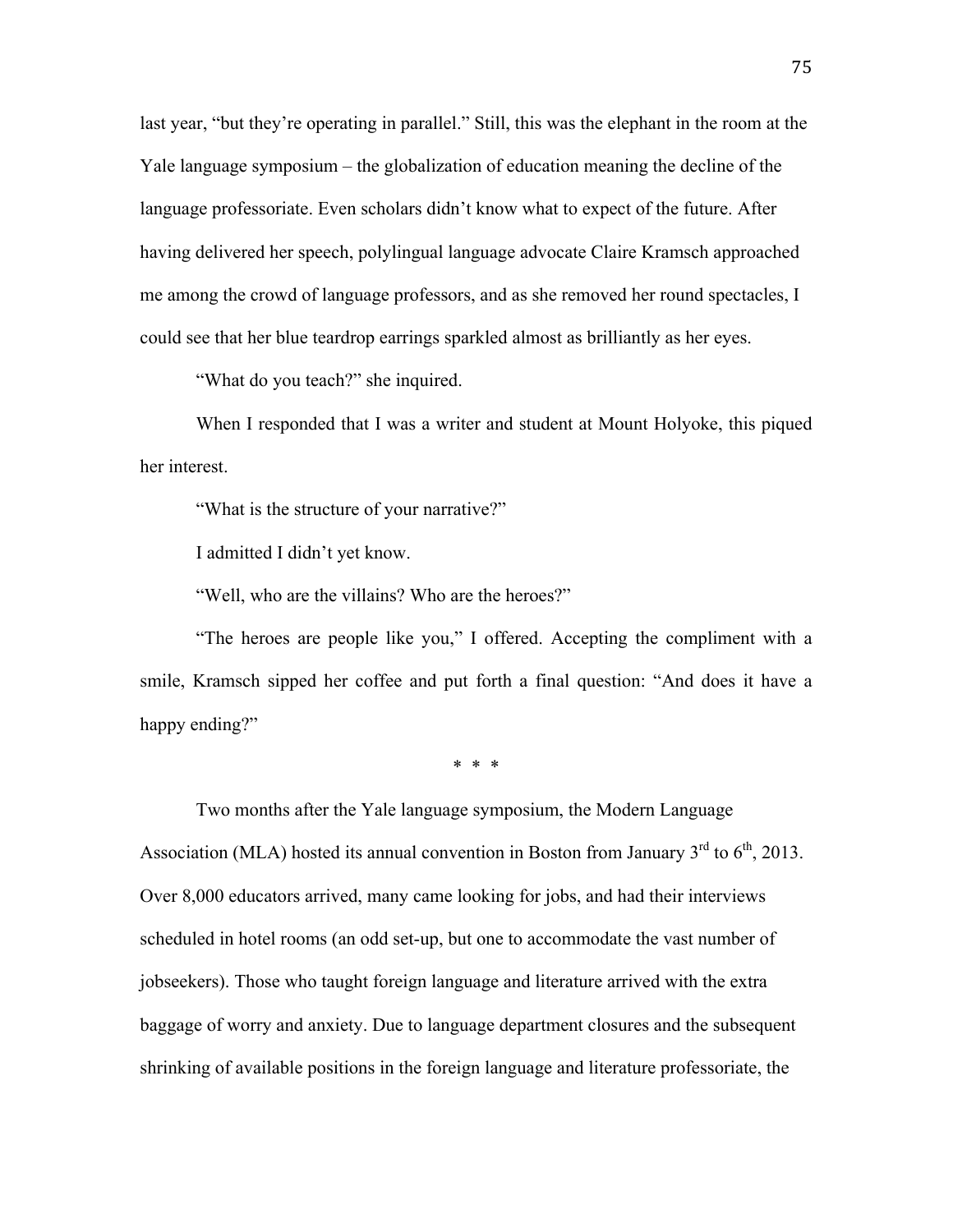number of unemployed Ph.Ds. had swelled significantly. For those who had jobs, their positions were teetering on the cusp of extinction.

One Spanish professor who presented to a hotel ballroom full of participants hesitantly referenced her PowerPoint projected on the large screen. The graphs showed drastic decreases in language requirements, enrollments, and funding at her institution. "These statistics are from Cuyahoga Community College," she said, pausing before she added, "though I may not be teaching there after this presentation."

Nervous laughs trickled from the crowd. The presenter did not have a tenured professorship; rather, she was an adjunct language professor with a renewable contract. Temporary labor – graduate students, teaching assistants, and visiting professors – has increased exponentially in the past two decades. (The percentage of tenured faculty members reduced from 75 to a mere 25 percent across all departments.) Tenure is hard to come by even for upper-level foreign literature professors. According to a report this January by the American Association of University Professors (AAUP), a faculty rights organization, the influx of "low-status" educators is allowing administrators to make "unilateral budgetary decisions" and faculty dismissals more often than ever before.

The director of the language center at Emory University, where the administration eliminated Russian and suspended the Spanish graduate program (while expanding their Chinese and Arabic language curriculum) last fall, told me that "the language professors were blindsided" by the decision. He said there were serious flaws in faculty governance that needed to be fixed. "Deans come and go with different priorities," he explained. "As a tenured faculty member, I do have the leverage and standing to reach out to both sides, however some language professors might not feel empowered enough on campus to step

76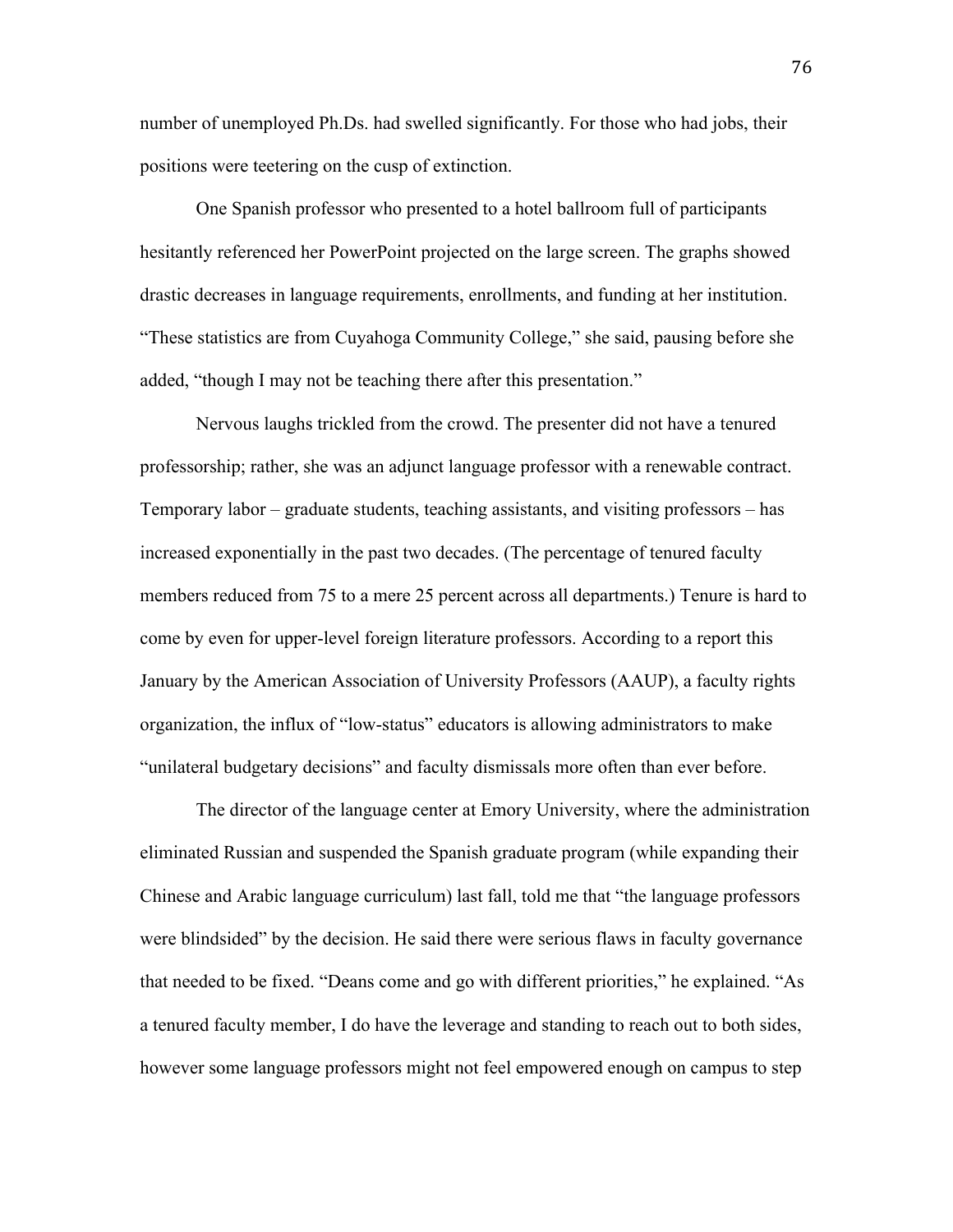up and push for certain issues." Although foreign language educators were teaching students how to communicate with the world, paradoxically, the hierarchies within their institutions were silencing them.

This "decisive shift in power" away from the educators, as described by the AAUP, was allowing institutions to shift priorities elsewhere (e.g. athletics), even if those programs did not support their educational missions, as was the case with SUNY-Albany. "Program closures are matters of *curriculum*," reported the AAUP, "central to the *educational missions* … over which the faculty should always have primary responsibility." Unfortunately, educators are seeing even less control, whether that means losing department funding, having their programs eliminated, or being replaced by Rosetta Stone. Nor do language faculty have control over elementary and secondary language education policy, which directly affects their students' desire to study languages. That is, with declining foreign languages programs in grade schools and high schools, incoming undergraduates arrive both unprepared for and indifferent to the study of language in college. According to the Asia Society, a global non-profit that focuses on international education (established by John D. Rockefeller III in 1956), only half of all American high schoolers today take even one year of foreign language.

This was the topic of the most heated session at the MLA convention. The sheer volume of people who squeezed into the conference room forced everyone to peel off their suit coats and sweaters; however the topic at hand was too pressing and too consequential for them to leave. The Common Core State Standards Initiative is one of the biggest national overhauls in American education since the No Child Left Behind Act. The Common Core curriculum will be implemented in fifty states in the coming

77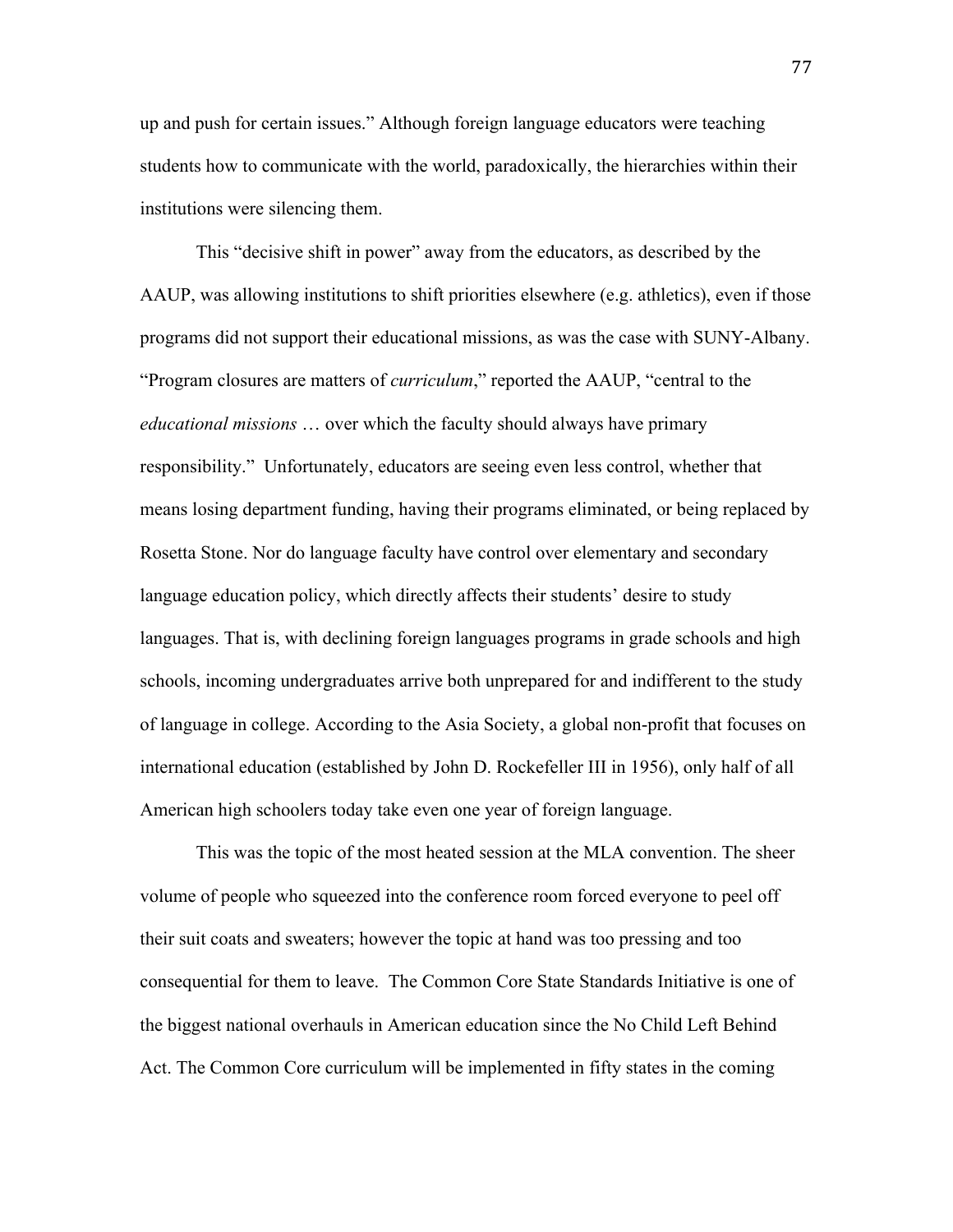years. The standards pave the way for excellence in Mathematics and English Language Arts, and secondarily, History/Social Studies, Science, and Technical Subjects. They prepare students "to succeed in our global economy and society," according to their mission statement, by providing "a consistent, clear understanding of what students are expected to learn." Regrettably, students are not expected to learn a second language.

To many professors, this was news. Some looked confused; some shook their heads. Others cried. The Common Core will soon become a Common Nightmare among language teachers. Language educators agree that students should at least have access to language programs. "We have engineering camps," Michael Erard, author of *Babel No More* (2012), recently told me. "Why don't we have programs for students with language gifts?" Distinguished linguist Mary Louise Pratt agreed, and proclaimed that all students with exceptional aptitudes for learning foreign languages should receive the opportunity to develop it, "just as we do with math whizzes."

\* \* \*

In the midst of the tumult and questions, the innovation and the crises, politicians and diplomats who believe in foreign language education have started to push harder than ever before for its existence. A 2012 Council on Foreign Relations report, chaired by Condoleezza Rice (who speaks Russian, French, German, and Spanish), asserts there should be a national policy to promote second language competence as a cultural asset – not a social liability. It makes a compelling case for high-quality foreign language programs available starting in the earliest grades; to develop bilingual curriculums, immersion programs, and robust second language programs; and to call on governors to expand the Common Core curriculum to include foreign languages.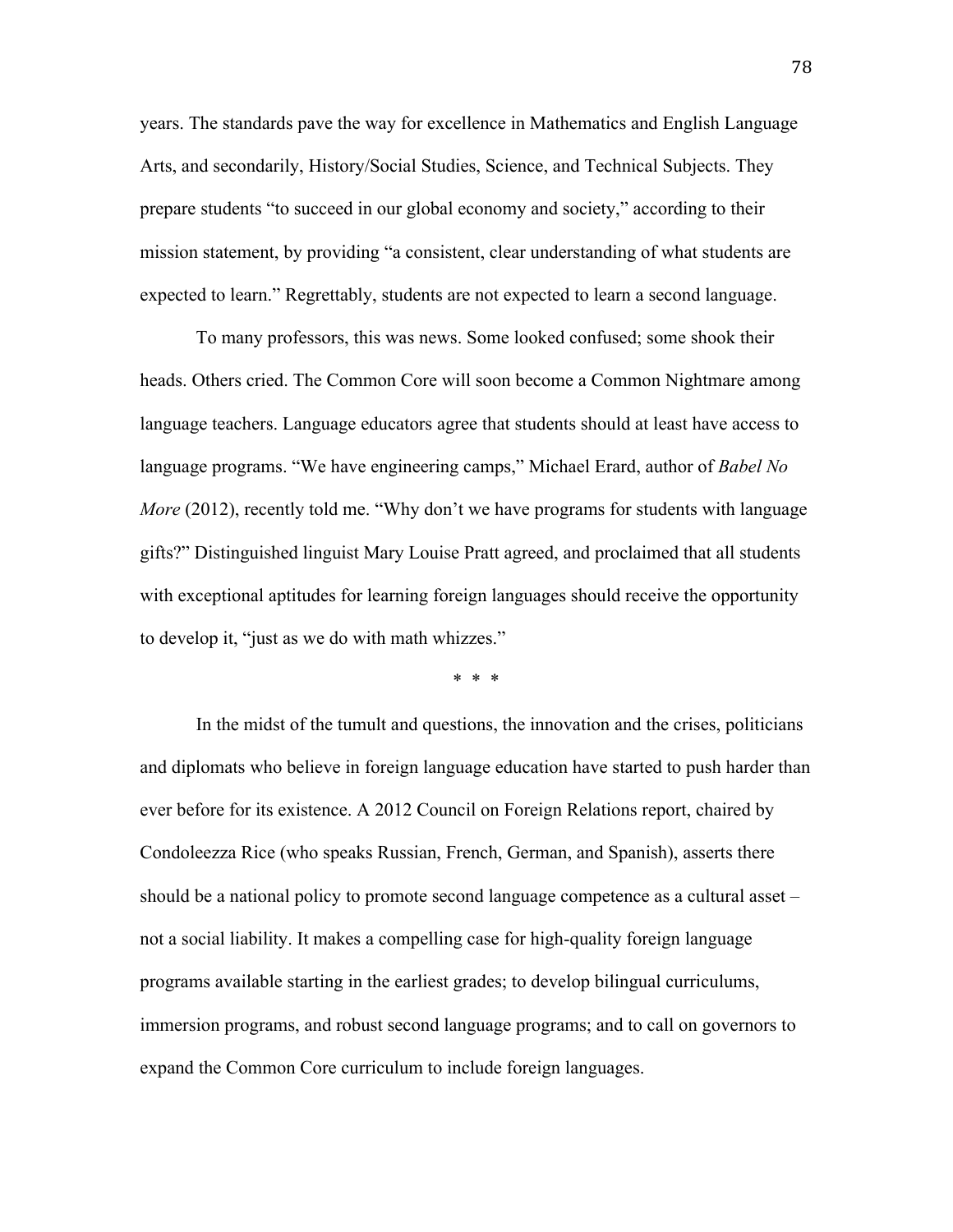Furthermore, the United States State Department and intelligence agencies are facing critical language shortfalls (e.g. Chinese, Dari, Korean, Russian, and Turkish) because of the dismal state of America's second language competency. Rice and her constituencies argue that this jeopardizes Americans' ability to "participate meaningfully in business, diplomatic, and military situations." The task force affirms:

The United States is not producing enough foreign-language speakers to staff important posts in the U.S. Foreign Service, the intelligence community, and American companies...This leaves the United States crippled in its ability to communicate effectively with others in diplomatic, military, intelligence, and business contexts.

In other words, America's failure to teach strategic languages is severely limiting our cross-cultural competence, our capacity for global awareness, and our ability to assess situations and respond appropriately in an interconnected world. ("Not only do American children know little about their own country," the task force points out, "they also cannot understand or communicate with their global peers." Astonishingly, in 2012 the number of American undergraduates that study abroad was an anemic 1.4 percent.) In the European Union, for example, kids become bilingual before they lose their baby teeth. Second language instruction begins between kindergarten and fifth grade and nearly three fourths of all countries require nine years of language study before college. Many of these students study third or fourth languages. Even England has recently pushed to make modern foreign languages a compulsory subject in their National Curriculum. When will this change come in the United States? The foreign language teaching community has tried to make this happen – we had seen it before with the MLA's "Language Development Program" in 1954 and "National Foreign Language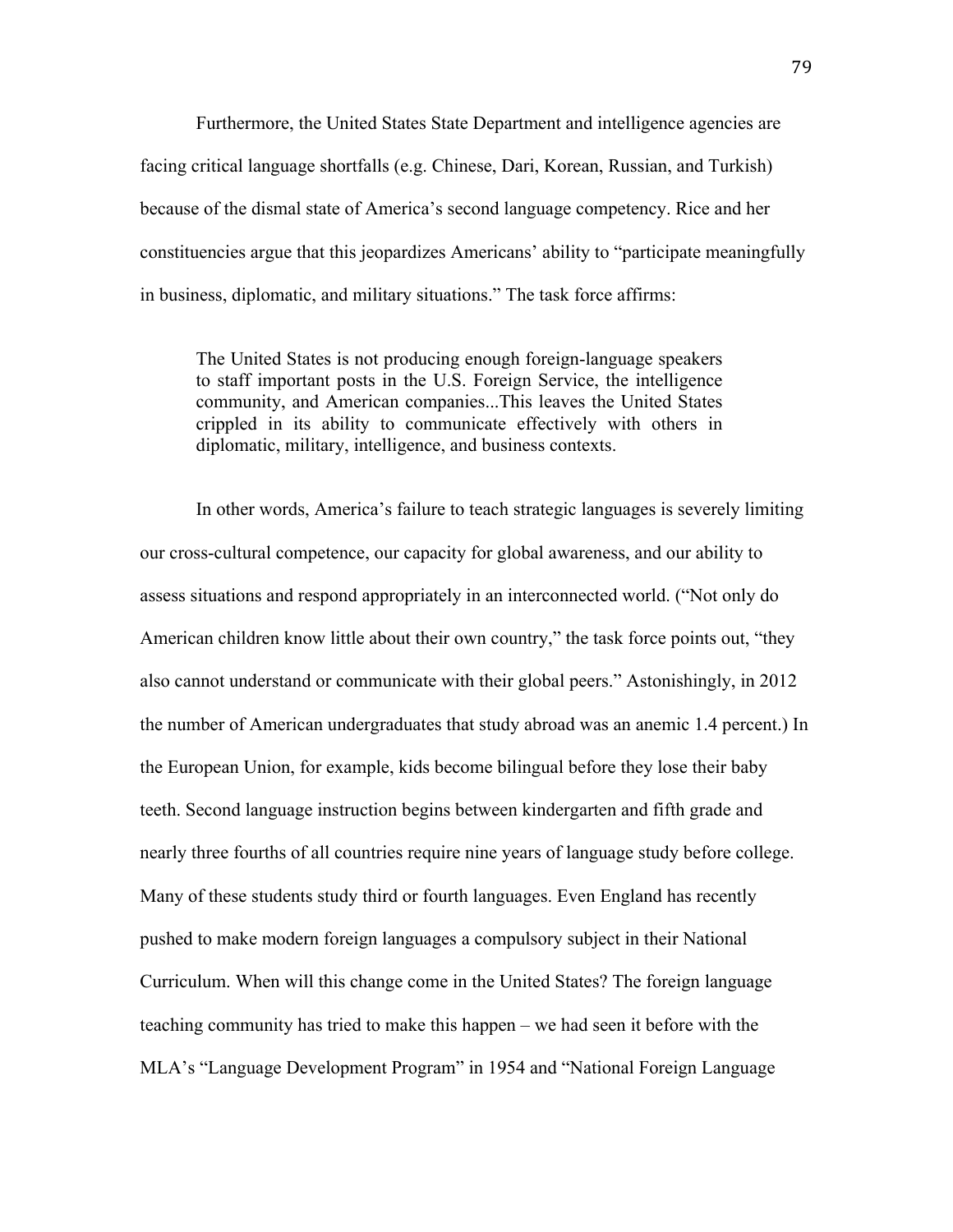Program" in 1974 – but neither their efforts – nor their anguish – had much effect on funding or policy. Today, however, the most recently developed initiative called the "National Language Learning Standards" may not follow in the footsteps of its predecessors.

Although the sole content areas of the Common Core Standards are English Language Arts and Mathematics, the implementation of any new national curriculum opens windows of possibility. The American Council on the Teaching of Foreign Languages has seen this opportunity and is running with it. Language scholars have been toiling away, in partnership with hundreds of educators, administrators and policymakers, to align the National Language Learning Standards with the Common Core Standards. To that end, they have collected dozens of concrete examples on how this relationship could successfully be achieved. The Common Core preaches the teaching of " $21<sup>st</sup>$  century skills." What better way to prepare young people for a global world than to integrate foreign language as a core subject into their curriculum? The bar is high, but so are the potential rewards if they succeed. Adding a "World Languages" content area alongside English Language Arts and Mathematics could reverse the 18.5 percent of students currently enrolled in a language to 81.5 percent or more. Using the Common Core as a vehicle to enact a major language policy improvement in grade schools and high schools today would help increase the chances that our language programs are still alive tomorrow.

The demand for foreign language education cannot be overlooked; immersion language programs are flourishing. On March  $13<sup>th</sup>$ , 2013, the Massachusetts Board of Education approved the Pioneer Valley Chinese Immersion Charter School for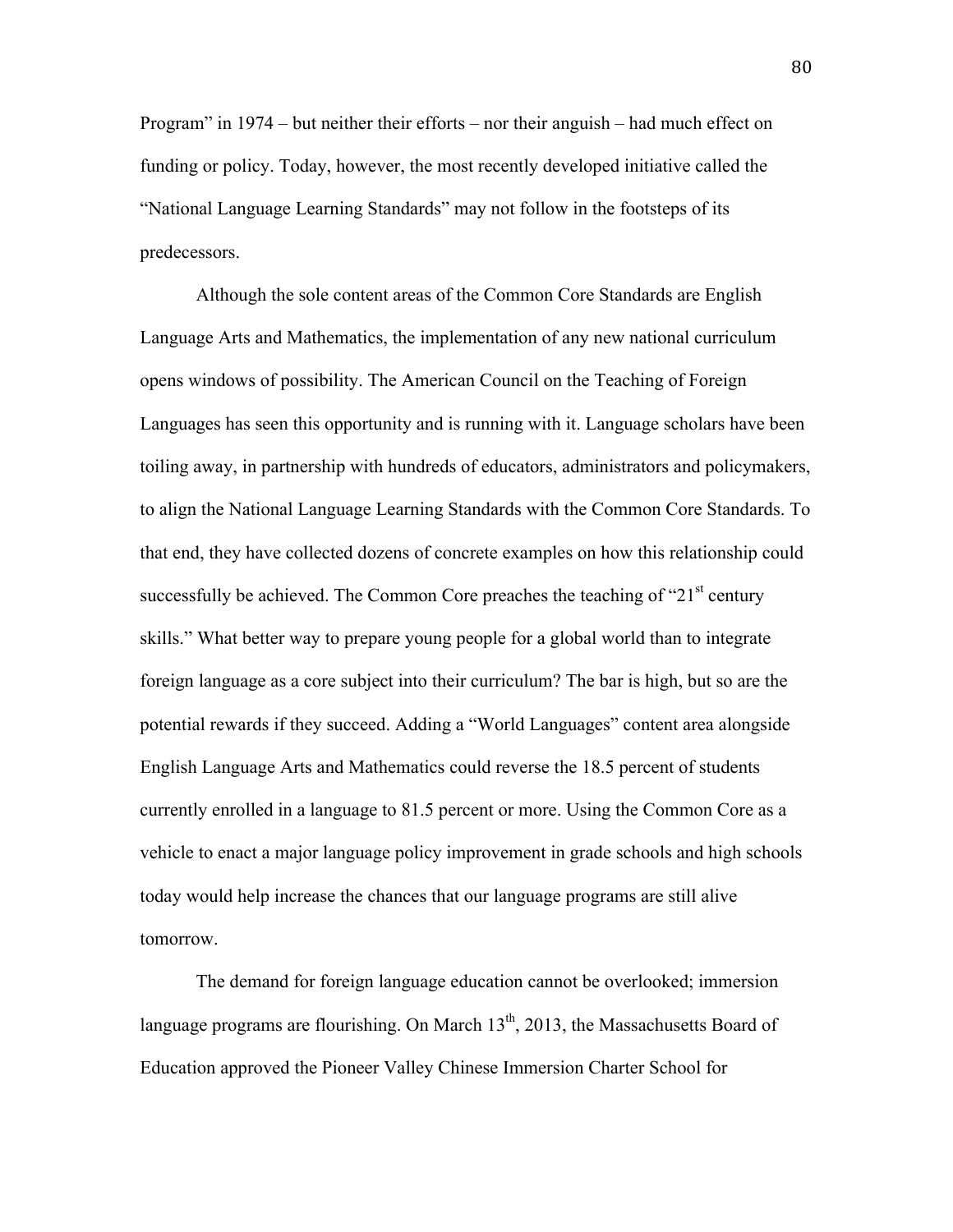expansion. Since opening the school in 2007, Kathleen's goal had been to develop a "fully articulated" K-12 program for students to develop high proficiency in Chinese. After six years of arguing with school boards, defending her program to the state, and keeping her program afloat despite the government's sinking funding, her dream had finally become a reality. In the 2013-2014 school year, Kathleen will double her enrollments from 300 to nearly 600 students, making the Charter School the first K-12 Mandarin immersion school of its kind in the country.

Kathleen is optimistic that additional federal funding will become available as the government becomes increasingly interested in promoting Chinese language instruction. Her curriculum already follows the Common Core Standards, but her students are getting double the benefits by learning the standards both in English and in Mandarin. To Americans, Kathleen's school seems like a remarkable accomplishment. Indeed, in the context of the United States it is an exceptional program. To the rest of the developed world, however, it's just another school. Three hundred million people last year in China either knew or were studying English, a compulsory subject for all *primary* school students, whereas only about 60,000 K-12 students in the United States were studying Mandarin – that's five thousand Chinese English language learners for every one American language learner. When language opportunities become available to all elementary and secondary students in this country, America will finally be on the same footing as the rest of the world. Foreign language education in the United States has never seen a Golden Age, and perhaps it never will. But as a nation on the brink of a major education overhaul, in the midst of an increasingly global world, the time could not be more ripe to establish a robust national program between foreign languages and the